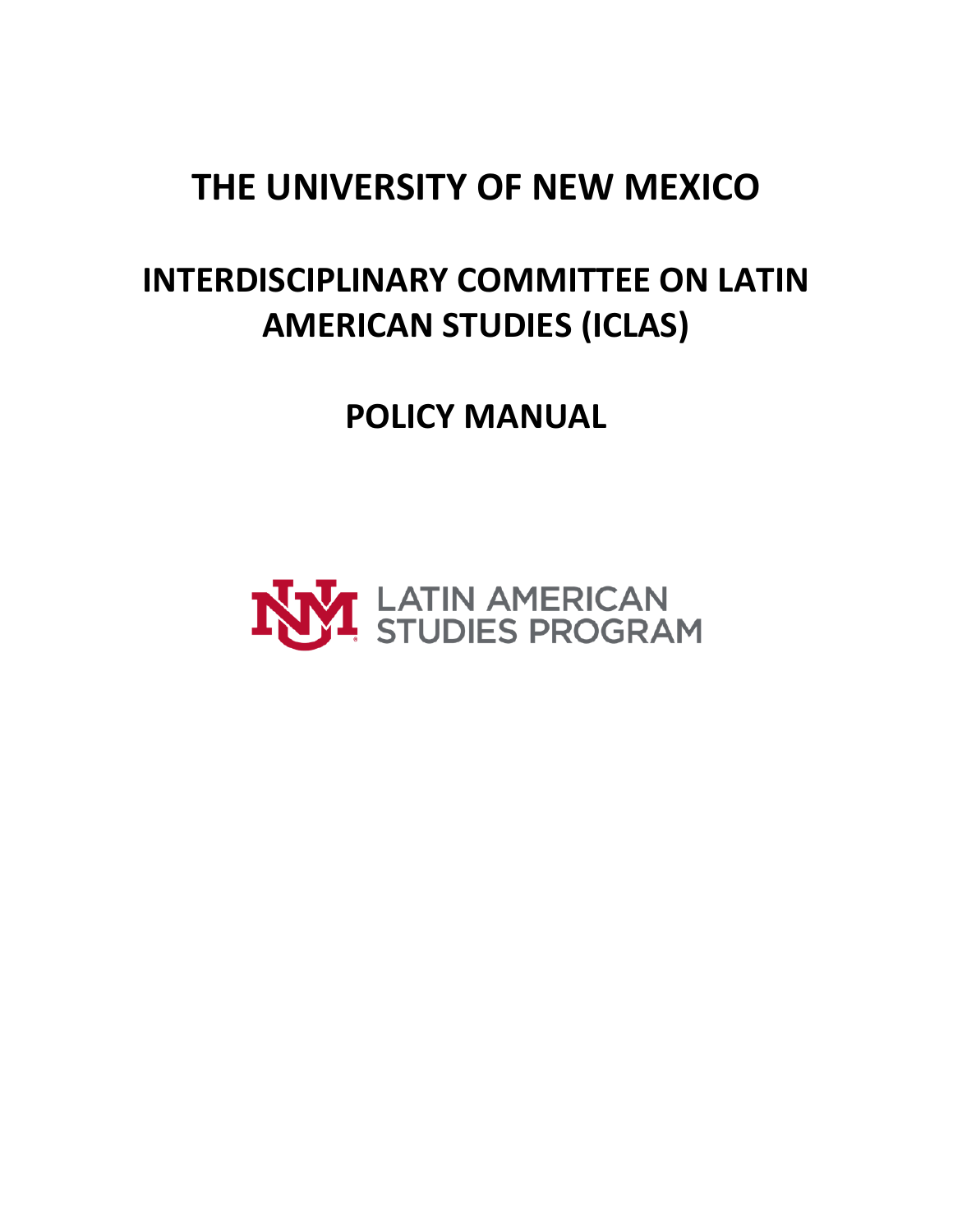## **TABLE OF CONTENTS**

| I.  |                                                                                   |  |
|-----|-----------------------------------------------------------------------------------|--|
|     |                                                                                   |  |
|     |                                                                                   |  |
| Ш.  | The History of Interrelationships of the Governing Bodies of LAS Programs at UNM7 |  |
|     |                                                                                   |  |
|     |                                                                                   |  |
|     |                                                                                   |  |
|     |                                                                                   |  |
|     |                                                                                   |  |
|     |                                                                                   |  |
|     |                                                                                   |  |
|     |                                                                                   |  |
|     |                                                                                   |  |
|     |                                                                                   |  |
|     |                                                                                   |  |
|     |                                                                                   |  |
|     |                                                                                   |  |
|     |                                                                                   |  |
|     |                                                                                   |  |
|     |                                                                                   |  |
|     |                                                                                   |  |
|     |                                                                                   |  |
|     |                                                                                   |  |
|     |                                                                                   |  |
|     |                                                                                   |  |
|     |                                                                                   |  |
|     |                                                                                   |  |
|     |                                                                                   |  |
|     |                                                                                   |  |
|     |                                                                                   |  |
| IX. |                                                                                   |  |
| Χ.  |                                                                                   |  |
| XI. |                                                                                   |  |
|     |                                                                                   |  |
|     |                                                                                   |  |
|     |                                                                                   |  |
|     |                                                                                   |  |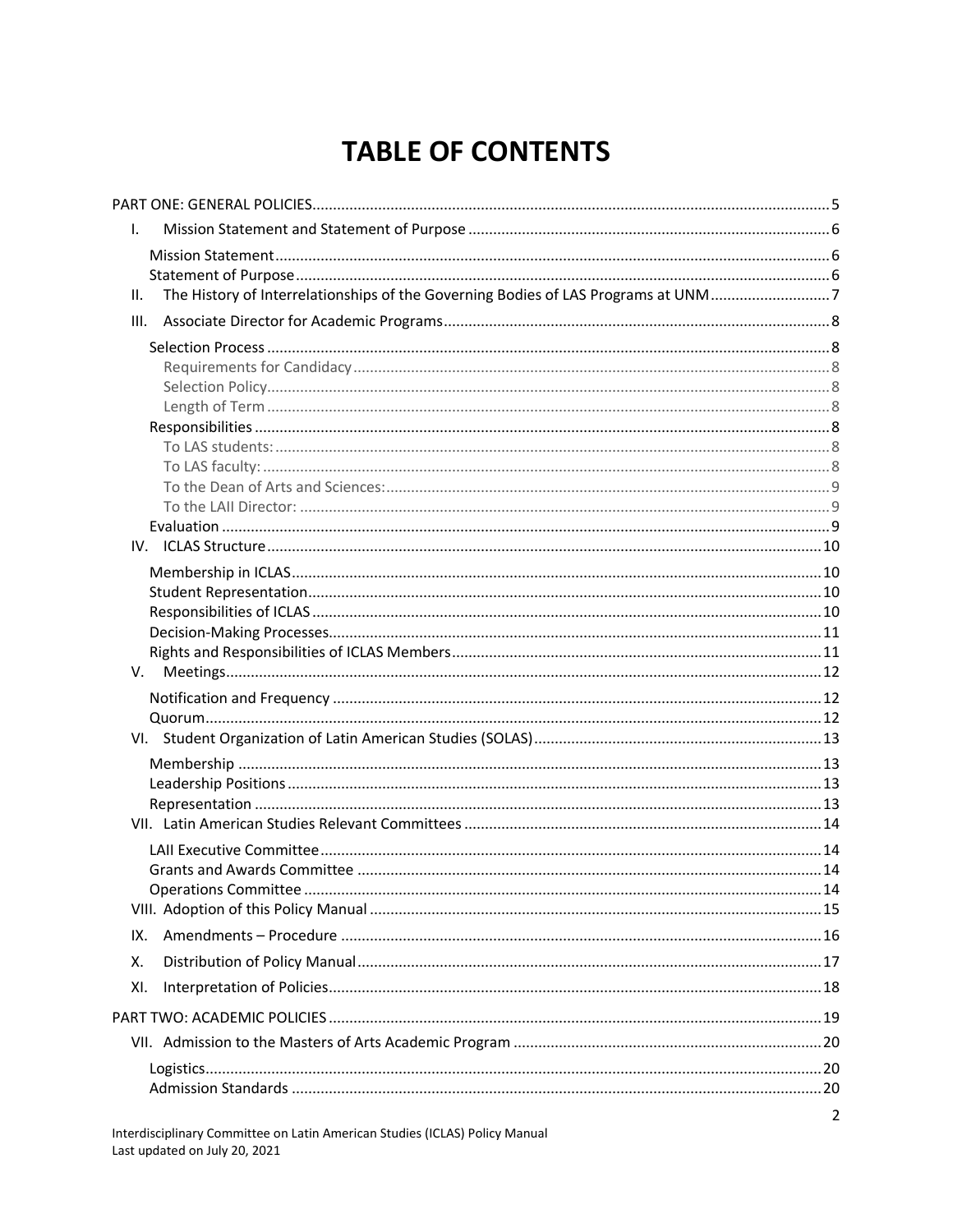| Х.                                                                                                 |   |
|----------------------------------------------------------------------------------------------------|---|
|                                                                                                    |   |
|                                                                                                    |   |
|                                                                                                    |   |
|                                                                                                    |   |
|                                                                                                    |   |
|                                                                                                    |   |
|                                                                                                    |   |
|                                                                                                    |   |
|                                                                                                    |   |
|                                                                                                    |   |
|                                                                                                    |   |
|                                                                                                    |   |
|                                                                                                    |   |
|                                                                                                    |   |
|                                                                                                    |   |
|                                                                                                    |   |
|                                                                                                    |   |
|                                                                                                    |   |
|                                                                                                    |   |
|                                                                                                    |   |
|                                                                                                    |   |
|                                                                                                    |   |
|                                                                                                    |   |
| BA in Latin American Studies: Broad Program Goals & Measurable Student Learning Outcomes38<br>А.   |   |
| В.                                                                                                 |   |
|                                                                                                    |   |
|                                                                                                    |   |
| C.                                                                                                 |   |
| MA in Latin American Studies: Broad Program Goals & Measurable Student Learning Outcomes  43<br>D. |   |
| Е.                                                                                                 |   |
|                                                                                                    | 3 |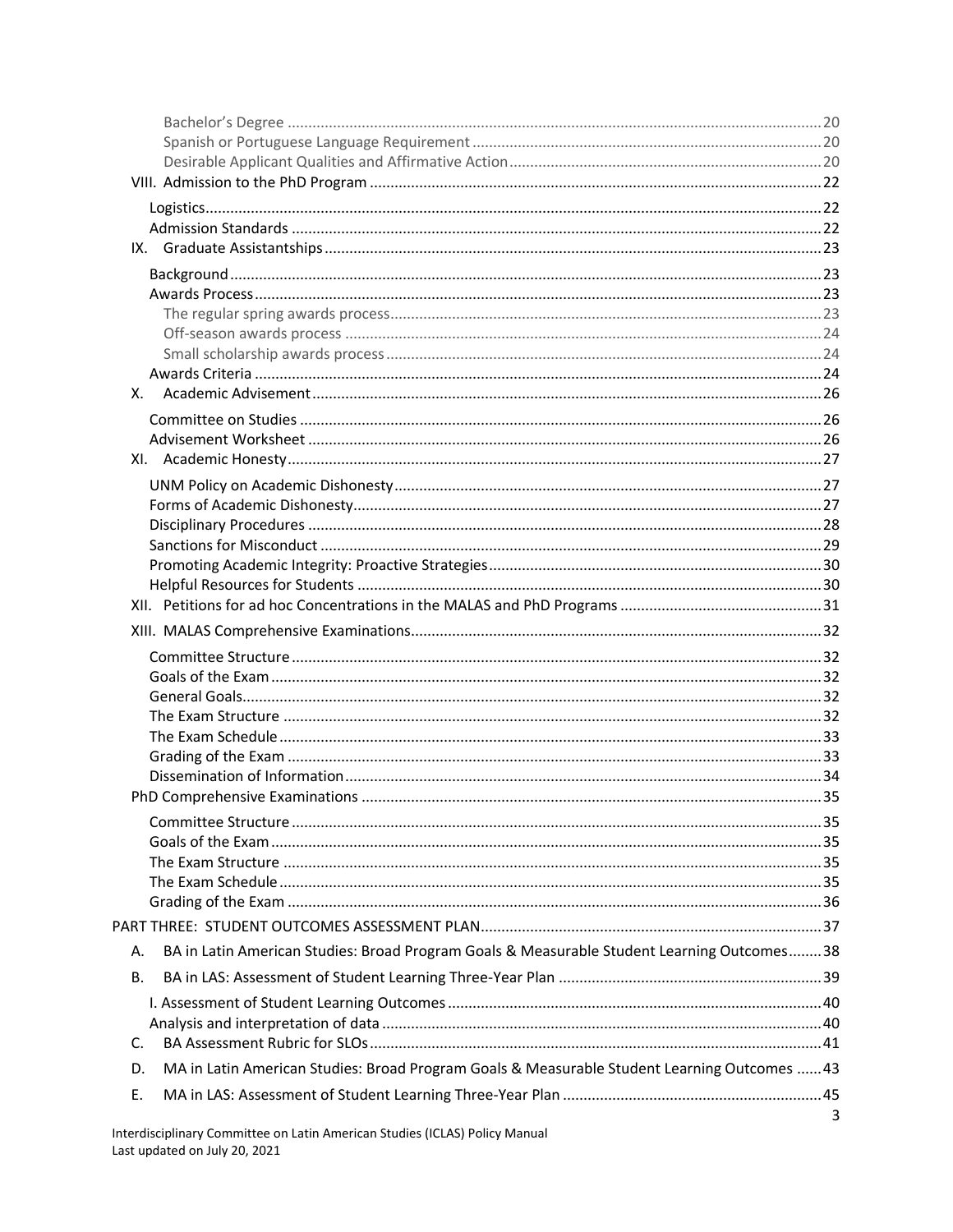| G. Ph.D. in Latin American Studies: Broad Program Goals & Measurable Student Learning Outcomes 53 |  |
|---------------------------------------------------------------------------------------------------|--|
|                                                                                                   |  |
|                                                                                                   |  |
|                                                                                                   |  |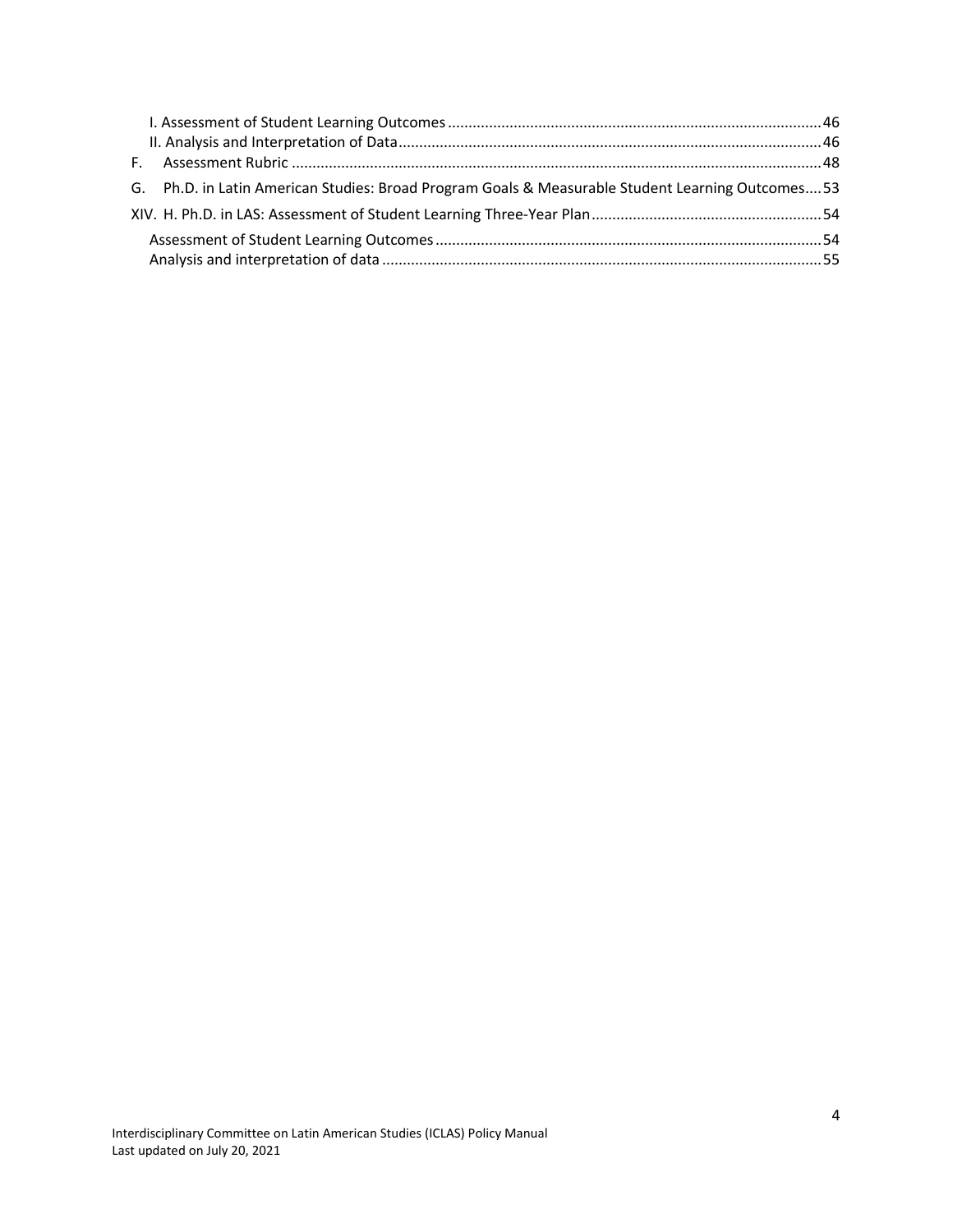# <span id="page-4-0"></span>PART ONE: GENERAL POLICIES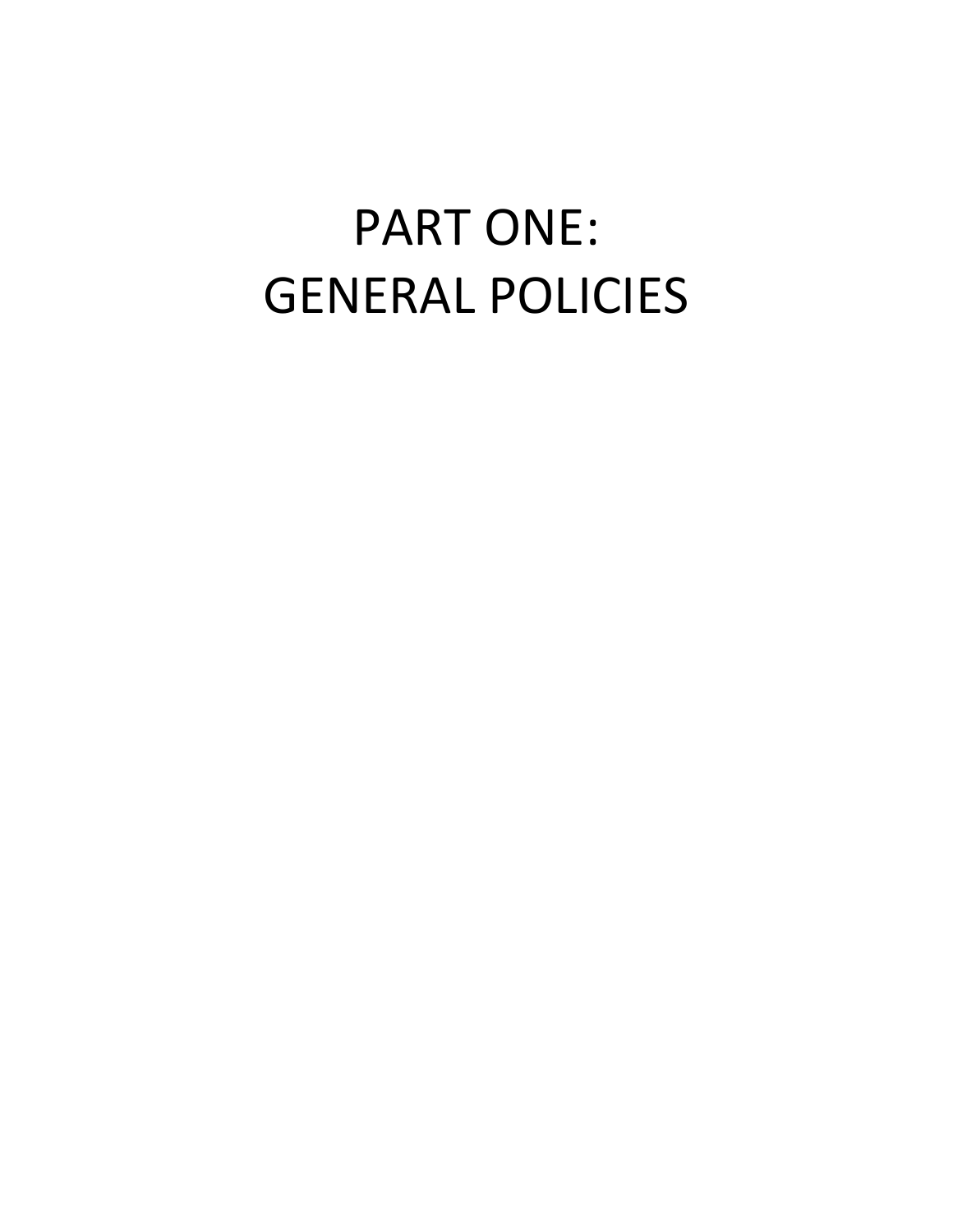## <span id="page-5-0"></span>I. Mission Statement and Statement of Purpose

#### <span id="page-5-1"></span>**Mission Statement**

The Latin American Studies (LAS) program at The University of New Mexico (UNM) seeks to advance the interdisciplinary understanding of Latin American countries and their peoples, to promote and strengthen opportunities for dialogue on the historical and current relationships between the United States and Latin America, and to encourage scholarship that explores the dynamics of multi-cultural exchange within Latin America and the U.S. As an academic field, Latin American Studies encompasses approaches to the geographical region of Latin America and the Caribbean and to the transnational networks that tie the region to the United States and the rest of the world, including populations with historical ties to the region who live outside its borders. The LAS is a comprehensive program of undergraduate and graduate studies that promotes the use of interdisciplinary methodologies and perspectives in the analysis of questions and issues connected to Latin America. The LAS program draws on UNM's cross-campus excellence in research, scholarship, and teaching on Latin America, and is dedicated to advancing knowledge in, and service to, the field and to applying our resources and expertise to the service of UNM, the state of New Mexico, and to the wider regional, national, and international communities of which we are a part.

#### <span id="page-5-2"></span>**Statement of Purpose**

The Latin American Studies program (LAS) at the University of New Mexico (UNM) has a long history of providing interdisciplinary, integrative area study of Latin America from the undergraduate through PhD level. The program draws on UNM's cross-campus excellence in research, scholarship, and teaching on Latin America, and is dedicated to advancing knowledge in, and service to, the field. UNM's Latin American Studies program is among the largest in the country in terms of enrollment. Its Latin Americanist faculty and library resources are some of the strongest in the country.

The policies herein guide the work of the Interdisciplinary Committee on Latin American Studies (ICLAS), the faculty governance body of UNM's LAS programs. ICLAS provides oversight over the BA, MA, and PhD programs in Latin American Studies. The committee generates policy, interprets existing policy and entertains petitions for substitutions and waivers to program requirements. As necessary and appropriate the committee collectively deliberates on matters of student conduct and discipline. ICLAS members serve as the active faculty of the Latin American Studies programs, and as such carry customary responsibilities to engage in and promote collective governance. ICLAS is chaired by the Latin American & Iberian Institute's (LAII) Associate Director for Academic Programs, hereafter referred to as the "Associate Director for Academic Programs."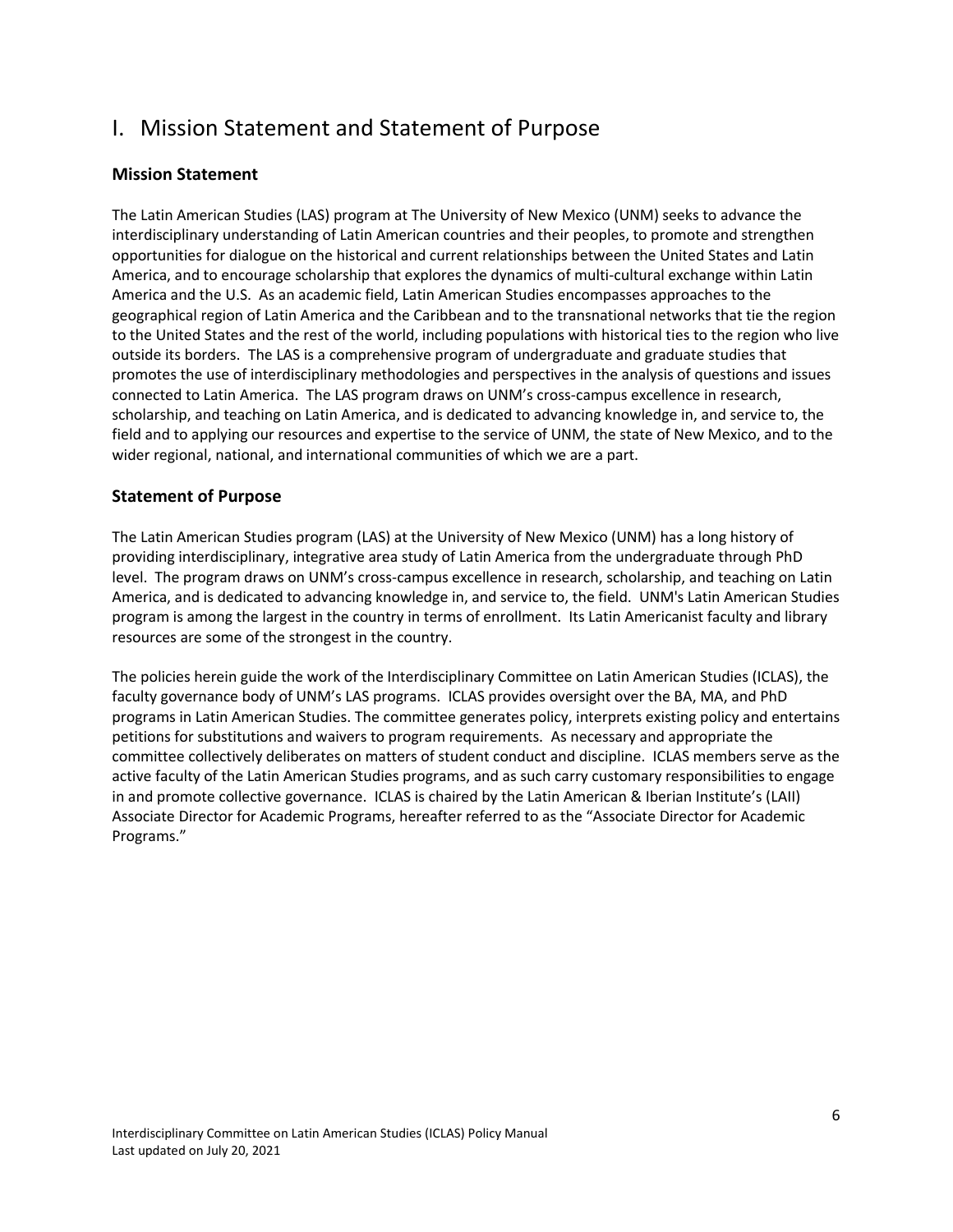## <span id="page-6-0"></span>II. The History of Interrelationships of the Governing Bodies of LAS Programs at UNM

Latin American programs have been an important part of the UNM tradition since the early decades of this century. Under the presidency of James F. Zimmerman (1927-1944), Latin American studies were designated one of the university's three major areas of emphasis, leading to the establishment in 1941 of the School of Inter-American Affairs (SIAA). This School offered undergraduate and graduate degrees in Latin American Foreign Area Studies. During the 1960s, the College of Arts & Sciences took responsibility for conferring what had come to be called Latin American Studies (LAS) BA and MA degrees, as well as a separately administered PhD program in Ibero-American Studies. In 1979, all of UNM's Latin American programs and projects came under the oversight of the newly formed Latin American Institute, renamed the Latin American & Iberian Institute (LAII) in 1998. In 1988, a PhD Program in LAS was developed out of the PhD degree in Ibero-American Studies. In 1991, the name of the degree was formally changed to the PhD in Latin American Studies. In addition, four graduate degree options linking LAS to professional degree programs were established between 1975 and 1988, and a fifth one was initiated in 2003. The Latin American Studies program reports to the LAII Director with regard to degree awarding activities.

The LAII supports the LAS academic programs in the following ways:

- provides salary and benefits for LAS program staff support
- **•** office space in its buildings as well as telephone, computer support, and supplies for the student advisor and Associate Director for Academic Programs
- offices for the Student Organization of Latin American Studies (SOLAS)
- **■** funds research for LAS students as well as other students with interests in Latin America
- **■** disseminates LAS scholar's research through the publication of the LAII Research Paper Series
- employs LAS students as graduate and project assistants
- **■** hosts Brown Bag presentations sponsored by SOLAS as well as other events, speakers, and exhibitions
- **•** provides for LAS students a library, lounge space, and free access to the Latin American Digital Repository.

The Interdisciplinary Committee on Latin American Studies (ICLAS) is the faculty governance body of the LAS programs. Members of ICLAS are drawn from full time faculty who are actively involved in instruction of LAS students or who actively serve on LAS committees and studies or thesis committees. All ICLAS members are also members of the Faculty Concilium on Latin America (FC). The Faculty Concilium serves as the constituency of the Latin American & Iberian Institute (LAII) and includes all UNM faculty members with teaching and research interests in Latin America.

The College of Arts & Sciences maintains oversight of curriculum, admissions, and student affairs. The Associate Director for Academic Programs participates in the collective governance of the College. The College of Arts & Sciences provides the course buy-out and administrative stipend (SAC) for the Associate Director for Academic Programs. The College's commitment to this financial support is not contingent upon the Associate Director's home department or college affiliation.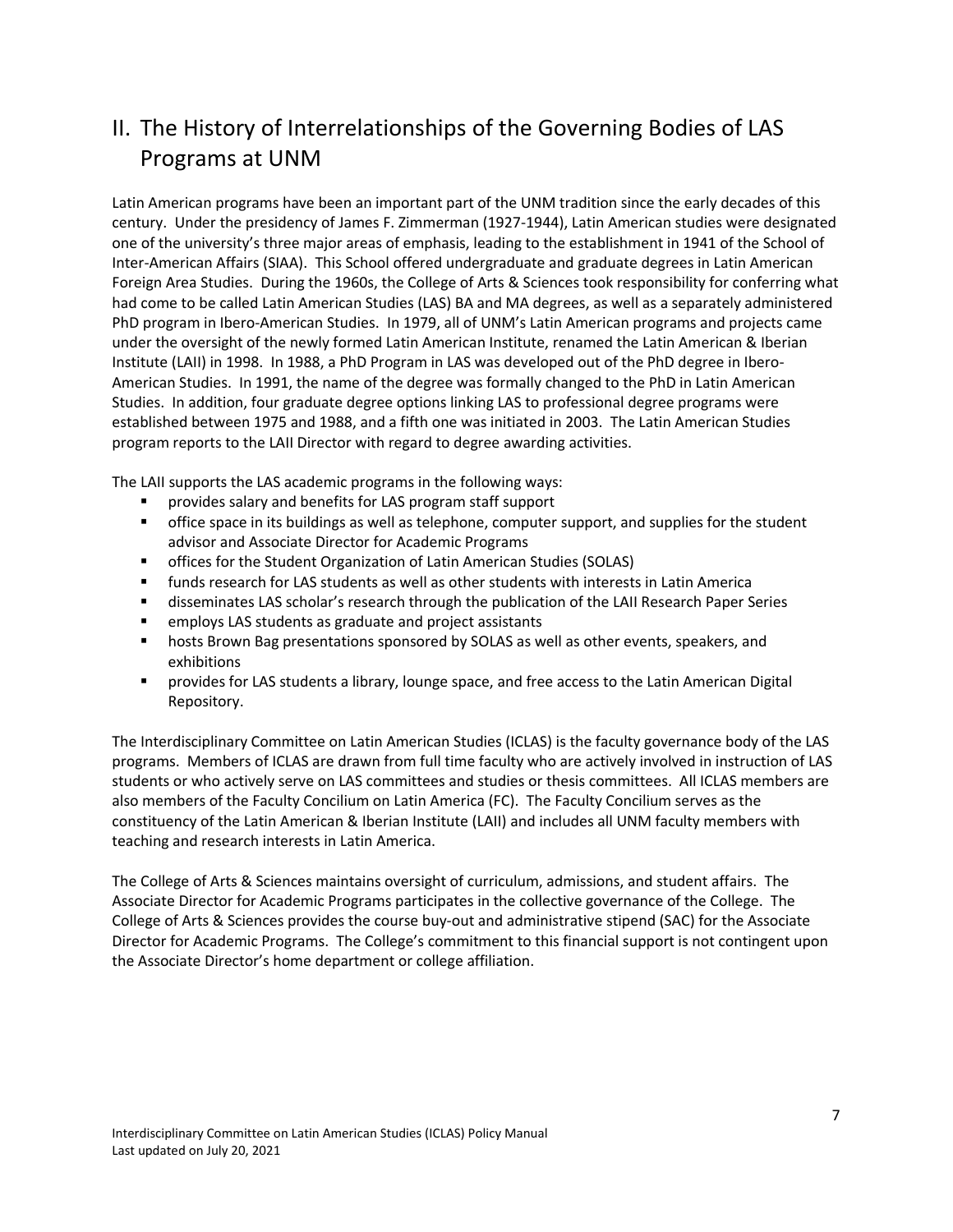## <span id="page-7-0"></span>III.Associate Director for Academic Programs

This position is a revolving administrative service responsibility of LAS faculty.

#### <span id="page-7-1"></span>**Selection Process**

#### <span id="page-7-2"></span>Requirements for Candidacy

The Associate Director for Academic Programs must be an active member of the Latin American Studies faculty, be currently teaching and or advising Latin American Studies students, and be cognizant of the scholarly trends in the field of Latin American Studies. The Associate Director should be tenured and must be a tenure-track faculty member.

#### <span id="page-7-3"></span>Selection Policy

The LAII Director and Associate Director for Academic Programs jointly make a call for nominations and selfnominations. Vitas circulate to an advisory committee consisting of the current members of ICLAS and the officers of the LAII FC (President, Vice President, and Secretary). This advisory committee makes a recommendation by majority vote and communicates that recommendation to the LAII Director and the Dean of the College of Arts & Sciences. The Dean of the College of Arts & Sciences and the LAII Director jointly appoint the Associate Director for Academic Programs at their discretion.

#### <span id="page-7-4"></span>Length of Term

The Associate Director for Academic Programs serves a term of three years. The LAII Director and Dean may reappoint an individual to serve a second term with majority support from the members of ICLAS and the LAII FC officers.

#### <span id="page-7-5"></span>**Responsibilities**

#### <span id="page-7-6"></span>To LAS students:

The Associate Director for Academic Programs is responsible for management of the academic programs in Latin American Studies (BA, MA, and PhD). The Associate Director works with the LAS staff support to:

- Coordinate recruitment and admissions
- **EXECT** Advise students on course selection, available faculty resources, career and further study options
- Assist students in forming an appropriate Committee on Studies
- Administer comprehensive examinations
- Review and approve thesis and dissertation proposals
- Review and approve minor petitions for course waivers and substitutions
- Review and forward major petitions (for instance for ad hoc concentrations) to ICLAS for review and approval

#### <span id="page-7-7"></span>To LAS faculty:

The Associate Director for Academic Programs serves, with the assistance of LAII staff support, as a coordinator among LAS faculty to:

- Help connect faculty mentors to students
- Receive advisement information from LAS faculty about specific students
- Support LAS faculty course enrollments through the advisement function
- Keep track of LAS-qualified courses offered in the program's major fields
- Negotiate with disciplinary department chairs about LAS course offerings

Interdisciplinary Committee on Latin American Studies (ICLAS) Policy Manual Last updated on July 20, 2021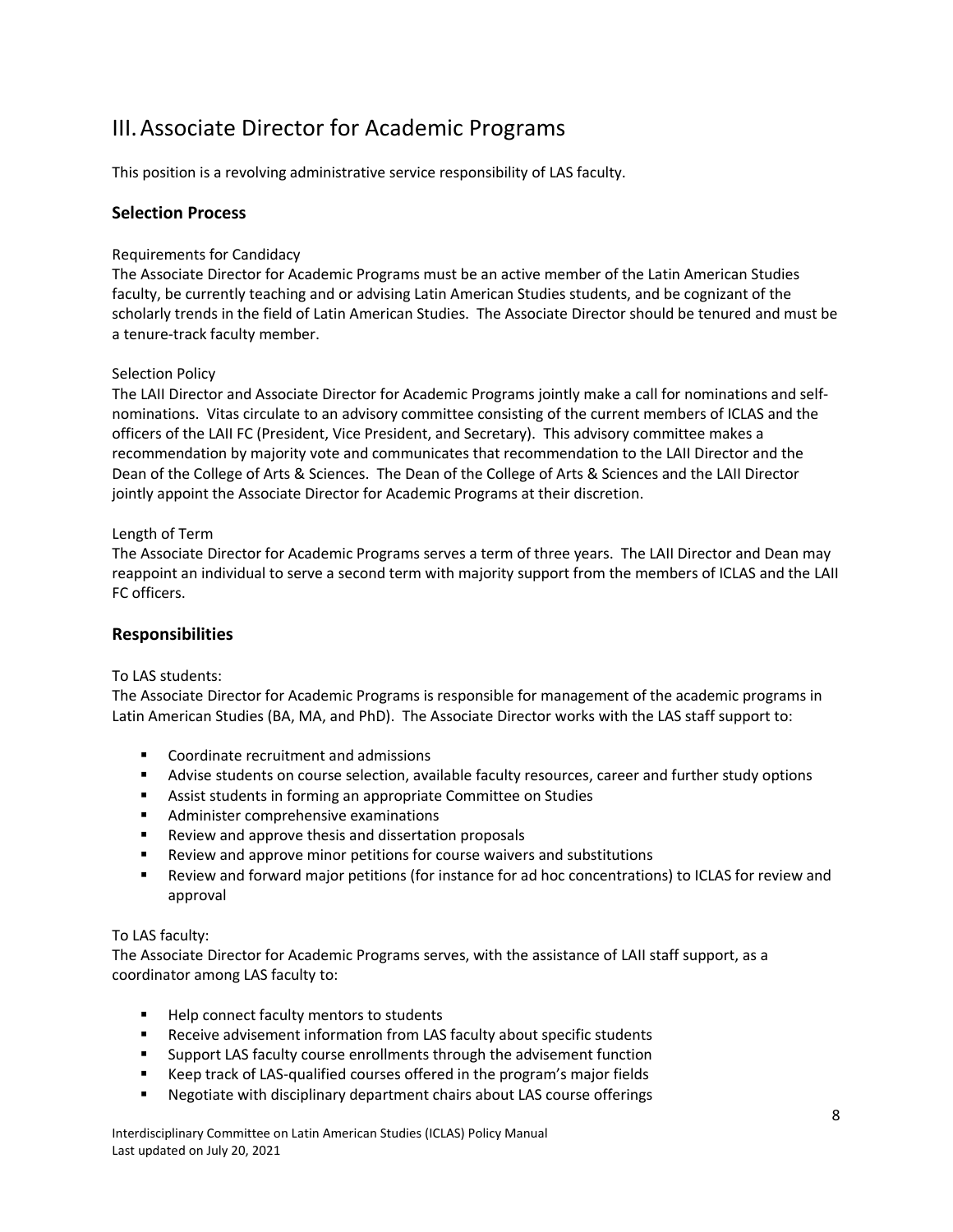▪ Support LAS faculty in their merit pay and promotion and tenure process by informing department chairs of faculty contributions to LAS through faculty service letters and other documentation as requested and required

#### <span id="page-8-0"></span>To the Dean of Arts and Sciences:

The Associate Director for Academic Programs is accountable to the Dean of the College of Arts & Sciences to ensure curricular, teaching and advisement quality that meets the standards of the College. The Associate Director makes a verbal report at least once a semester to the Dean or their designee on the state of the program and informs the Dean of the implications of College-wide decisions (such as hiring and budget) on the LAS program, provides information about the program to the Dean as requested, and participates in the collective faculty governance and relevant special initiatives of the College, including at meetings of Arts & Sciences Chairs and Program Directors.

#### <span id="page-8-1"></span>To the LAII Director:

The Associate Director for Academic Programs reports directly to the LAII Director and consults with the LAII Director on LAS policy, practice, and budgetary needs in order to ensure that LAS practices are consistent with the overarching mission and practices of the Institute, its budgetary needs are met, and to inform the Director on the impacts of LAII policies and practices on LAS programs. The Associate Director communicates to the LAII Director the names of students to be awarded Graduate Assistantships and Project Assistantships, as determined by ICLAS. The Associate Director represents LAS on the LAII Grants and Awards Committee. The Associate Director may serve as the Foreign Language Area Studies Coordinator as requested by the LAII Director.

#### <span id="page-8-2"></span>**Evaluation**

All LAS faculty must be given the opportunity to provide annual input and assessment of the Associate Director's performance. The office of the Dean of Arts & Sciences manages the evaluation process, receiving evaluation materials, and compiling and assessing results. The LAII Director, with input from the Dean of Arts & Sciences or their designee, will write an annual review of the LAS Director and share it with the Associate Director for Academic Programs, the Chair of the Associate Director's home department, and the Dean of Arts & Sciences or their designee. The LAII Director and the Dean of Arts & Sciences or their designee will meet jointly with the Associate Director for Academic Program to convey the results of the evaluation.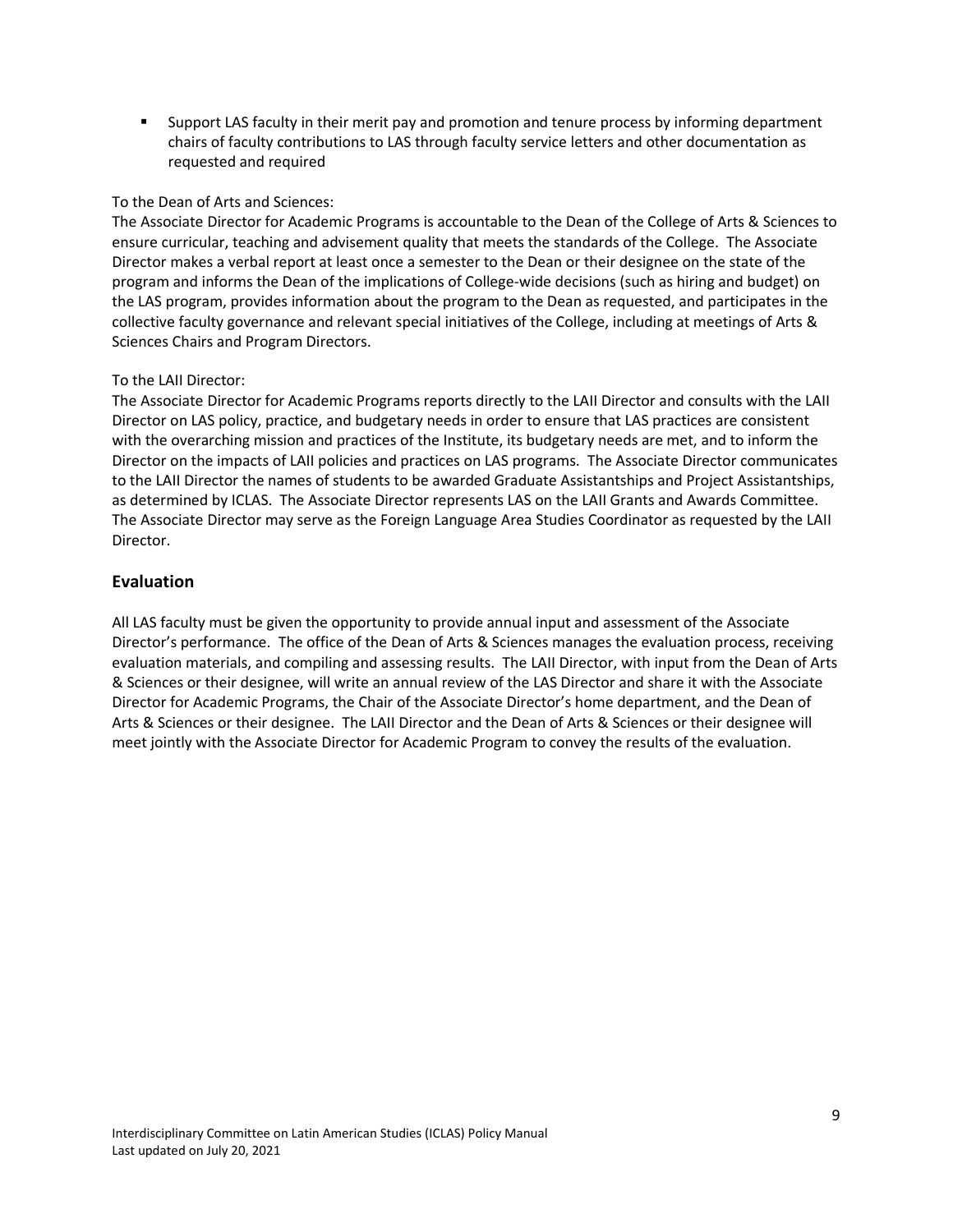### <span id="page-9-0"></span>IV. ICLAS Structure

#### <span id="page-9-1"></span>**Membership in ICLAS**

The Associate Director for Academic Programs chairs ICLAS. The Associate Director solicits interest from among faculty members who are members of the FC and actively involved in instruction and advisement of students in the LAS program. The Dean of Arts & Sciences appoints members of ICLAS on the basis of nominations jointly presented by the LAII Director and Associate Director for Academic Programs.

Membership ranges from 8-10 people serving terms of two years (with the exception of the Associate Director who serves on ICLAS for the duration of their tenure in that position). Terms may be repeated indefinitely if ICLAS members are willing and the Associate Director for Academic Programs, LAII Director, and Arts & Sciences Dean approve. Departments are represented as fully as is possible relative to their respective numbers of Latin American Studies faculty. Specific guidelines follow:

- Based on historic enrollments, faculty commitment levels, and course offerings, the following participating Arts & Sciences departments generally have representation: Spanish & Portuguese (with representation whenever possible from both the literature and linguistics emphases), Anthropology, History, Economics, Political Science, and Sociology.
- Additionally, there should be one or more representatives on the committee from non-Arts & Sciences disciplines that provide concentrations for or have dual degrees with the LAS program: Art History, Public Health, Law, International Management, Language, Literacy, and Sociocultural Studies, and Community & Regional Planning. When a given field is not represented on ICLAS, the Associate Director for Academic Programs will make every effort to consult with key faculty members in potentially affected departments before bringing policy matters to ICLAS for discussion and decision.

#### <span id="page-9-2"></span>**Student Representation**

Student representation in ICLAS is important for both insight into the committee's work, and for student sense of ownership and participation in the LAS community. Each year the LAII Director and Associate Director for Academic Programs will jointly nominate a student representative to ICLAS and forward that nomination to the Dean of Arts & Sciences who makes the appointment.

In order to protect student privacy, the student representative will be asked to excuse themselves from matters where there are legal concerns about confidentiality in matters related to individual fellow students. Wherever possible, however, the student representative will be involved in all ICLAS decisions. FERPA permits that students serve on committees and in other official capacities in which they are privy to education records for other students. The graduate student representative to ICLAS is required to take FERPA training and understand their obligation to protect of the confidentiality of the education records they access.

#### <span id="page-9-3"></span>**Responsibilities of ICLAS**

As the administrative body of the LAS degree program, ICLAS is responsible for:

Creating new degree programs as needed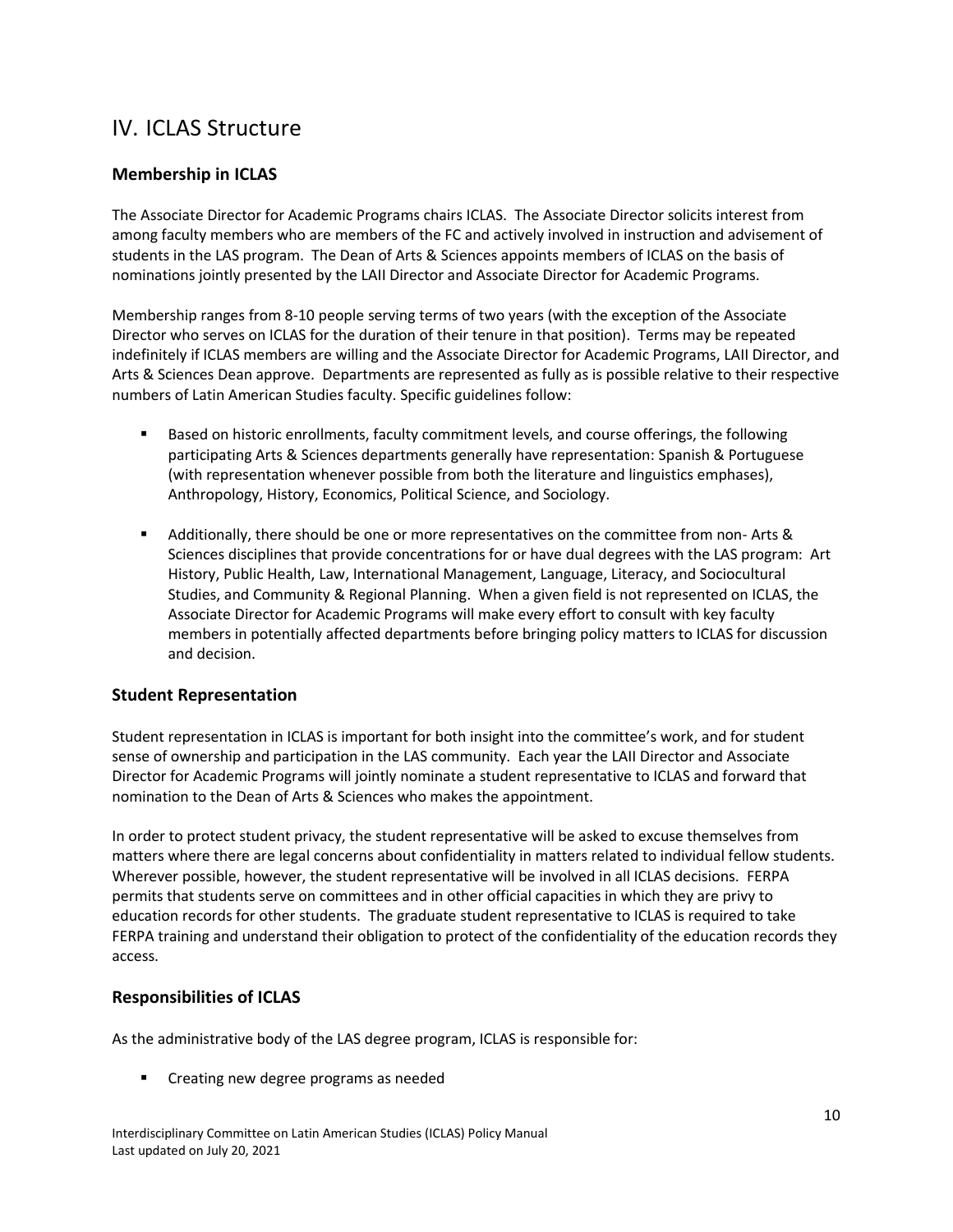- Creating new courses as needed
- Offering cross-listed courses when available or necessary
- Making curriculum and requirement changes to the LAS program as needed
- Making changes to the comprehensive examination process as needed
- Setting guidelines for admission of students to the program
- Reviewing student application files
- Making Graduate Assistantship and other financial aid awards

#### <span id="page-10-0"></span>**Decision-Making Processes**

In general, ICLAS decisions are made by consensus. When consensus is not achievable or there are legal concerns that require a formal vote, ICLAS decisions will be made by a 51% majority vote unless otherwise noted.

#### <span id="page-10-1"></span>**Rights and Responsibilities of ICLAS Members**

ICLAS members agree to be available for meetings of membership and to participate in email decision-making processes about admissions, petitions, new programs, program revisions, and policies. Members agree to review applications within and outside of their field as necessary. Members agree to follow the policies and procedures outlined in this document, to maintain confidentiality about student affairs, and to provide fair and balanced policy guidance for the LAS program.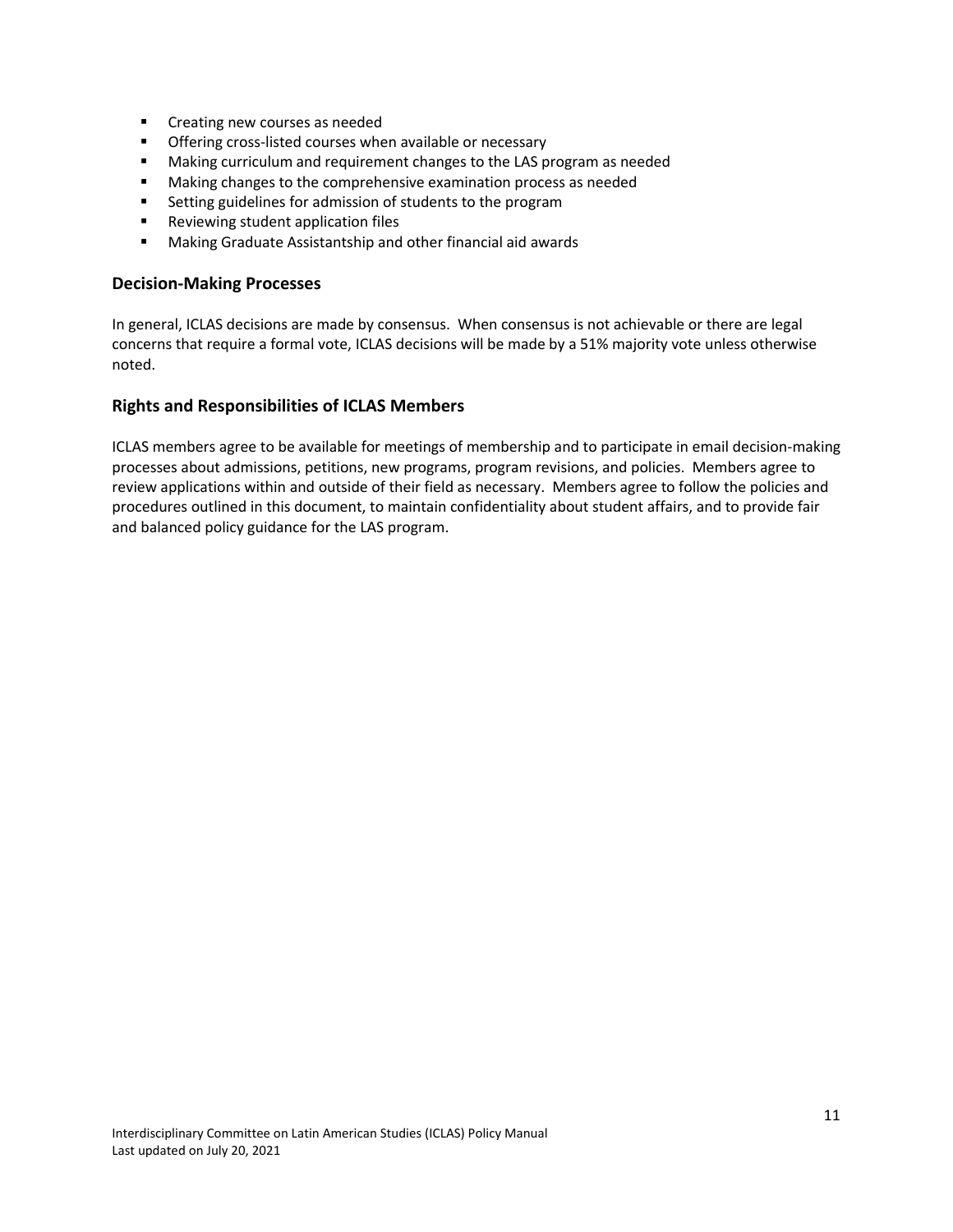### <span id="page-11-0"></span>V. Meetings

#### <span id="page-11-1"></span>**Notification and Frequency**

ICLAS conducts its work in face-to-face meetings or by email. ICLAS convenes at least two times each semester (spring and fall). ICLAS does not generally meet in the summer except when extraordinary circumstances require it.

#### <span id="page-11-2"></span>**Quorum**

A quorum consists of 2/3 of the current ICLAS membership. A quorum can be met either by 2/3 membership at a meeting or by 2/3 response to an email poll.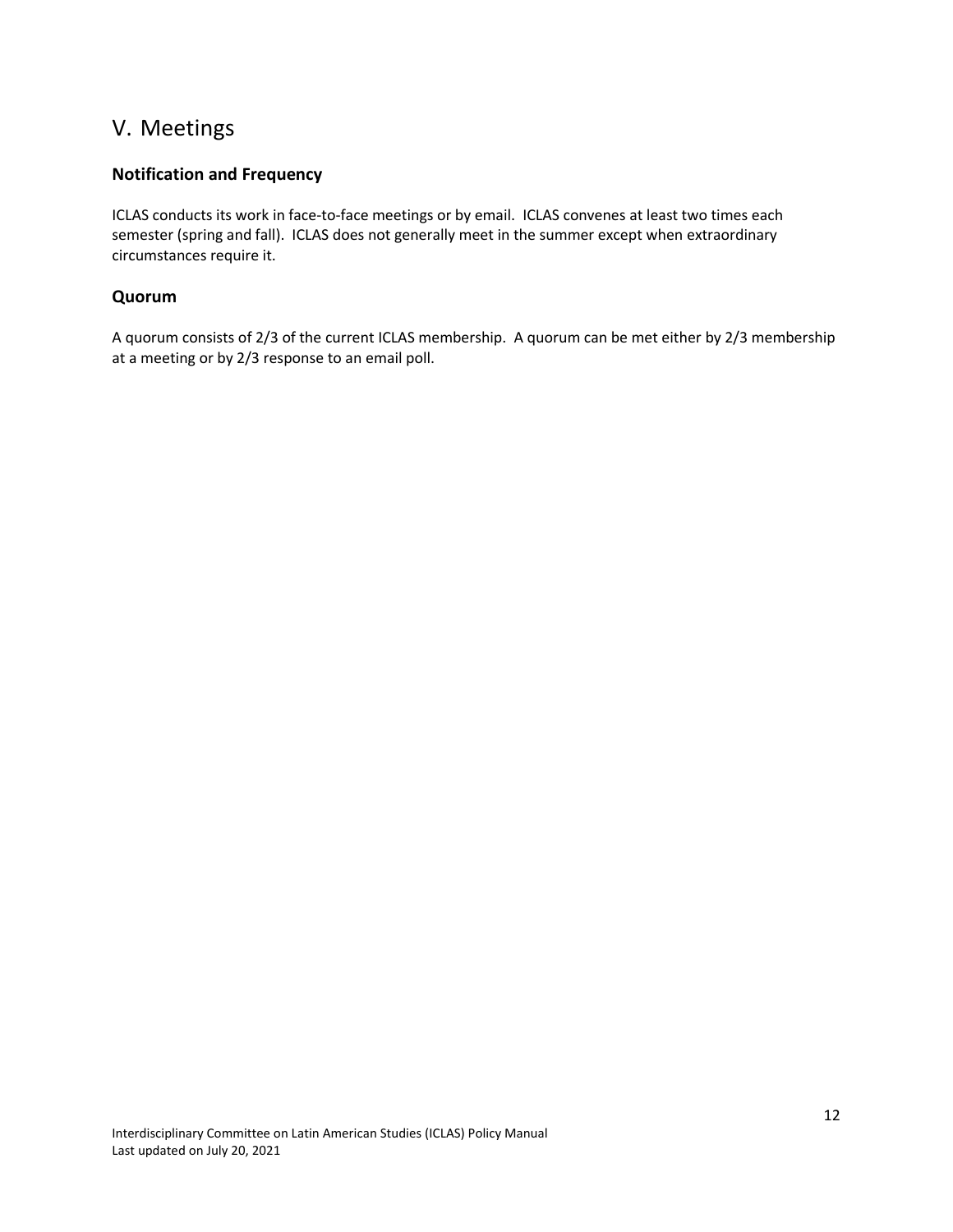## <span id="page-12-0"></span>VI.Student Organization of Latin American Studies (SOLAS)

#### <span id="page-12-1"></span>**Membership**

SOLAS is an autonomous student organization, open to all LAS students and any other UNM students interested in Latin America.

#### <span id="page-12-2"></span>**Leadership Positions**

- SOLAS members elect a president each spring and other officers each fall.
- SOLAS holds representation on all LAII committees, including the Executive Committee, Grants & Awards Committee, and Operations Committee.

#### <span id="page-12-3"></span>**Representation**

Elected SOLAS members also serve on any Graduate & Professional Student Association (GPSA) committees. SOLAS may also hold elections to nominate representatives to ad hoc committees (such as search committees).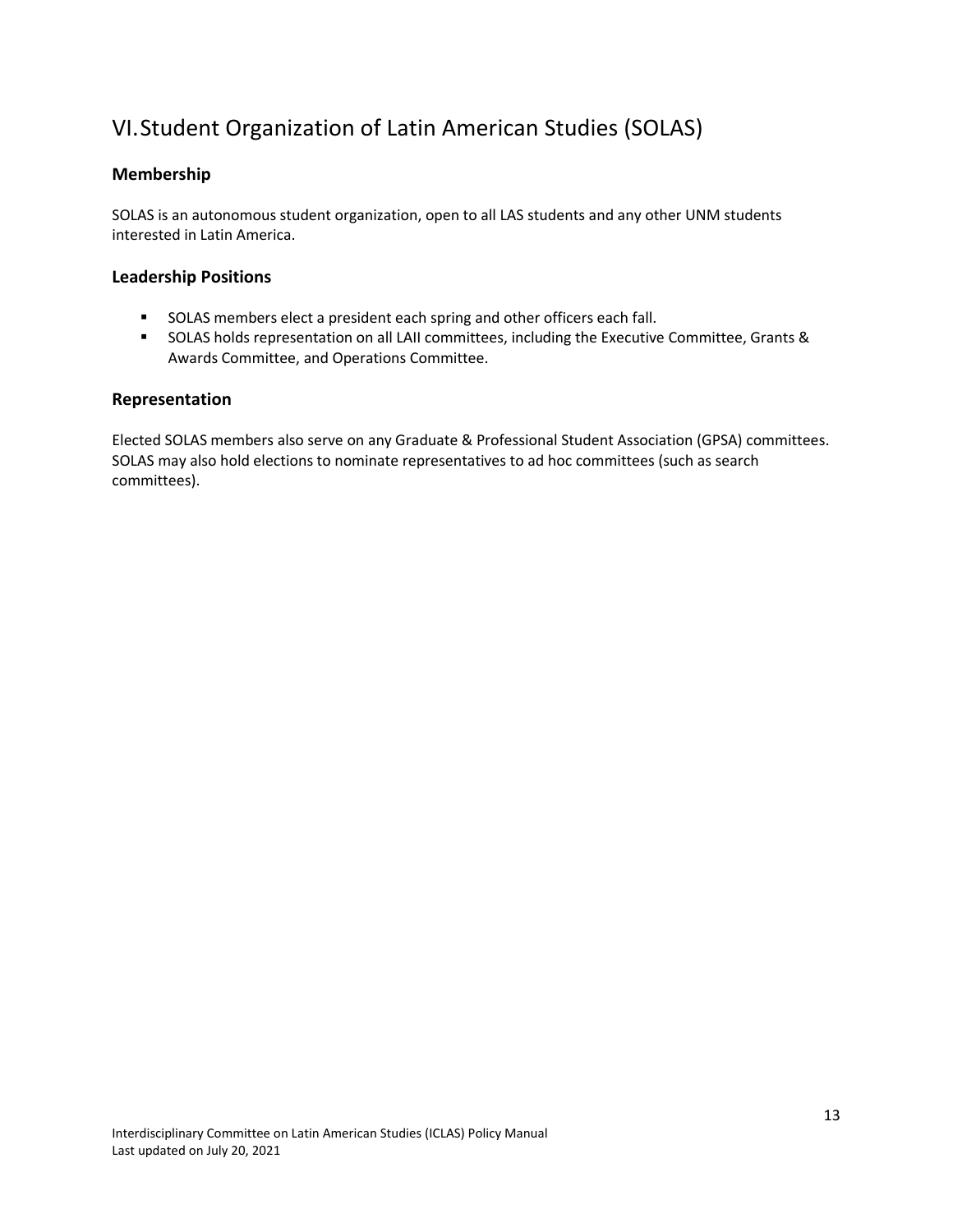## <span id="page-13-0"></span>VII. Latin American Studies Relevant Committees

#### <span id="page-13-1"></span>**LAII Executive Committee**

This committee is the consultative faculty body for the LAII. The committee meets at least yearly and consists of the President, Vice President, and Secretary of the Latin American Faculty Concilium, along with six elected representatives from the Faculty Concilium on Latin America (FC), and an elected representative of the Student Organization for Latin American Studies. No more than four faculty members from a single School or College may serve on the Executive Committee. As members of the FC, LAS faculty and ICLAS members may be nominated to run for Executive Committee membership. The Associate Director for Academic Programs attends the Executive Committee meetings as an observer but may not serve as an officer or member.

#### <span id="page-13-2"></span>**Grants and Awards Committee**

This committee provides a source of support for LAS students through the following functions: LAII field research awards, Tinker field research grants, Title VI Foreign Language & Area Studies (FLAS) fellowships, LAII PhD fellowships, and other funding opportunities. The committee consists of faculty representatives elected from all departments, programs, or Colleges/Schools that offer degrees with a Latin American concentration or that offer dual degrees with Latin American Studies. Either the Associate Director for Academic Programs or the LAII Director will represent LAS on the Grants and Awards Committee.

#### <span id="page-13-3"></span>**Operations Committee**

This committee manages the programmatic functions of the LAII including publications, library recommendations, special events and programs, internal evaluation, and other activities as necessary. The Operations Committee consists of at least six members, nominated by FC members or self-nominated. Operations Committee membership may include senior staff members from Latin American programs (such as Inter-American Studies in the University Libraries). The LAII Executive Committee ratifies Operations Committee membership. As members of the FC, LAS faculty and ICLAS members may be nominated to run for Operations Committee membership. There is, however, no reserved place on the Operations Committee for LAS program representation.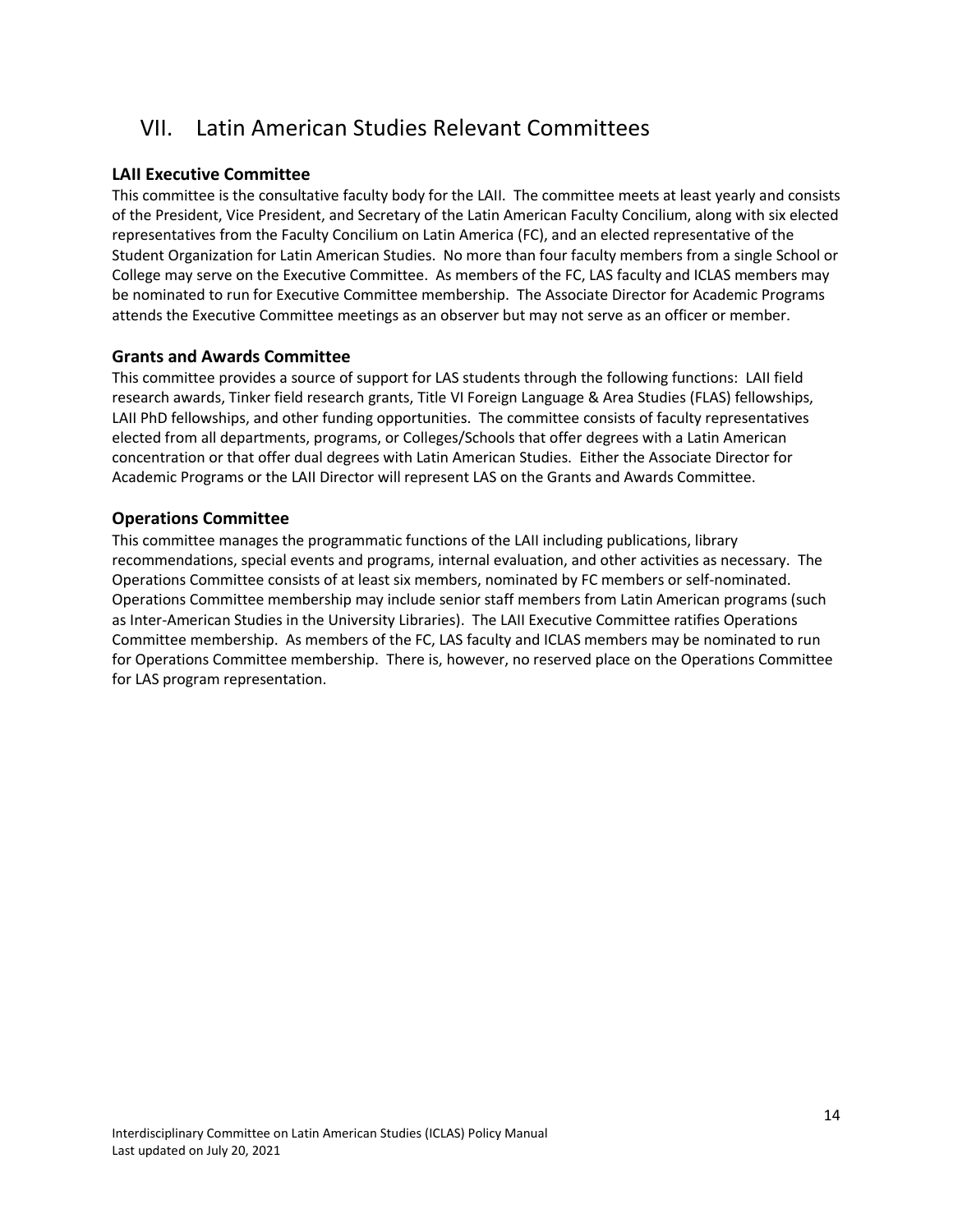## <span id="page-14-0"></span>VIII. Adoption of this Policy Manual

Once ICLAS members have reached consensus on the language and content of this document, it will be made available at the LAII for LAS faculty comment for at least one month during the regular academic year before ICLAS meets (in person or electronically) to adopt the final document. This manual will take effect when approved by at least 2/3 of ICLAS membership.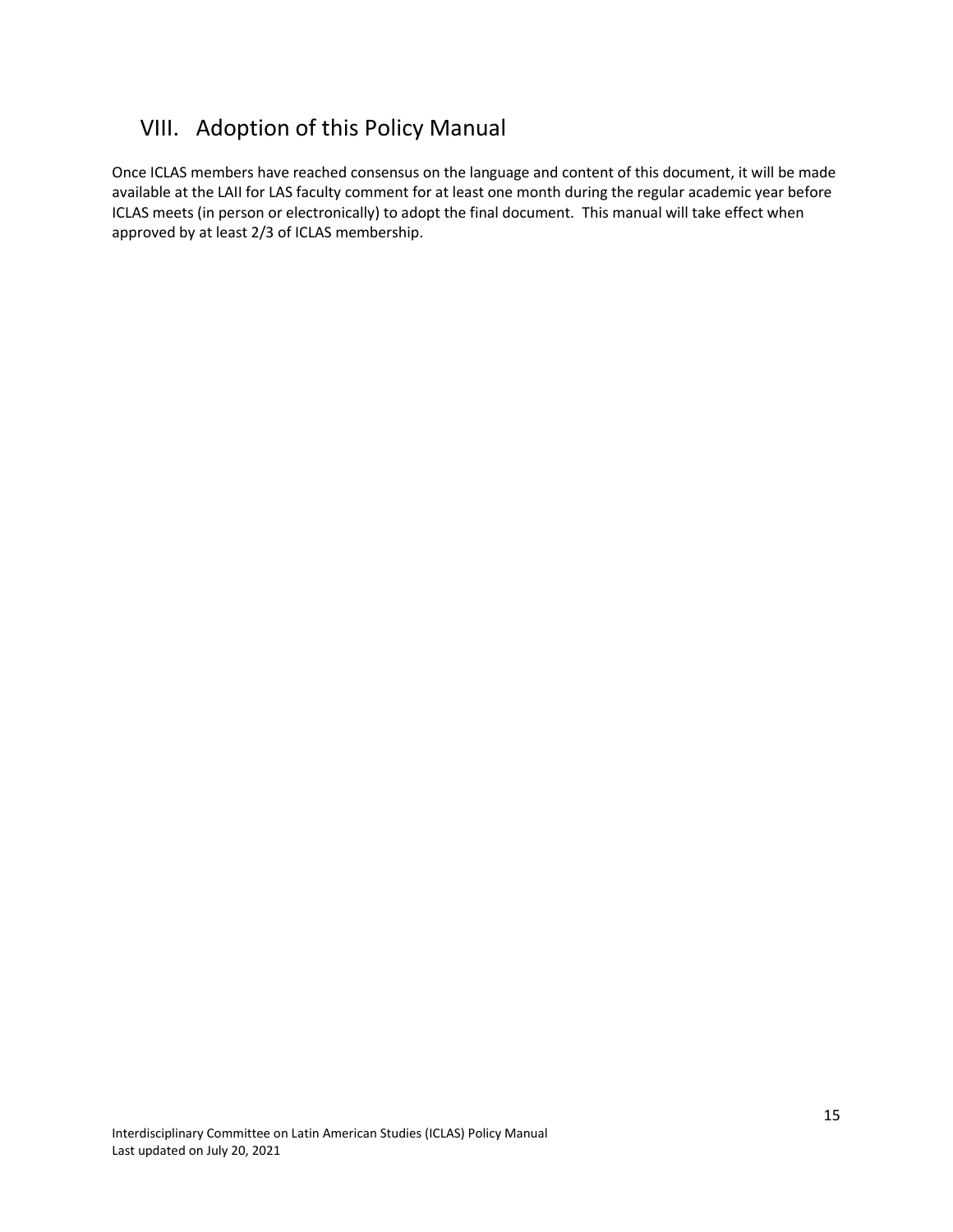## <span id="page-15-0"></span>IX. Amendments – Procedure

*Amendments to this document may be recommended by a standing committee, sub-committee, or ad hoc committee; the Associate Director for Academic Programs; the LAII Director; or five current LAS faculty members. Following its adoption by ICLAS, this policy manual may be amended by the following procedure:*

- Copies of the proposed amendment(s) will be made available at the LAII for LAS Faculty comment at least one month in advance of the ICLAS meeting (in person or electronic) at which it will be formally presented and discussed.
- **•** The amendment(s) will take effect when approved by at least 2/3 of ICLAS membership.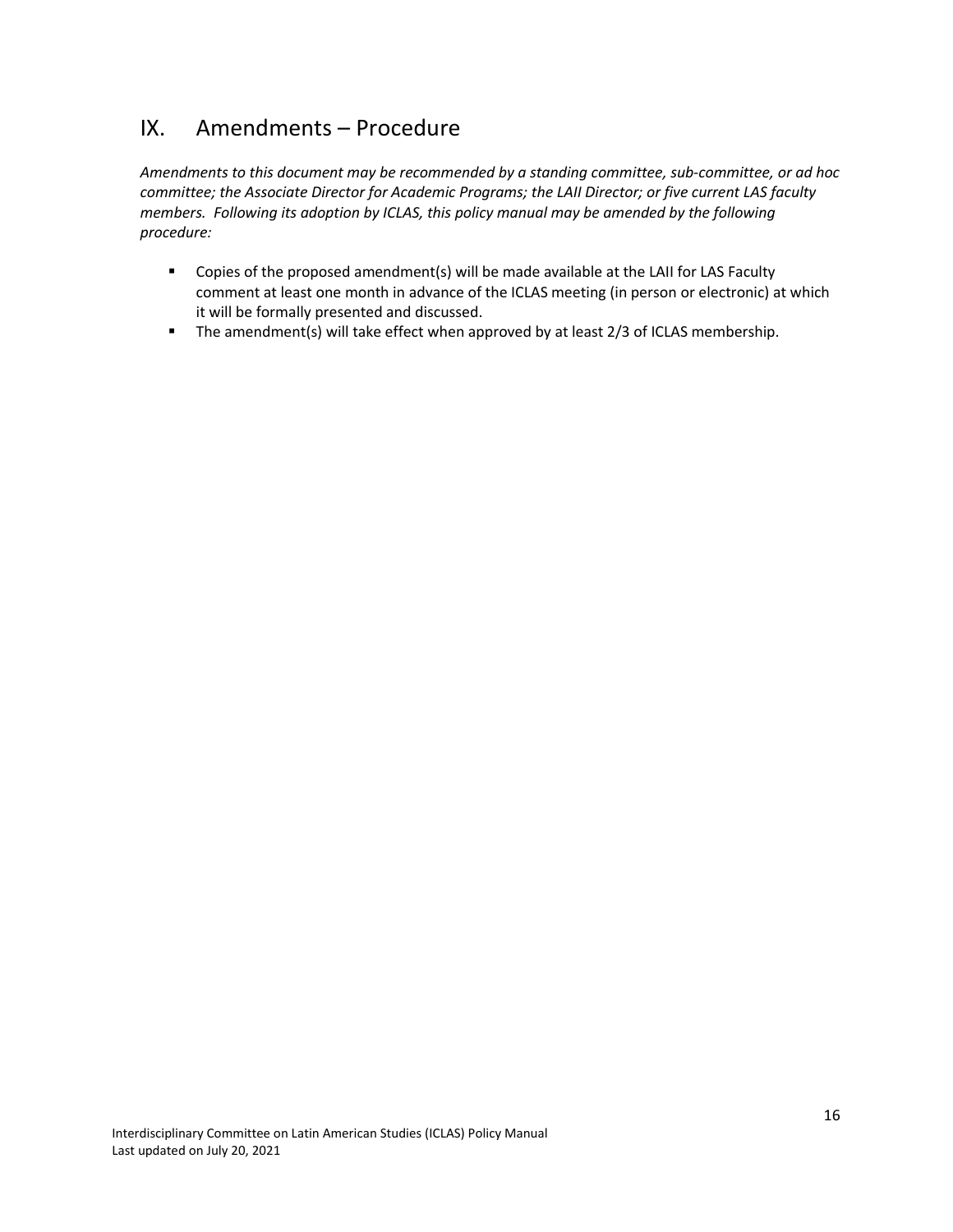## <span id="page-16-0"></span>X. Distribution of Policy Manual

Once adopted, this document will be distributed to every new and continuing ICLAS member. The Policy Manual will also be uploaded to the LAII website.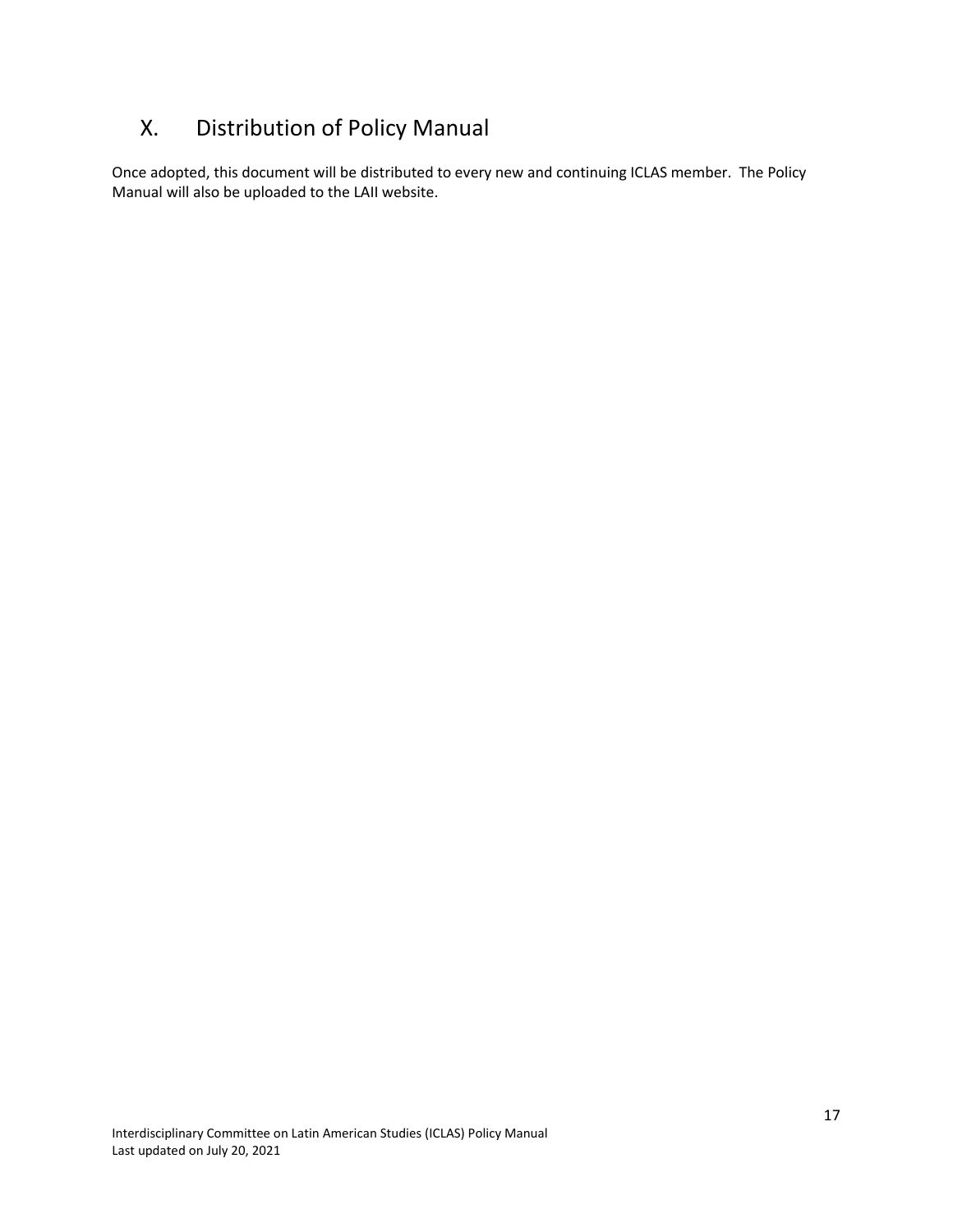## <span id="page-17-0"></span>XI. Interpretation of Policies

Questions of interpretation of this document shall be written and submitted to ICLAS for discussion. If questions remain after ICLAS' determination, the Dean or Associate Dean of the College of Arts & Sciences may be asked to review the concern.

**Adopted by ICLAS: December 12, 2003**

Revised by ICLAS: December 5, 2005 Revised by ICLAS: December 5, 2011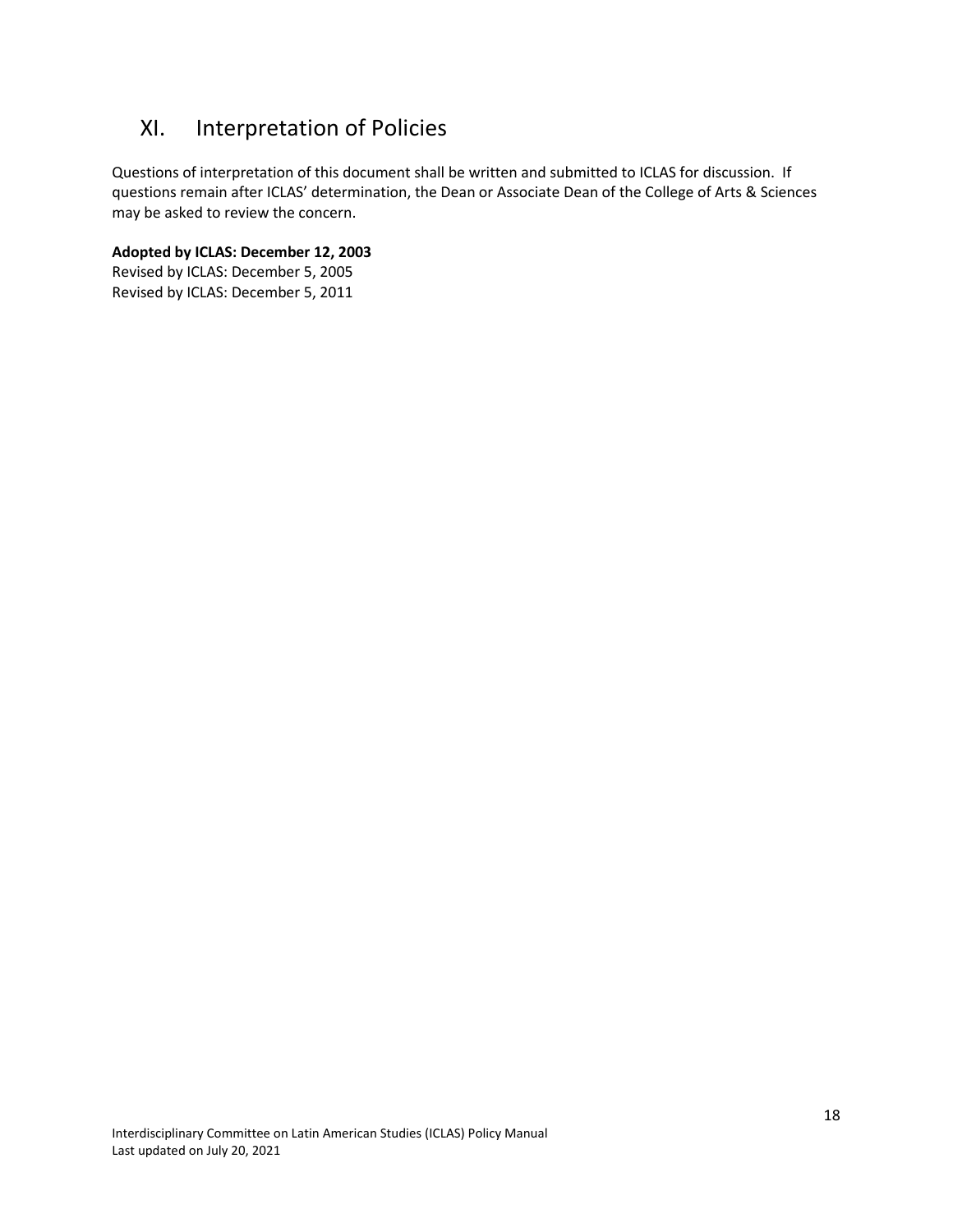# <span id="page-18-0"></span>PART TWO: ACADEMIC POLICIES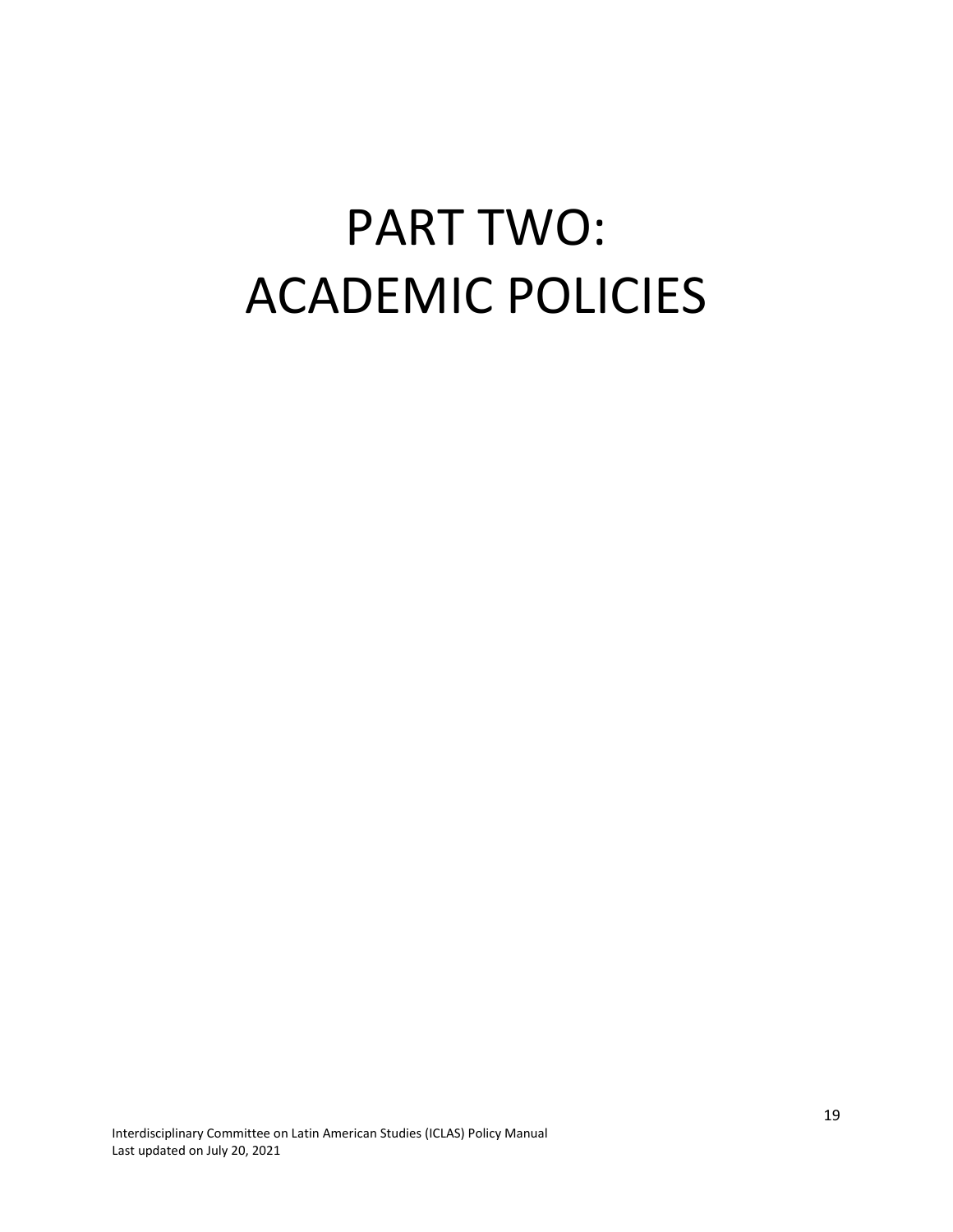## <span id="page-19-0"></span>VII. Admission to the Masters of Arts Academic Program

#### <span id="page-19-1"></span>**Logistics**

Applicants apply to the program through UNM Graduate Studies. Applications are managed by LAII program staff.

- **EXECT All ICLAS members are asked to review each application that comes in and rank students by the** deadline set by the Associate Director for Academic Programs.
- **■** ICLAS will hold a meeting in early February to discuss final admissions and Graduate Assistantship decisions.
- Admissions letters will be sent out by late February with the request that students decide by April 15 if they will join the program or not.
- Late applications may be considered, but those students will not be considered for funding unless additional funding becomes available.
- **•** Spring semester admission will be reviewed in November and those students will not be considered for funding lines.

#### <span id="page-19-2"></span>**Admission Standards**

#### <span id="page-19-3"></span>Bachelor's Degree

A bachelor's degree is required. Background work in the social sciences and humanities related to Latin America is preferred.

#### <span id="page-19-4"></span>Spanish or Portuguese Language Requirement

At least two years of undergraduate coursework (or equivalent language training) in either Spanish or Portuguese is required prior to admission. Applicants with otherwise strong qualifications but with limited Spanish competence may be admitted on the condition that they complete SPAN \*\*352 Advanced Grammar, within their first year of graduate study.

Informational letters sent to prospective applicants will include a recommendation that students seek a letter of reference from someone familiar with their language skills. This same guidance will be incorporated into application information on the website.

#### <span id="page-19-5"></span>Desirable Applicant Qualities and Affirmative Action

Though historically the field of Latin American Studies in the United States arose to promote the interests of North America in the Latin American context, the UNM Latin American Studies program supports the modern shift in thinking that embraces heritage studies and greater collaboration and understanding among the Americas. In accordance with this trend, ICLAS recognizes the importance of a diverse student body as a crucial component of scholarship in this area. This not only exposes people of different backgrounds to new perspectives, but helps them understand those points of view, learn to work together, and break down stereotypes.

ICLAS is attentive to the multiplicity of identities and backgrounds present in Latin America. For this reason, the LAS program seeks diversity in the student body, not only of experience and background, but also of ethnicity, nationality, gender, religion, and socioeconomic status. As such, students from a variety of backgrounds, including but not limited to applicants of Latin American descent, are actively encouraged to apply to Latin American Studies programs, and will be affirmatively recruited into the program until the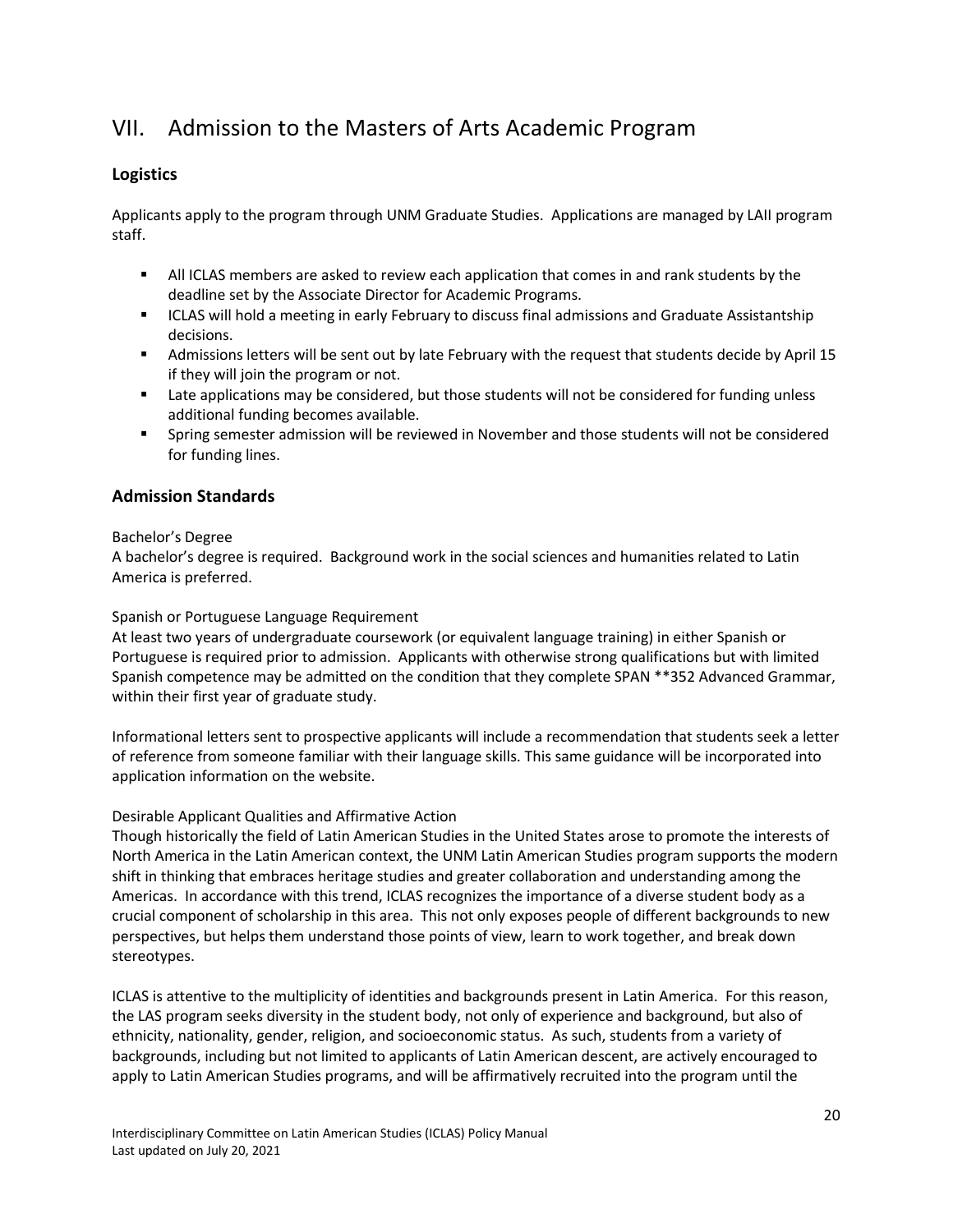student body fully and consistently reflects that diversity.

Students are encouraged, in their letters of intent and other application materials to demonstrate how their backgrounds, experiences and heritage would contribute to these multiple forms of diversity. They are also encouraged to reflect on the implications of their background on their study of Latin America. ICLAS will accept additional materials supporting a student's qualifications, especially if his/her standard application materials (transcripts, letters of recommendation, etc.) do not fully indicate the applicant's capacity. Applicants are particularly encouraged to explain any weaknesses in their file in their letter of intent.

These qualitative indicators are to be considered as equally relevant to quantifiable academic measures in making admissions decisions. Both qualitative and quantitative measures will be used to evaluate candidates on the following criteria:

- Strong capacity to think critically and construct credible arguments about academic and professional themes in Latin America.
- **EXECT** Strong and demonstrated commitment to the history, culture, economy, and politics of Latin American countries, peoples, and regions.
- A career trajectory that will allow the candidate to make important contributions to the study of or to practice in Latin America and strong evidence of the candidate's capacity to succeed in that career trajectory.
- **EXECT** Strong academic preparation to do high quality graduate level study in the candidate's proposed field of concentration.

These criteria are to be distributed to potential applicants.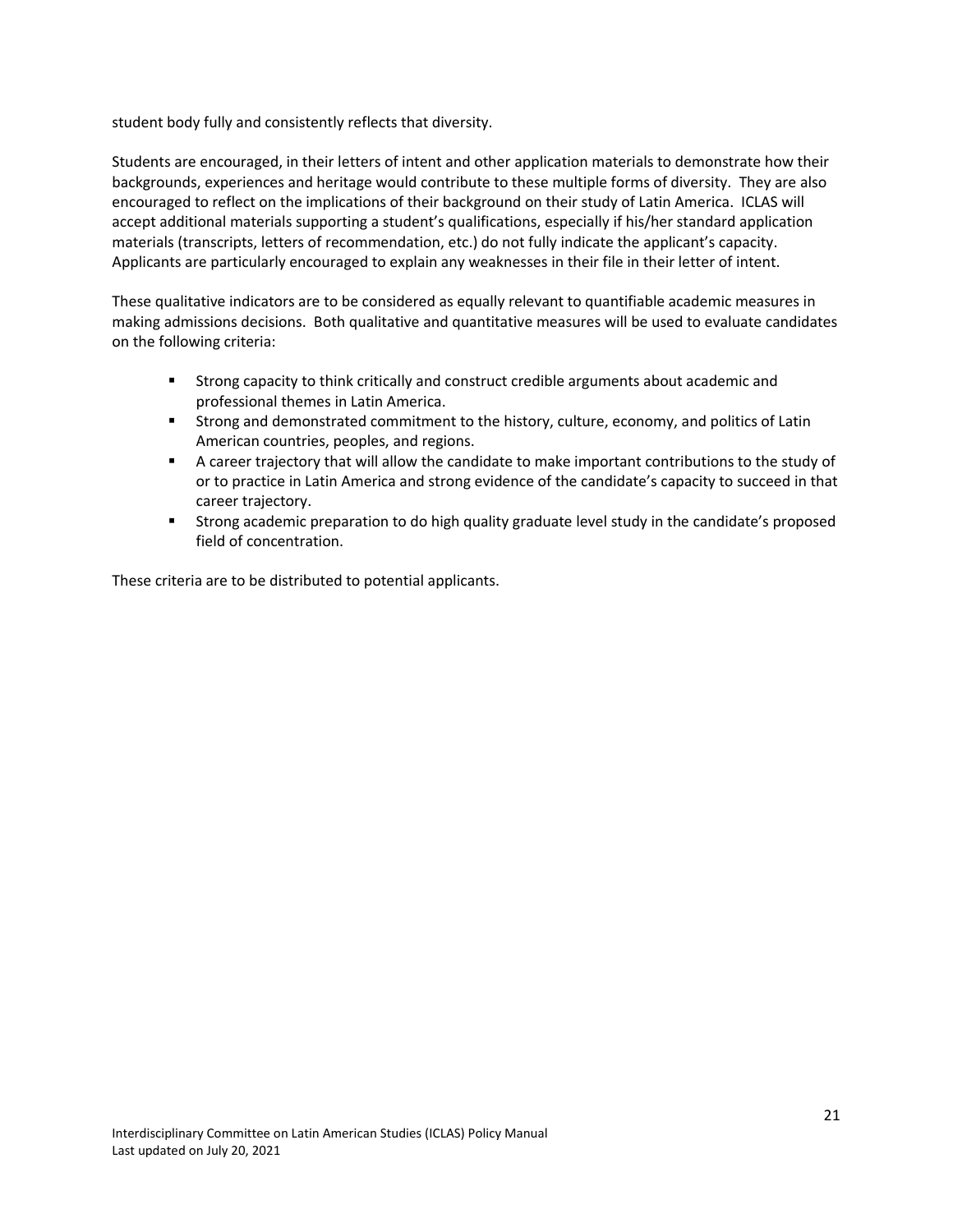## <span id="page-21-0"></span>VIII. Admission to the PhD Program

#### <span id="page-21-1"></span>**Logistics**

Applicants apply to the program through UNM Graduate Studies. Applications are managed by LAII program staff.

- **Each application file is read by the Associate Director for Academic Programs and the LAII** Director. Those applicants whose goals would more appropriately be met by a disciplinary degree will not be admitted into LAS and will be encouraged to apply to the appropriate department.
- **•** For those files that meet the approval of the two reviewers mentioned above, the applicant is reviewed by entirety of ICLAS and ranked for funding when appropriate. The LAS program recommends not admitting PhD students who would not receive funding.
- **EXPLEM** If the applicant receives a majority vote by ICLAS, the Associate Director for Academic Programs forwards the file to a Latin Americanist faculty member in each of the two departments of the proposed concentrations so that it may be reviewed according to that department's normal process for PhD admissions; this may entail a review by the full department or only by Latin Americanist faculty, as the department deems fit. The Associate Director for Academic Programs clarifies to the department that, while the approval of the student's program of studies is shared with the LAS program and the degree is granted by the LAS program, the department of the student's major concentration carries the primary responsibility for the students' advising and effective training in the theory and methods of the discipline.
- A candidate must be approved by two departments in order to be admitted to the program.
- **■** When a department approves a candidate for admission, the LAS faculty in the department, in consultation with the department's graduate advisor, provides a statement of minimum degree requirements to be completed by the student within their disciplinary concentration.

#### <span id="page-21-2"></span>**Admission Standards**

The criteria described above for MA applicants also apply to applicants to the PhD program. In addition, PhD applicants must submit the following materials:

- GRE scores
- **PhD applicants must provide a description of career aims and a statement that clarifies the** necessary integration of two or more disciplines for the program of study.
- **•** The applicant must convincingly argue that their academic and career goals cannot be served by a single disciplinary PhD degree.

Adopted by ICLAS: December 12, 2003 Revised by ICLAS: December 5, 2005 Revised by ICLAS: December 5, 2011 Revised by ICLAS: February 2, 2017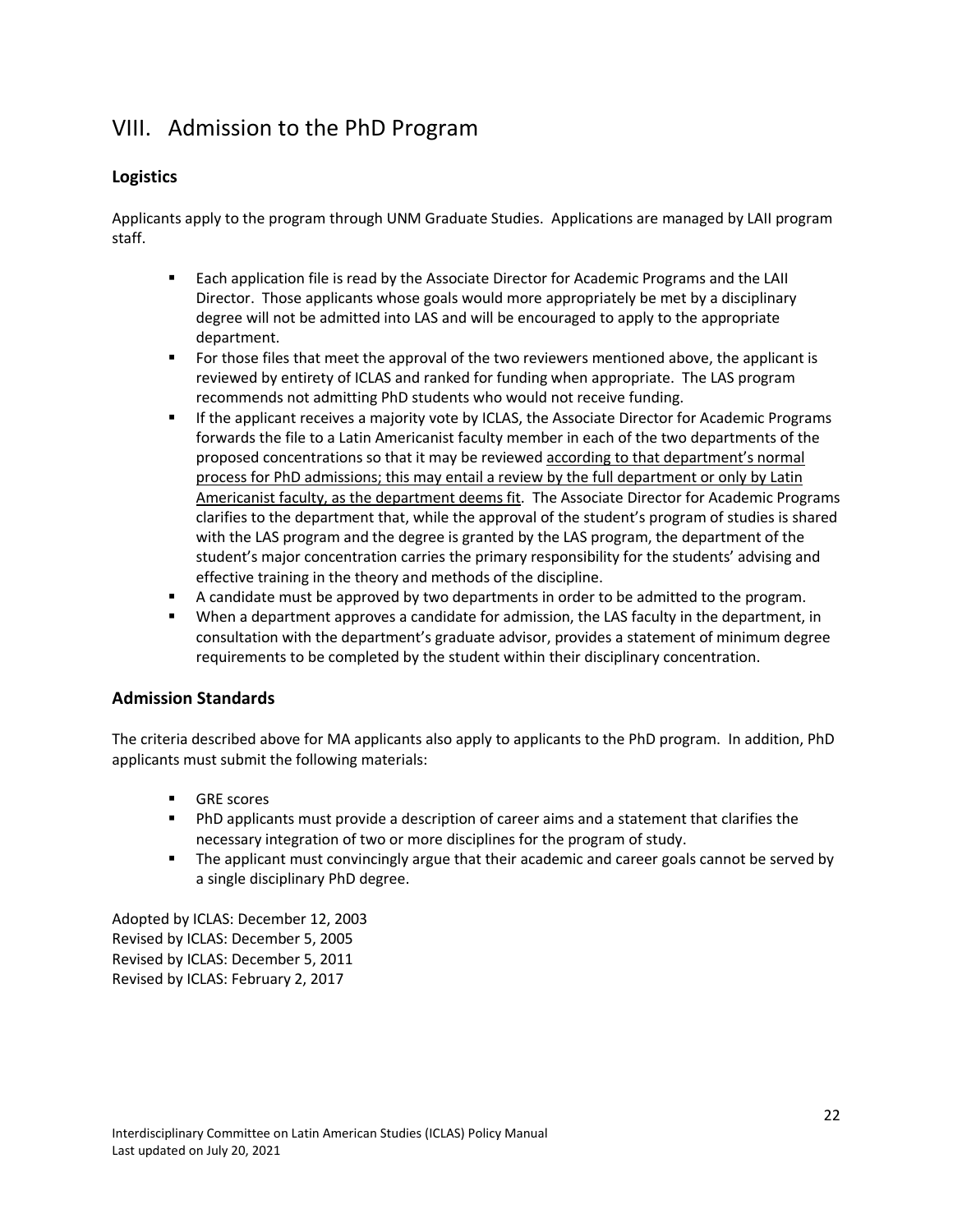## <span id="page-22-0"></span>IX.Graduate Assistantships

#### <span id="page-22-1"></span>**Background**

Each year the LAII funds .5 FTE (20 hour) and .25 (10 hours) Graduate Assistantships (GA) for LAS graduate students. LAS Graduate Assistants may be assigned work in the Institute from the following list of tasks:

- Staffing LAII committees such as Executive, Grants and Awards, and Operations;
- **■** Staffing ICLAS and assisting the Associate Director for Academic Programs, the LAII Director, and the Associate Director for Program Development;
- Editing and maintaining the SOLAS website, organizing the annual film series and assisting the President of SOLAS;
- Assisting the Latin American Collections Curator at Zimmerman Library;
- Assisting the Communication & Outreach Specialist;
- Other tasks as deemed necessary by the LAII Director and senior staff
- **■** Two to three assistantships are reserved for research assignments to faculty through a competitive application process.

Task assignments are made annually by LAII senior staff and may be adjusted to meet LAII staffing and programmatic needs. Each GA is directly supervised by an LAII staff member, an LAS faculty member, or other LAII partnering organization staff as assigned.

#### <span id="page-22-2"></span>**Awards Process**

GA awards are generally made to new students in the spring semester for a two-year term beginning with the following academic year (the regular awards process). Students in the dual MALAS/JD program are generally awarded a two-year assistantship split over three years with the second and third years being awarded at .25 FTE (10 hours a week) so as to allow them to comply with the Law School's requirement that first year law students not work more than 10 hours. Students in three-year dual degree programs are nonetheless awarded funding only for the first two years. Additional GA and Project Assistantship (PA) awards may be made based on funding availability and at the discretion of the ICLAS chair and membership. If a GA award become available off-season, any LAS student may be considered for the award.

During the admissions review, ICLAS members rank applicants for GA awards on a five-point scale, ranging from 1 (least qualified) to 5 (most qualified). The average of all rankings becomes the applicant's overall score. Reviewers should not rank applicants who they consider not admissible to the program.

#### <span id="page-22-3"></span>The regular spring awards process

Each year, depending on availability of GA lines, the Associate Director for Academic Programs, in consultation with ICLAS, decides how many full (20 hour) awards to make and how many half (10 hours) awards to make. ICLAS ranks that list of applicants and awards the available assistantships in rank order. If an awardee turns down the award or chooses not to attend UNM, the Associate Director for Academic Programs offers the award to the next person on the list.

If after all ranked applicants have been made offers and there remain unassigned GA awards, ICLAS will select from among highly-qualified late applicants and current students. The Associate Director will provide ICLAS a list of such candidates based on high scores for late applicants and academic performance at UNM for current students. Selection by ICLAS members may be made via email discussion and vote or at a meeting.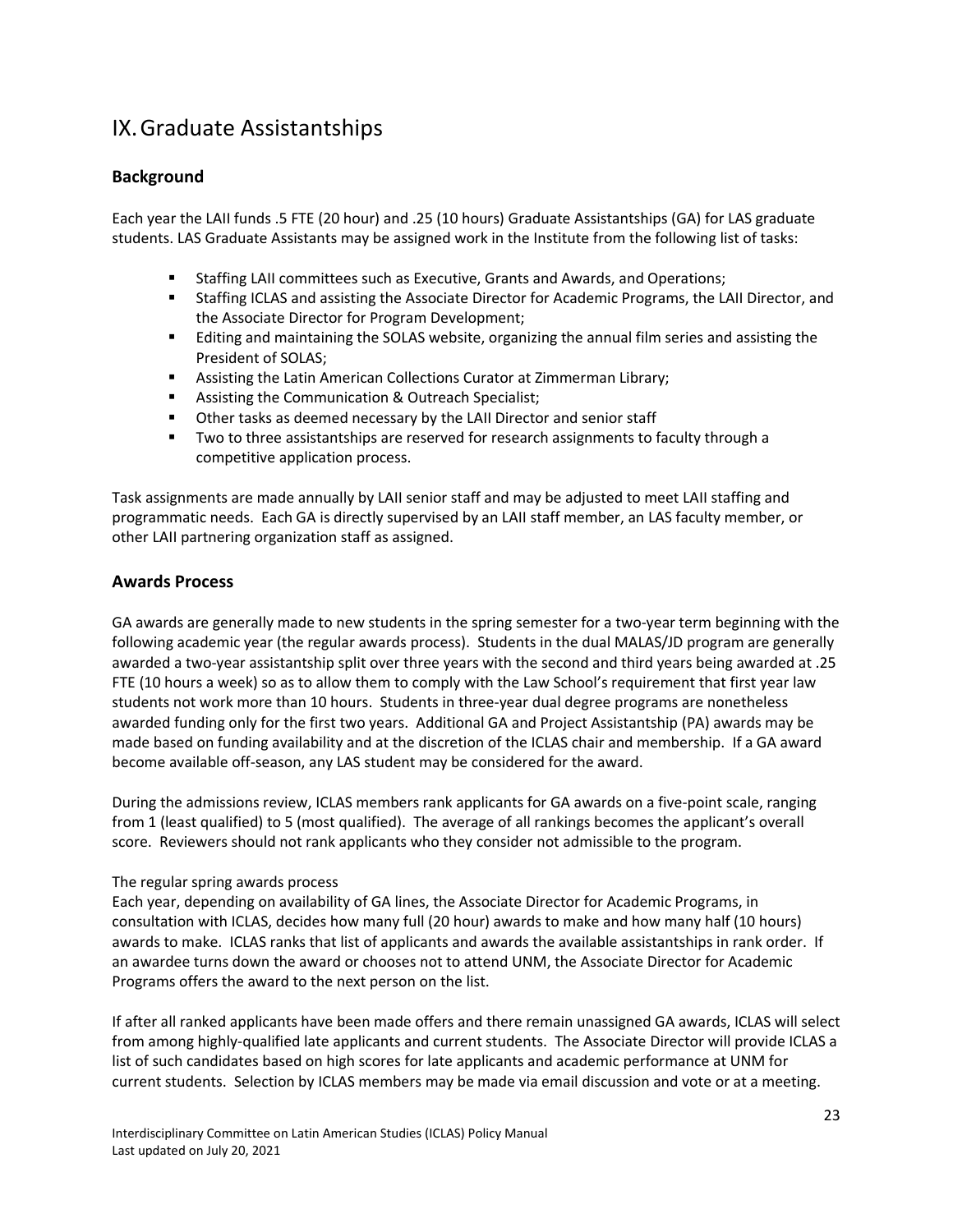#### <span id="page-23-0"></span>Off-season awards process

When awards become available off-season, the Associate Director for Academic Programs sends out a call to all continuing students asking for self-nominations for a GA award. The Associate Director for Academic Programs also reviews the files of self-nominees and of all students admitted since the last regular award round. Based on initial financial aid scores, plus evidence of performance while in the LAS program (transcripts, awards received, papers published, etc.), the Associate Director for Academic Programs sends a list of potential awardees to ICLAS (via email if possible) for feedback and discussion. The Associate Director for Academic Programs, in this case, makes the final award decision. In rare cases when a GA award decision needs to be made during the summer or over winter break, the Associate Director for Academic Programs has the authority to make a unilateral decision based on information available in student files.

#### <span id="page-23-1"></span>Small scholarship awards process

Every year LAS awards a number of small scholarships. The Associate Director of Academic Programs and the Associate Director for Program Development will identify MALAS students who will receive these scholarships. The pool will be MALAS students who have not received LAII funding/LAS support for substantial funding. Selection criteria will favor highest GPAs and students who have been in the program the longest while making appropriate progress toward the degree and in line with specific scholarship criteria. (Approved by ICLAS March 11, 2009.)

#### <span id="page-23-2"></span>**Awards Criteria**

Graduate Assistantship awards will be made based on the following criteria:

- Priority will be given to recruitment of highly qualified new applicants.
- **■** The quality of the application will be assessed on both quantitative (as measured in the GPA) and qualitative (as measured in the quality of writing and analysis in the letter of intent and writing sample, the extent and quality of experiential knowledge of Latin America, substantive information in letters of recommendation) measures.
- Attention will be given to the mix of ethnicity, gender, and concentration choice among the GA pool.
- The same diverse measures and indicators used in admissions decisions are also to be used to assess academic merit for financial aid.

Teaching Assistantships in Spanish & Portuguese will be made based on the following criteria:

- The Department of Spanish & Portuguese holds two .5 FTE Teaching Assistantships (TA) for LAS graduate students to teach sections in Spanish.
- **The Associate Director for Academic Programs will assign the Teaching Assistantships from among** the continuing and incoming MA students, in consultation with the Spanish as a Second Language and Spanish as a Heritage Language Coordinators.
- Students are selected based on their fluency in Spanish and any evidence of ability to teach at the undergraduate level.
- Priority will be given to MALAS students ranked for financial assistance in the order in which they are ranked by ICLAS.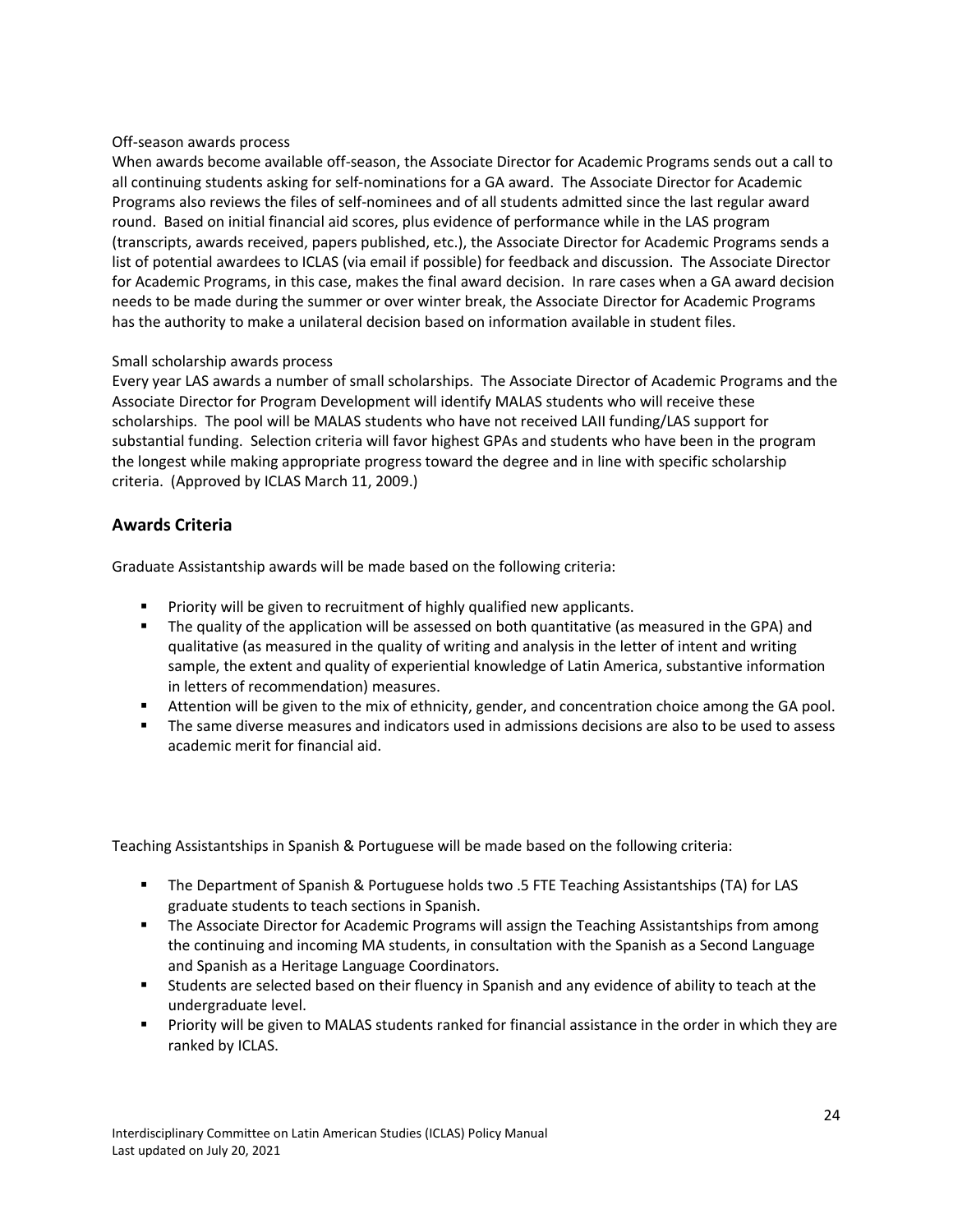Adopted by ICLAS: December 12, 2003 Revised by ICLAS: December 5, 2005 Revised by ICLAS: December 5, 2011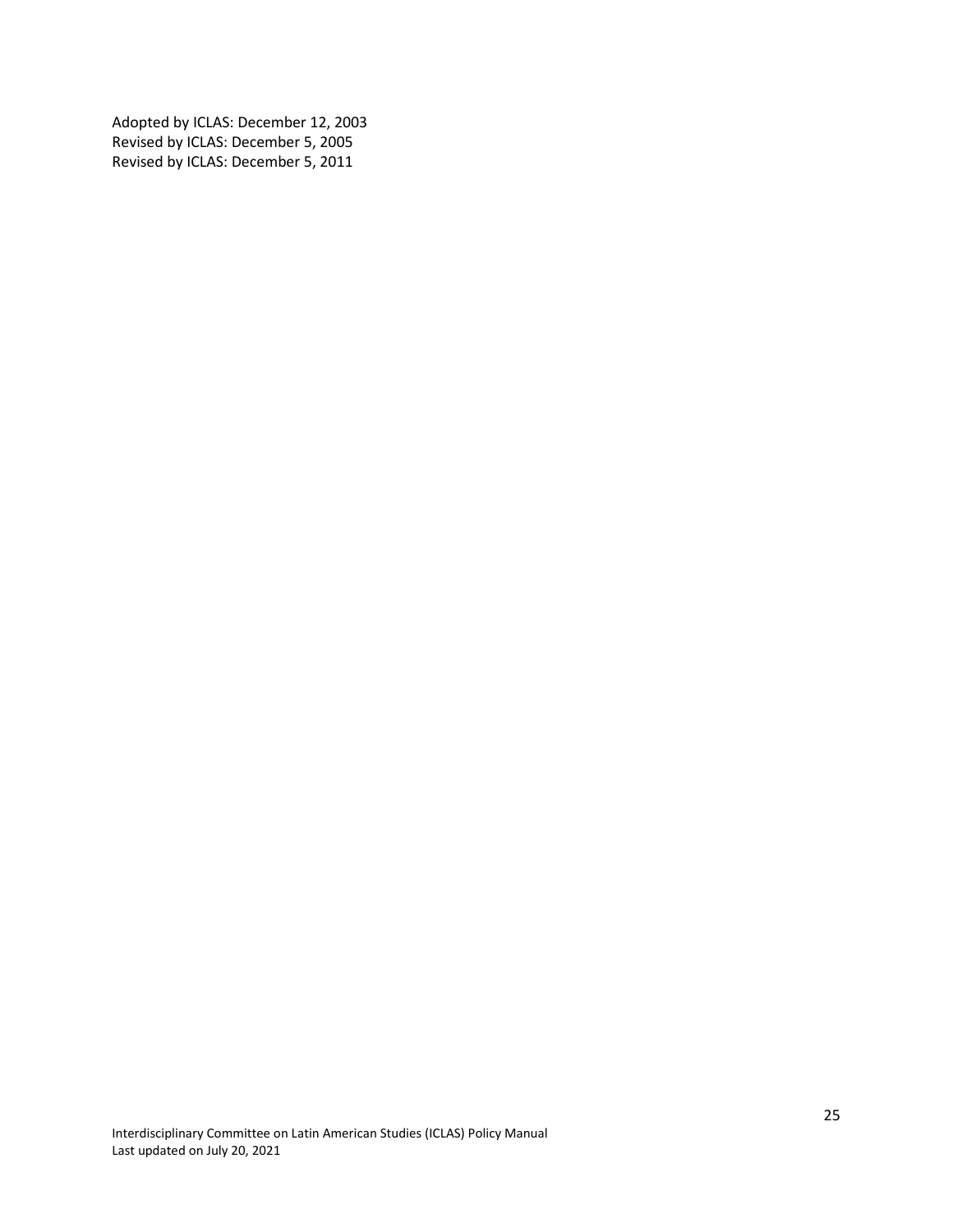## <span id="page-25-0"></span>X. Academic Advisement

#### <span id="page-25-1"></span>**Committee on Studies**

Mid-way through the second semester, MA students in the Latin American Studies program must ask three faculty members from their chosen concentration to serve on their Committee on Studies (COS). The student will also ask one of the members to act as chairperson. The duties of the COS are:

- To convene at least once a semester to discuss coursework, exit requirement plans, and other relevant advisement
- To administer and evaluate a comprehensive examination or advise a student on the writing of a professional paper (for students following Plan II)
- To serve as the thesis committee (for students following Plan I)

Students will be required to submit to their COS a reading list in preparation for the comprehensive examinations. Members of the COS will need to sign off on this reading list before the end of the semester preceding the semester in which the student plans to take their exam. Failure to obtain COS signatures by the deadline will prevent the student from taking comprehensive examinations the following semester. Both the COS form and approved reading list must be submitted to the LAS office for inclusion in the student's file.

For PhD students, the COS consists of at least two members from each concentration. One semester prior to comprehensive examinations, the PhD student must complete the COS form and submit it to the LAS office for inclusion in the student's file. The COS is responsible for writing and evaluating the student's comprehensive examination questions. The student will also create a separate Dissertation Committee (which may include members of the comprehensive examination COS), comprised of at least four faculty members, with the chair of the dissertation committee being from the primary concentration, and at least one additional member from each concentration. The Dissertation Committee oversees the doctoral dissertation project.

Faculty who are not LAS faculty must be approved on a case-by-case basis by the Associate Director for Academic Programs. Experts in LAS who are Part-Time Instructors should not be placed on committees, unless approved by the Associate Director for Academic Programs.

#### <span id="page-25-2"></span>**Advisement Worksheet**

The advisement worksheet will be completed by the Associate Director for Academic Programs and/or LAS staff support in consultation with the student at least once a semester. The student will be given a copy of the updated advisement worksheet to consult with the COS.

Adopted by ICLAS: December 12, 2003 Revised by ICLAS: January 25, 2006 Revised by ICLAS: December 5, 2011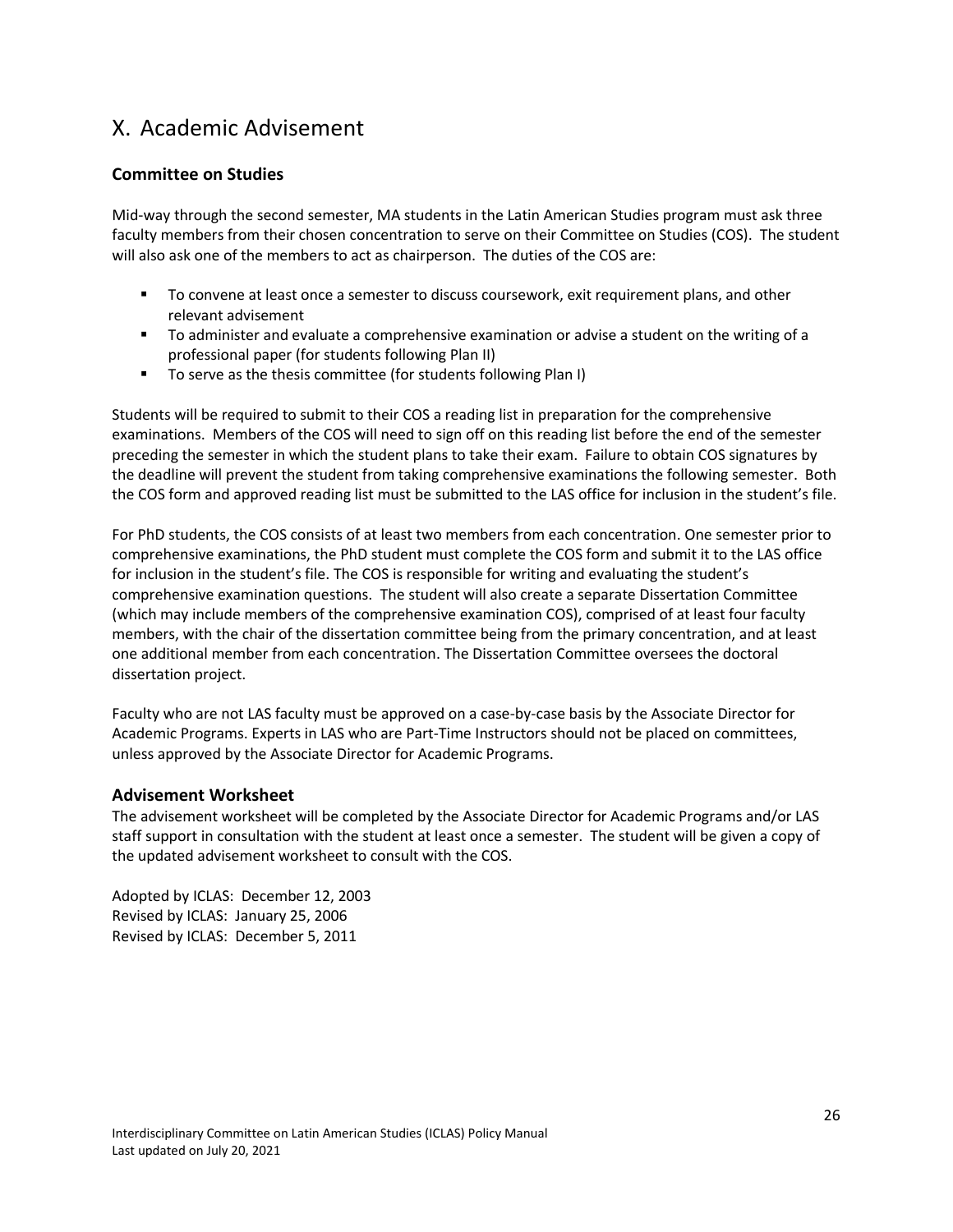## <span id="page-26-0"></span>XI.Academic Honesty<sup>1</sup>

As Latin American Studies faculty at the University of New Mexico, we are dedicated to creating an environment in which academic integrity is valued and upheld by all. Our collective commitment to academic honesty is framed in the context of the University of New Mexico's policy, which appears as follows in the 2002-2003 Pathfinder:

#### <span id="page-26-1"></span>**UNM Policy on Academic Dishonesty**

Adopted by the UNM President June 15, 1992:

*"Each student is expected to maintain the highest standards of honesty and integrity in academic and professional matters. The University reserves the right to take disciplinary action, up to and including dismissal, against any student who is found guilty of academic dishonesty or otherwise fails to meet the standards. Any student judged to have engaged in academic dishonesty in course work may receive a reduced or failing grade for the work in question and/or for the course."*

Academic dishonesty includes, but is not limited to, dishonesty in quizzes, tests, or assignments; claiming credit for work not done or done by others; hindering the academic work of other students; misrepresenting academic or professional qualifications within or without the University; and nondisclosure or misrepresentation in filling out applications or other University records.

What follows is the statement adopted on May 23, 2003 by the Interdisciplinary Committee on Latin American Studies (ICLAS) designed to clarify expectations for Latin American Studies students at UNM. All Undergraduate, Masters and PhD students in the Latin American Studies program are expected to adhere to the following guidelines regarding academic standards and behavior. These guidelines are not meant to be exhaustive. Students, especially undergraduates, are expected to seek the guidance of their professors about what constitutes appropriate academic behavior. Copies of these guidelines and disciplinary procedures can be found in the Latin American Studies student handbook and on the program's website.

#### <span id="page-26-2"></span>**Forms of Academic Dishonesty**

 $\overline{a}$ 

ICLAS considers the following behaviors to constitute academic dishonesty and are considered unacceptable.

**EXED Fabrication of information used in academic work**. This includes: altering data to support research; presenting results from research that was not performed; and crediting source material that was not used for research.

<sup>&</sup>lt;sup>1</sup> The text of this document was informed by academic honesty policies from Harvard University [\(www.harvard.edu\)](http://www.harvard.edu/), Harvard Graduate School of Arts and Sciences [\(http://www.gsas.harvard.edu/publications/handbook/regulation.html\)](http://www.gsas.harvard.edu/publications/handbook/regulation.html), the University of California [\(www.deanofstudents.ucla.edu\)](http://www.deanofstudents.ucla.edu/), the University of Michigan (University of Michigan website for the Horace H. Rackham School of Graduate Studies, at [www.rackham.umich.edu/StudentInfo/Publications/GSH\)](http://www.rackham.umich.edu/StudentInfo/Publications/GSH), Grinnell College [\(www.grinnell.edu/offices/studentaffairs/studenthandbook](http://www.grinnell.edu/offices/studentaffairs/studenthandbook)), and by Masur, Kate. "Papers, Profits, and Pedagogy: Plagiarism in the Age of the Internet", *Perspectives,* May 2001 [\(www.theaha.org/perspectives/issues/2001/0105/0105new3.cfm.](http://www.theaha.org/perspectives/issues/2001/0105/0105new3.cfm))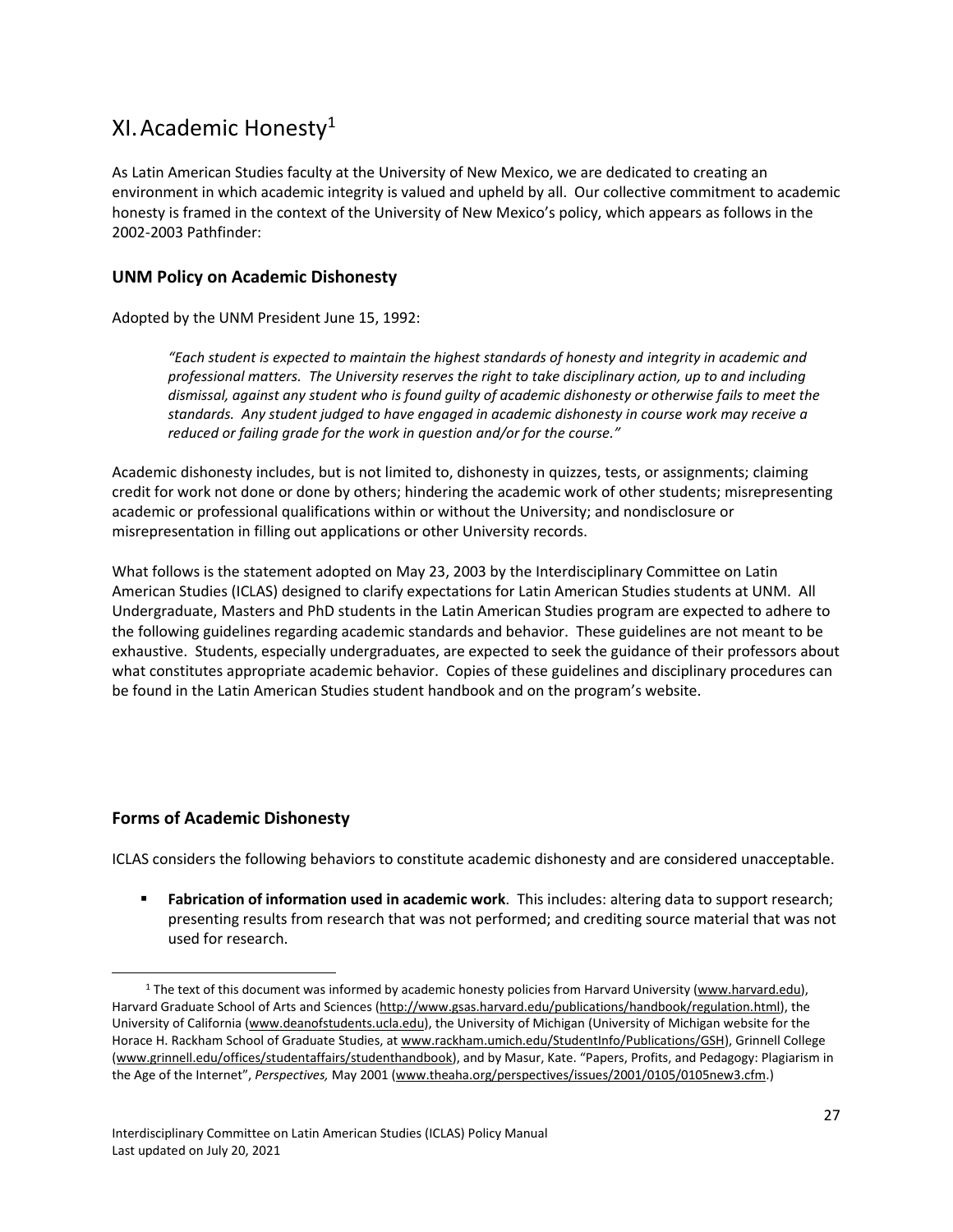- **Plagiarism (presenting another person's words or ideas as if they were one's own).** This includes: submitting, as your own work, part of or an entire work produced verbatim by someone else; paraphrasing ideas, data, or writing without properly acknowledging the source; unauthorized transfer and use of someone else's computer file as your own; and unauthorized use of someone else's data in completing an exercise. Presenting information obtained from formal or informal interviews, conversations, or observations of meetings without indicating the source is also plagiarism.
- **Multiple submissions.** This includes: resubmission of a work that has already received credit with identical or similar content in another course without the consent of the present instructor; and submission of work with identical or similar content in concurrent courses without consent of instructors.
- **Facilitating academic dishonesty.** This is defined as participating in any action that compromises the integrity of the academic standards of the University and the Latin American Studies program; assisting another student in committing an act of academic dishonesty. This includes: taking a quiz, exam or similar evaluation in place of another person; allowing another student to copy from you; and providing material or other information to another student with knowledge that such assistance could be used in any of the violations mentioned above.
- Regarding collaborative work among students. Intellectual exchange among students is an extremely valuable aspect of the graduate experience, one which enriches the experience of each student as well as the quality of the program overall. However, in terms of assigned work, the amount of collaboration with others that is permitted can vary, depending on the policy set by the course instructor. *Students must assume that collaboration in the completion of assignments is only permitted when explicitly specified by the instructor.* Students must acknowledge any collaboration and its extent in all submitted work.
- **EXECT Are EXECT EXECT FIGHT SCIENTIFY INDUST FIGURE IS A SET INVERTED SETABLE IN EXECT IN EXECT FIGURE 1** And the Latin American Studies program are deeply concerned for the integrity of scientific research by both students and faculty with sound and safe practices. Student and faculty researchers are expected to maintain the University's policies and practices with respect to scientific misconduct with regard to Human Subjects. All research conducted by students and faculty under the auspices of the Latin American Studies program should follow the guidelines outlined by UNM Institutional Review Board: [http://irb.unm.edu.](http://irb.unm.edu/) If research involving human subjects is planned, approval from the Institutional Review Board is required before the research may begin.
- **EXECT** Misuse of Internet sources. As with any other source, information taken from the Internet must be properly cited in any assigned work.

Again, these examples are not meant to be exhaustive, and the program reserves the right to determine, in a given instance, what action constitutes an infringement of academic honesty and integrity.

#### <span id="page-27-0"></span>**Disciplinary Procedures**

When a student is suspected of academic dishonesty, the instructor will give the student an opportunity to explain his or her conduct. If the explanation is not satisfactory, the faculty member will assign a sanction associated with the course. The Instructor will report the academic dishonesty to the Associate Director for Academic Programs, providing supporting evidence such as a copy of the exam or paper in question. If further investigation is necessary, the student will also be notified in writing by the Associate Director for Academic Programs. The Associate Director for Academic Programs will inform the UNM Dean of Students of the case and will coordinate the subsequent investigation, review and decision making process to determine appropriate disciplinary outcome.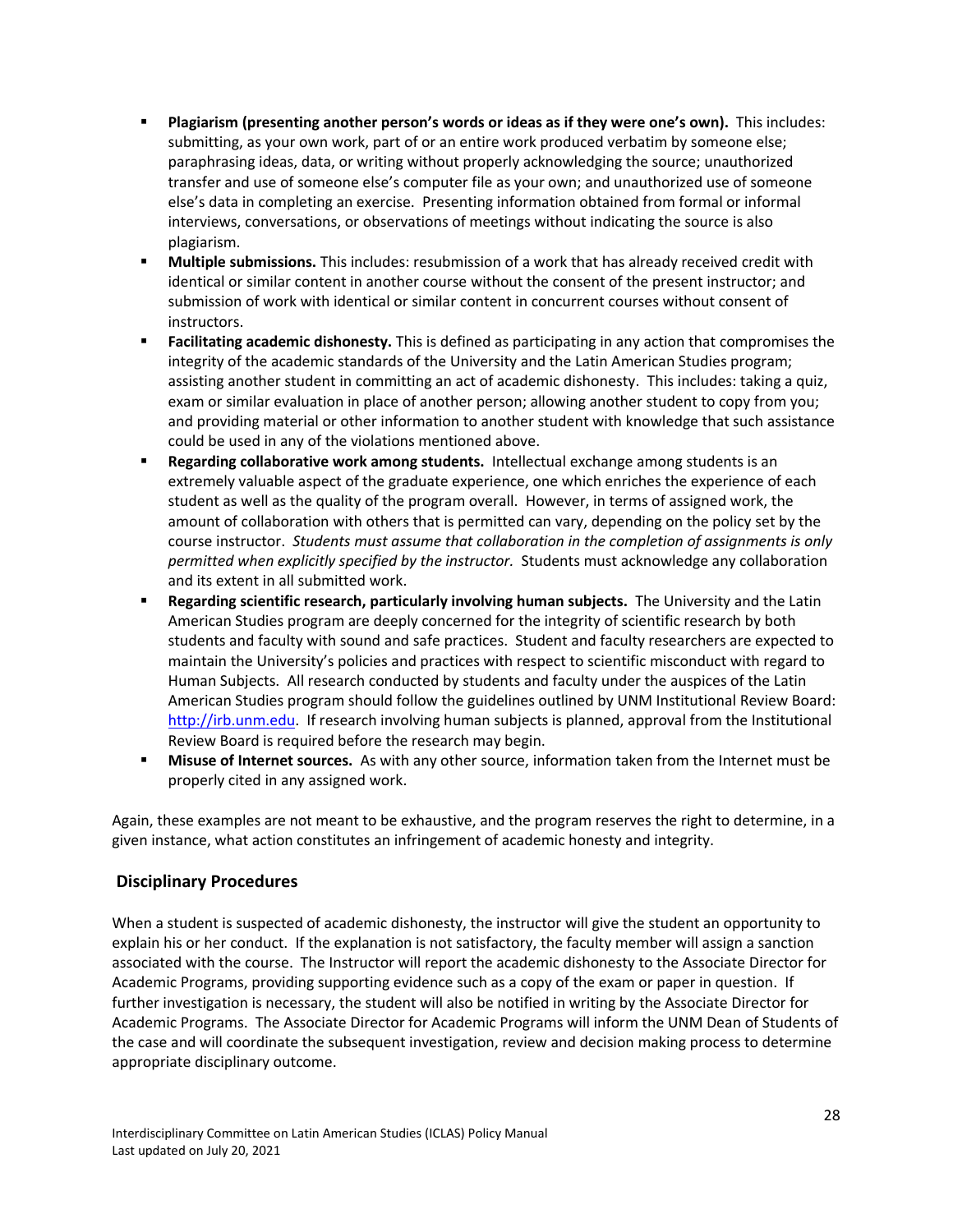Once an instructor has filed a report alleging academic dishonesty, the Associate Director for Academic Programs will:

- 1. Inform the Dean of Students of the allegation.
- 2. Convene ICLAS promptly to discuss the available facts of the case and provide the student accused of academic dishonesty the opportunity to meet with ICLAS to present their case. The student may be accompanied by an advisor or friend, but will present their own case; no advisor or attorney will present arguments or evidence. The student may present witnesses with relevant information or evidence.
- 3. ICLAS will then decide whether the allegation is true and will reach a determination of the appropriate disciplinary action. If more than one meeting is required, the student will be informed of any additional evidence presented and will have the opportunity to respond in writing or in person at the meeting.
- 4. The Associate Director for Academic Programs will promptly inform the student in writing of ICLAS's decision.
- 5. The student may appeal the decision to the Dean of the College of Arts & Sciences, as described in Article 2 of the Student Grievance Procedure in the Pathfinder.

Because of the potential jeopardy to the reputation and rights of an accused person, great care will be taken to handle inquiry and investigations in a way that preserves confidentiality, providing information only to those with a need to know.

#### <span id="page-28-0"></span>**Sanctions for Misconduct**

Sanctions that may be imposed in cases of misconduct include the following (in order from minimum to maximum sanction):

- **Example:** Failure: Failure of the examination or paper up to and including failure of the course. Failure will be calculated in the student's grade for the course, and in the cumulative grade point average.
- **EXECT** Admonition: A formal reprimand that becomes part of the student's official record.
- **Probation:** A warning to the student that he/she is in serious danger of being required to withdraw from the program for a period during which a withdrawal action is pending. At the end of that time, the student may be relieved from probation by a majority vote of ICLAS if the student's conduct has been satisfactory. A student on probation may be required to withdraw from the program by vote of ICLAS at any time if his/her conduct is unsatisfactory. No student currently on probation may be recommended for a degree.
- **EXEQUITED IN A Required to Withdraw:** The student may be required to withdraw from the program. Depending on the time of withdrawal, the student may receive a grade in their current courses. In the case of failure to withdraw, ICLAS may dismiss the student from the program.
- **EXED IS Dismissal:** The student's connection with the program is terminated. This action must be approved by a two-thirds vote of ICLAS. Re-admission is possible only if approved by two-thirds vote of ICLAS. A student must re-apply to rejoin the LAS program no less than one year after dismissal. ICLAS may take the previous dismissal into consideration in its decision whether or not to readmit the student.
- **Expulsion:** ICLAS may recommend to the Dean of Students that the student be expelled from the University. As only the Dean of Students can take this action, such a recommendation is advisory only.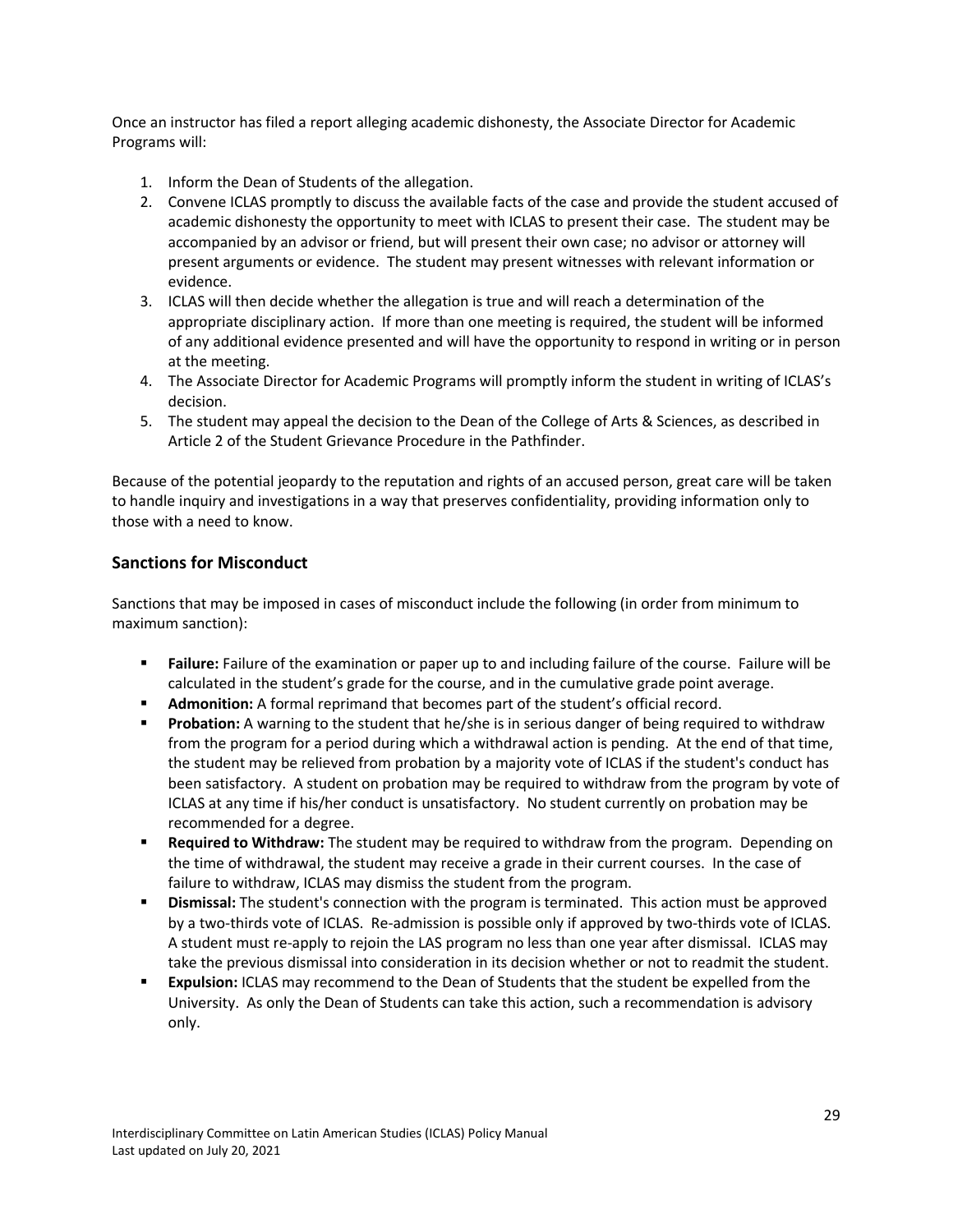#### <span id="page-29-0"></span>**Promoting Academic Integrity: Proactive Strategies**

The procedures listed above are painful and difficult. The LAS program wishes to engender a climate of open discourse and scholarship, and it is our view that the best way to deal with academic dishonesty is to promote a climate that discourages such conduct in the first place. Students are asked to take the following proactive strategies seriously during their course of study in LAS:

- Discourage academic misconduct among other students.
- Take the time to produce quality work that you can be proud of; be thoroughly prepared for examinations.
- Do not allow others to use your computer programs. Keep your computer password secret to avoid unauthorized access.
- When using class notes for an assignment, ask yourself: 'Did this information come from me?' Always document where and from whom you got your information (e.g., other students, professor, class text, web site, community members).
- What can you do if you are unsure whether it is unauthorized collaboration or whether it is okay to work together? When in doubt, ask. Check your course syllabus or speak with your instructor for special requirements. Utilize resources for assistance.

#### <span id="page-29-1"></span>**Helpful Resources for Students**

APA Style Guide: [https://apastyle.apa.org](https://apastyle.apa.org/)

CMS Style Guide:<https://www.chicagomanualofstyle.org/home.html>

MLA Style Guide: [https://style.mla.org](https://style.mla.org/)

Purdue University Online Writing Lab (OWL): [https://owl.purdue.edu/owl/purdue\\_owl.html](https://owl.purdue.edu/owl/purdue_owl.html) UNM Graduate Resource Center: [https://unmgrc.unm.edu](https://unmgrc.unm.edu/)

UNM Student Health & Counseling: [http://shac.unm.edu](http://shac.unm.edu/)

Adopted by ICLAS: May 23, 2003 Revision approved by ICLAS: November 29, 2010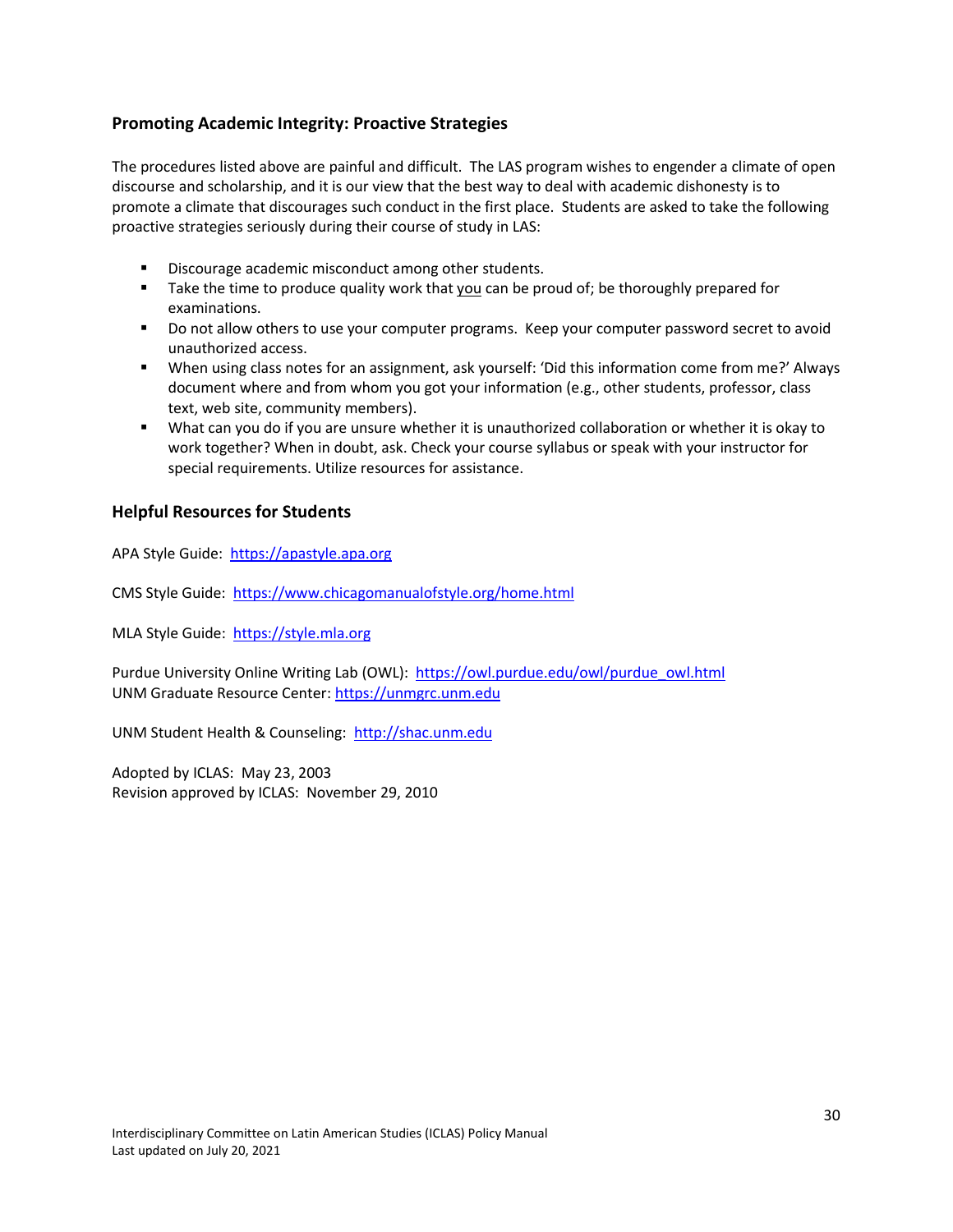## <span id="page-30-0"></span>XII. Petitions for ad hoc Concentrations in the MALAS and PhD Programs

LAS Students who have a strong interest in pursuing a concentration not listed in the program's list of concentrations may, on consultation with the Associate Director for Academic Programs, submit a petition to undertake an "Ad Hoc Concentration." Petitions will only be accepted for ad hoc secondary concentrations at the PhD level. Such petitions will, by necessity, be subject to considerable scrutiny, in order to assure that the proposed course of study ensures adequate rigor and preparation at either the MA or PhD level. Petitions should be substantive and thorough, indicating:

- Proposed coursework to complete the concentration;
- Evidence of faculty support for mentorship and supervision in the area; and
- A narrative and reading list indicating sufficient understanding of the proposed field to engage in independent construction of a course of work.

Petitions for ad hoc concentrations should be directed to the Associate Director for Academic Programs for preliminary review. On their approval, the petition will be forwarded to the Interdisciplinary Committee on Latin American Studies for review. ICLAS makes the final determination about whether to approve or disapprove ad hoc concentration petitions.

Petitions will be assessed according to the following criteria:

- The petition indicates the availability of sufficient numbers of courses to fulfill concentration requirements.
- The proposed field represents appropriate content for a Latin American Studies degree and is demonstrably important and relevant to Latin American scholarship. That is, a substantial proportion of available coursework contains Latin American area material and the area constitutes an important aspect of Latin American scholarship or practice.
- The proposed boundaries of the field demonstrate sufficient breadth to be credible as a secondary concentration at the PhD level. For MA students, the concentration will allow the student to demonstrate sufficient mastery of the basic literature and methodologies in the field to inform professional practice or advanced study upon graduation. For PhD students, the concentration must provide sufficient research and teaching competence to be credible for academic employment in the field.
- The proposed concentration provides for sufficient depth to demonstrate MA or PhD level competence (theoretical, methodological, empirical, and where appropriate, policy application).
- The student has established sufficient faculty support to generate a committee on studies to a) guide in course selection and comprehensive exam preparation, and b) represent the area on the student's thesis (where appropriate) or dissertation committee.

Adopted by ICLAS: November 2002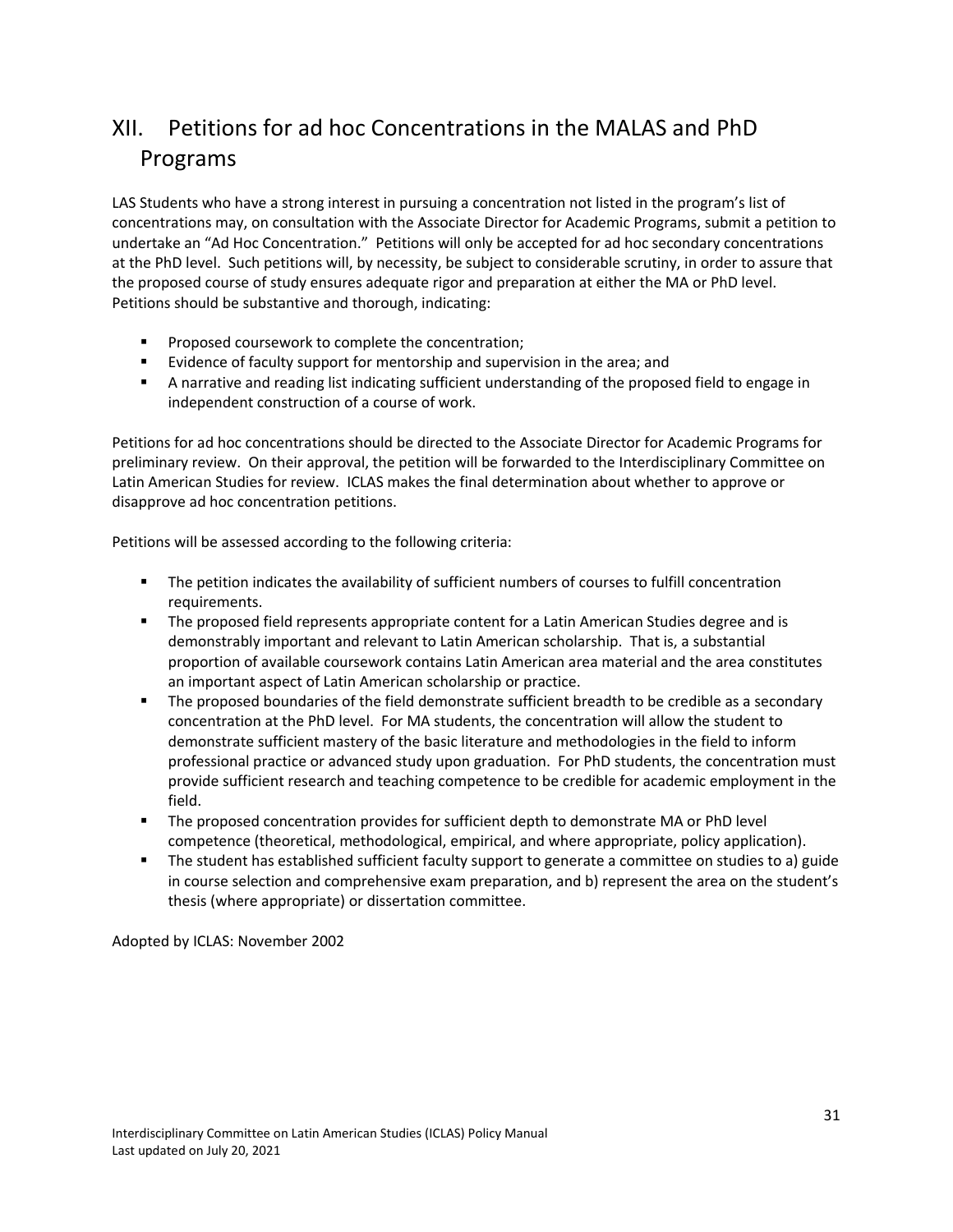## <span id="page-31-0"></span>XIII. MALAS Comprehensive Examinations

#### <span id="page-31-1"></span>**Committee Structure**

MALAS students are required to establish their Committee on Studies (COS) mid-way through the second semester of full-time study. Students who are pursuing their degree on a part-time basis - 6 credit hours or less per semester - must establish their COS at least two semesters before they intend to graduate. The COS for Plan I and Plan II consists of three faculty members. The student asks one of the members to act as chairperson. Non-LAS faculty may be approved by the Associate Director for Academic Programs on a caseby-case basis. Experts in LAS who are Part-Time Instructors should not be placed on committees, unless approved by the Associate Director for Academic Programs.

#### <span id="page-31-2"></span>**Goals of the Exam**

The following goals were approved by the members of the Interdisciplinary Committee on Latin American Studies (ICLAS) and articulate what ICLAS sees as desired outcomes of an MA in Latin American Studies. The rubric is also distributed to faculty administering comprehensive examinations.

#### <span id="page-31-3"></span>**General Goals**

Students should demonstrate their breadth of preparation in the Latin American field, including:

- In-depth knowledge the field of concentration in Latin American Studies;
- An understanding of the theory and/or methodology of relevant academic disciplines;
- The ability to apply an interdisciplinary perspective, including theory and/or methodology, to fieldrelevant literature or data in the discussion of issues, problems, or cases;
- The ability to bring to their analysis of these issues, problems, or cases, a breadth of knowledge of the history, society, and culture(s) of Latin America.

#### <span id="page-31-4"></span>**The Exam Structure**

Students work with their committee to create a reading list that the exam questions will be based on. Reading lists should be based on students' interest and courses taken and not be considered a new project. The reading list will vary in accordance to the concentration, however faculty should be aware that this is a five-hour, closed note exam and design the list accordingly.

All exams have some element of choice for students, but examining faculty determine the extent to which students will have input into exam questions and the extent to which exam questions are tailored to individual students. Students should therefore discuss with the members of their Committee on Studies the specific expectations they have for the comprehensive examination essays. Faculty are asked to let their students know the format at least two weeks in advance. Students may ask the LAS program for sample questions to review in advance.

The examining faculty may choose to ask students to respond to one or two questions in their concentration. Faculty members can either create the question(s) together or separately. Students can be given the option of which question(s) to answer.

Students are expected to produce a cogent discussion of the topic, based on a review of the relevant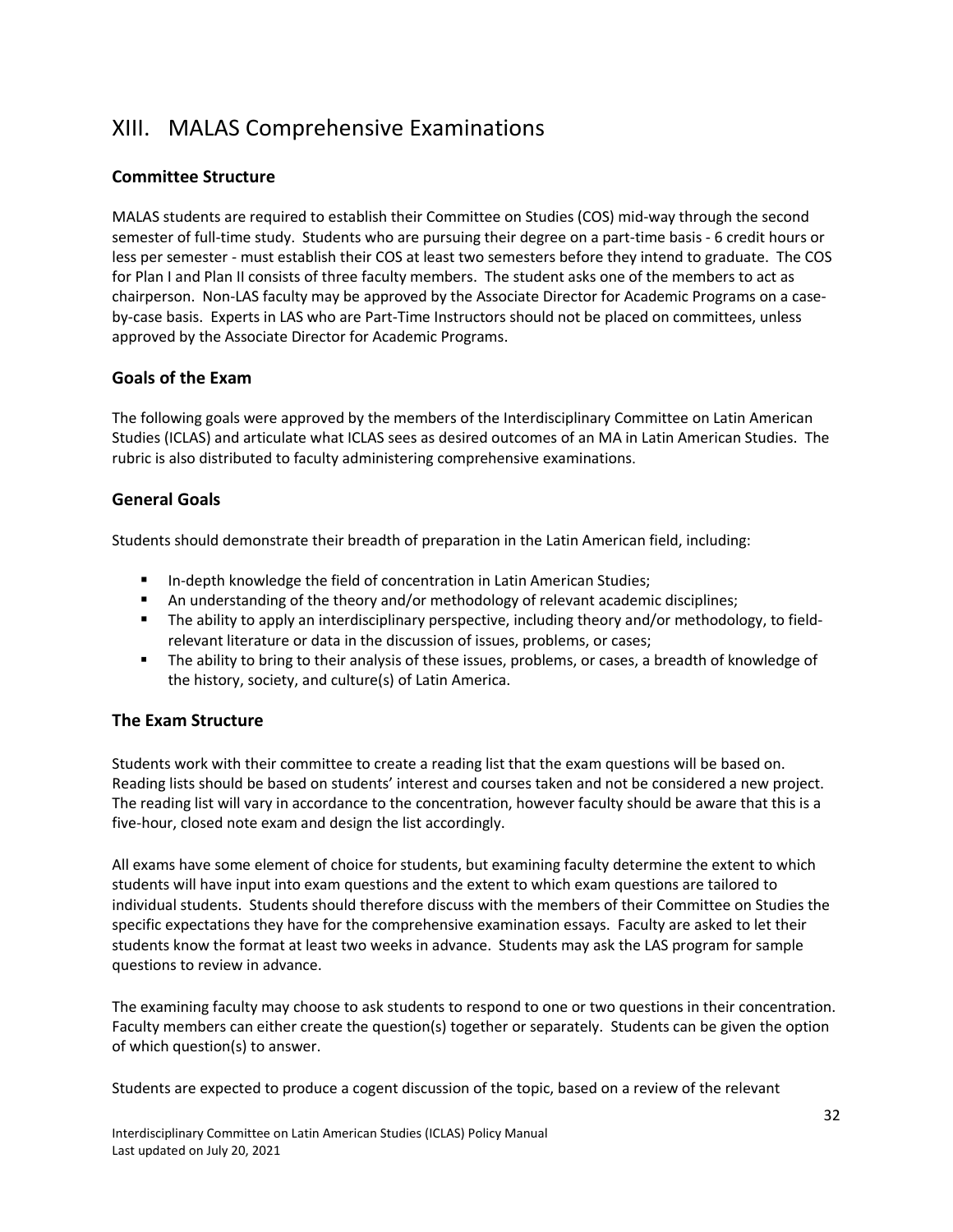literature. Students should demonstrate their understanding of theory and/or methodology in relevant fields, grounding their application in a concrete, real, substantial case or text. They should write an original essay, rather than simply reproduce course content. The exam response should present a reasoned, literature-based analysis of the question that results in a persuasive scholarly and/or policy argument.

Students write their exam in one five-hour session. There will be no page limit for responses.

Exams are proctored by the LAS program and written in a quiet room or computer lab, on computers that are disconnected from the internet. A drive will be provided by the LAS program for students to save their work. Outside drives are not allowed. Students may bring with them their approved bibliography. Exam instructions advise students not to worry about mind-blocks on details (e.g. names and dates), but to describe the person, phenomenon, or event, and give an approximate date, if they are at a loss.

#### <span id="page-32-0"></span>**The Exam Schedule**

The exams are scheduled on the Friday during Fall and Spring Break to guarantee students have sufficient coursework to complete the comps successfully. Summer exams will be scheduled as needed for students and based on faculty availability. Faculty turn in the LAS Comp Report to program staff for assessment purposes and submit the online Graduate Studies Report on Examination form within two weeks of the exam date, and no later than one week before Graduate Studies' graduation deadlines. The Graduate Studies' deadline for students to complete their exit requirements are November 15 (fall semester), April 8 (spring semester), and July 15 (summer semester). Late submission of the Report on Examination may result in students' delayed graduation. The LAS Comp Report is used for assessment and it is critical that faculty return that as well.

Students in the two-year MA program take their exams in the last semester of their program of study. Students in dual degree programs who are required to take comps may, on the approval of the examining faculty in their concentrations, take the exams earlier. The examining faculty in each discipline maintains the authority to approve or disapprove such requests.

#### <span id="page-32-1"></span>**Grading of the Exam**

Even if the exam questions were created separately, the three committee members are expected to read the full response to that concentration. Members of the Committees on Studies award the exams a grade of Pass with Distinction, Pass, Low Pass, and Fail, using the MALAS Assessment Rubric as a guide. **NOTE:** Please see Part Three, Section F of the ICLAS Policy Manual for the Assessment Rubric and corresponding Student Learning Outcomes (SLO).

#### **Pass with Distinction**

If a student receives "Pass with Distinction" from at least two out of three committee members, they will be awarded an overall "Pass with Distinction" on the MA exam. In this way, "Pass with Distinction" will recognize that a student has achieved excellence in their degree concentration. (Approved by ICLAS November 30, 2020)

#### **Failed Examinations**

If a student fails the exam, they will need to retake that exam in the following semester. The committee will create new questions based on the same reading list.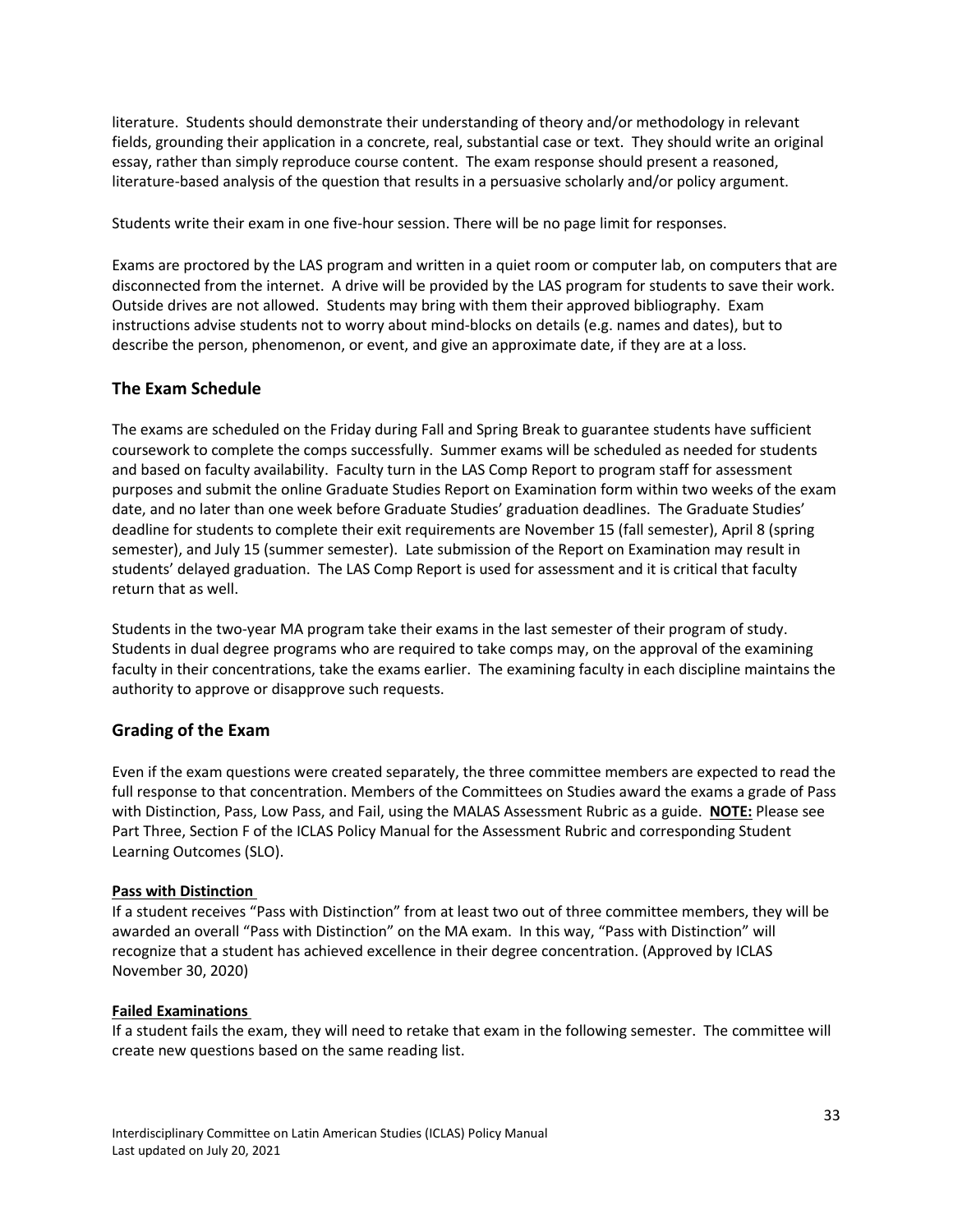#### <span id="page-33-0"></span>**Dissemination of Information**

This policy will be disseminated in the following ways:

- It will be appended to the ICLAS policy manual as a specific "Policy on Comprehensive Exams;"
- It will be included in the Graduate Student Handbook;
- It will be available on the LAII web site:
- **■** The Associate Director for Program Development will have hard copies of this policy for dissemination to students.

Approved by ICLAS: January 15, 2004 Revised by ICLAS: May 10, 2010 Revised by ICLAS: January 6, 2019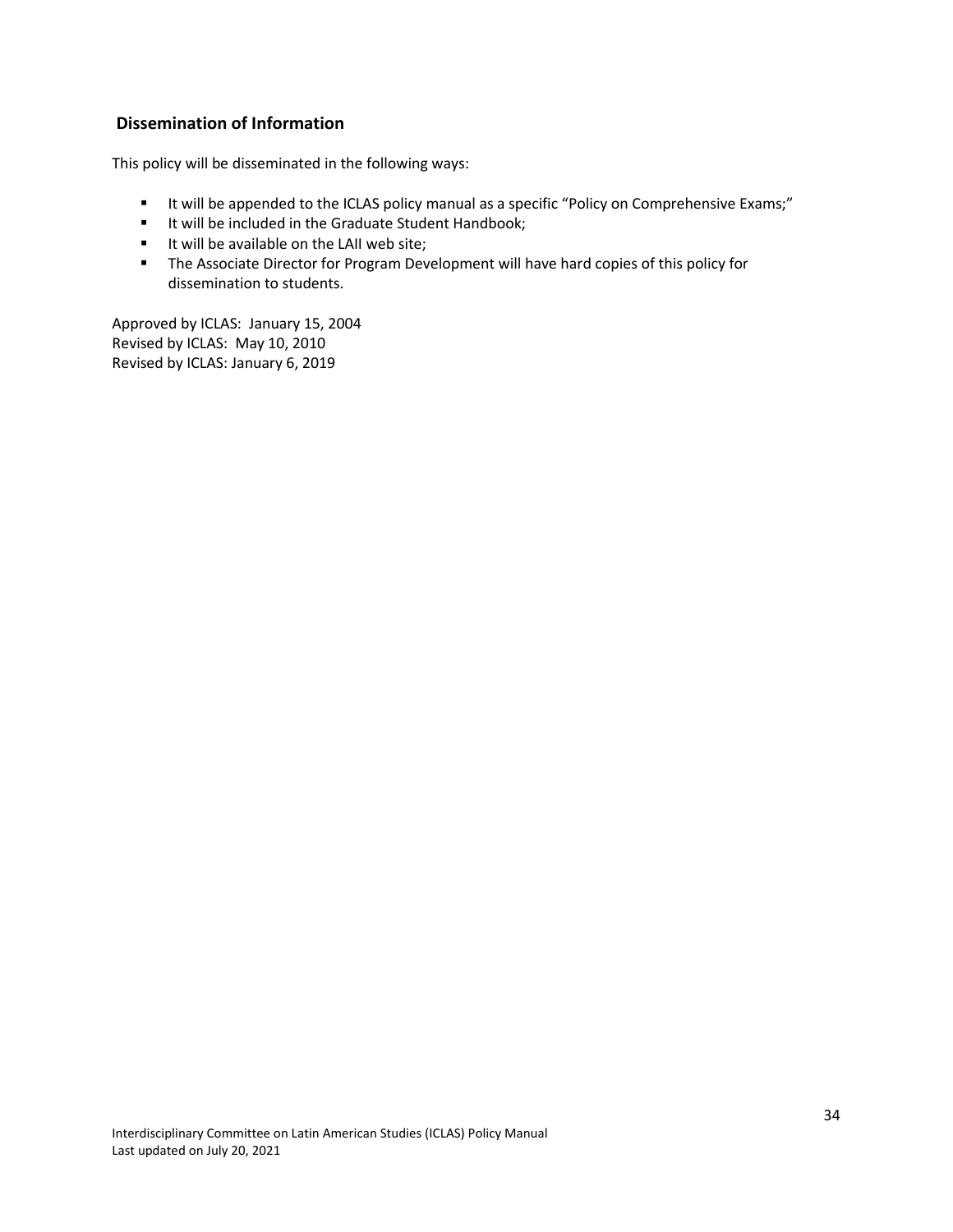## <span id="page-34-0"></span>PhD Comprehensive Examinations

#### <span id="page-34-1"></span>**Committee Structure**

PhD students are required to establish their Committee on Studies (COS) at least one semester before they intend to take their comprehensive examinations. The COS is composed of at least two members from each concentration. The committee make-up of the comprehensive examinations does not have to be the same as the dissertation committee.

#### <span id="page-34-2"></span>**Goals of the Exam**

The following goals were approved by the members of the Interdisciplinary Committee on Latin American Studies (ICLAS) and articulate what ICLAS sees as desired outcomes of a PhD in Latin American Studies.

The comprehensive exam is a demonstration of competence in the student's two concentration areas involving some mix of theory, background, methodology, Latin American geographical focus, and other relevant disciplinary materials related to but more encompassing than the student's dissertation research. They demonstrate mastery of areas using extensive reading lists they have developed in cooperation with the members of their Committee on Studies.

#### <span id="page-34-3"></span>**The Exam Structure**

The student creates a reading list in consultation with all members of their COS and the committee approves the list the semester prior to the scheduled exam. The comprehensive examinations will be coordinated and administered by the LAS program in conjunction with the student's COS.

All exams have some element of choice for students but examining faculty in each discipline determine the extent to which students will have input into exam questions and the extent to which exam questions are tailored to individual students. The examining faculty in each concentration may choose to ask students to respond to one or two questions in their concentration. Faculty can either ask students to respond to the question(s) given or offer an option of questions to choose from. Faculty are asked to let the student know the format at least two weeks in advance. Students may ask for sample questions to review in advance.

Students work with their committee to create two reading lists, one for each concentration, that the exam questions will be based on. Reading lists should be based on students' interest and courses taken and not be considered a new project. The reading list will vary in accordance to the disciplinary concentrations.

Students in all concentrations are expected to produce a cogent discussion of the topic, based on a review of the relevant literature. Students should demonstrate their understanding of theory and/or methodology in each discipline, grounding their application in a concrete, real, substantial case or text. They should write an original essay, rather than simply reproduce course content. The exam response should present a reasoned, literature-based analysis of the question that results in a persuasive scholarly and/or policy argument.

Students write their exams over two weekends, one for each concentration. There may or may not be page limit for responses. This is at the discretion of the COS.

#### <span id="page-34-4"></span>**The Exam Schedule**

The exams are scheduled on the first two weekends in November (Fall) and April (Spring) to guarantee that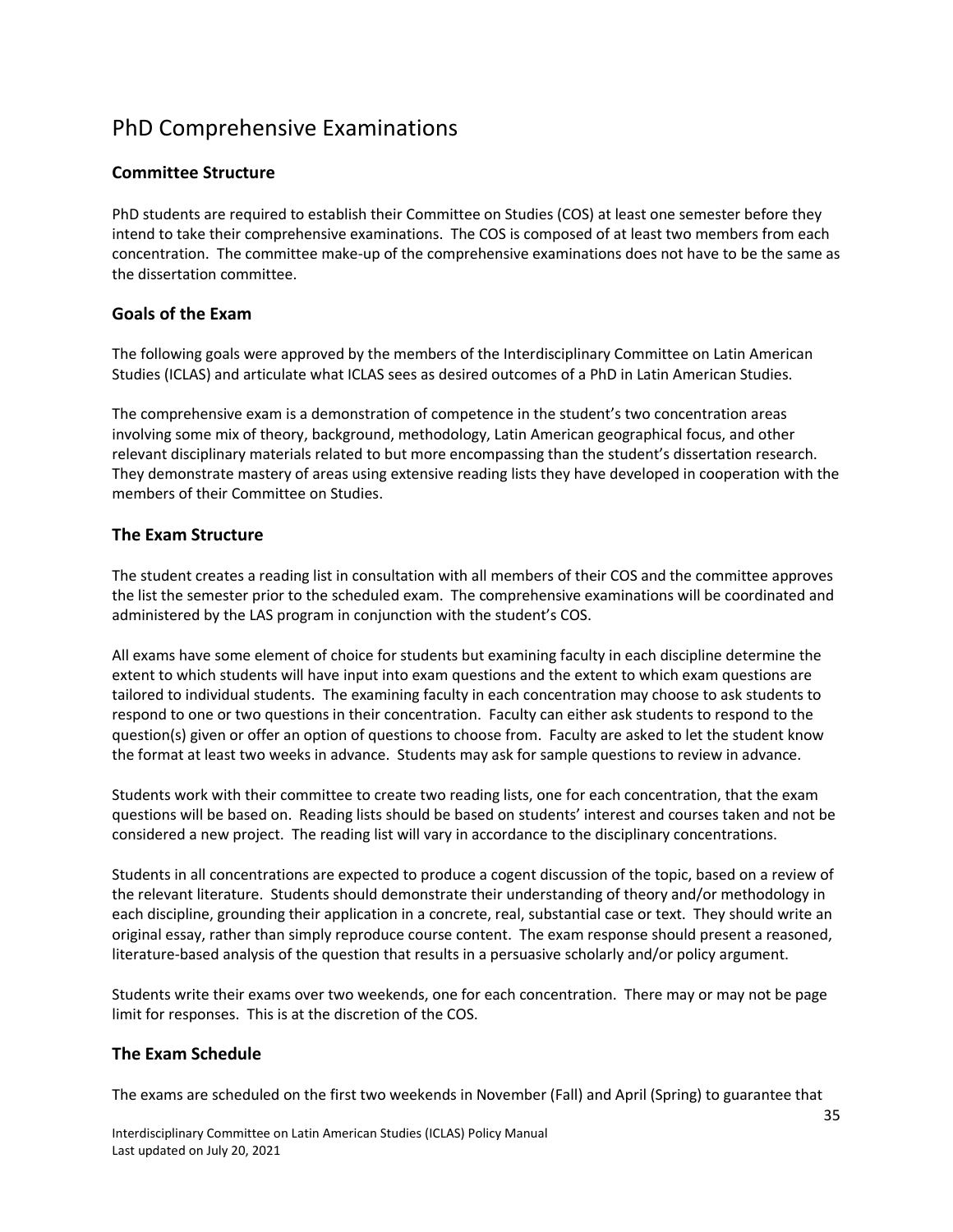students have sufficient coursework to complete the comps successfully. Summer exams will be scheduled as needed for students and based on faculty availability. Comprehensive Examination questions will be distributed electronically to students at 9 am on Friday morning and must be returned electronically (or in hard copy) by 5 pm on the following Monday.

Faculty turn in the LAS Comp Report and submit the online Graduate Studies Report on Examination form within two weeks following the exam date.

The semester before a student takes comprehensive exams, they will meet with the concentration's examining faculty (either the COS or the discipline's Latin Americanist faculty at the discretion of disciplinary faculty). At that meeting students will learn the faculty's expectations for the exam output, the specific structure of the exam in that concentration, and will develop an agreed upon bibliography.

#### <span id="page-35-0"></span>**Grading of the Exam**

Members of the Committees on Studies award the exams a grade of Pass with Distinction, Pass, Low Pass, or Fail.

#### **Pass with Distinction**

If a student receives "Pass with Distinction" from at least three out of four committee members, they will be awarded an overall "Pass with Distinction" on the PhD exam. In this way, "Pass with Distinction" will recognize that a student has achieved excellence in both degree concentrations.

#### **Failed Examinations**

If a student fails the exam in one concentration, they will need to retake that section of the exam in the following semester. The committee will create new questions based on the same reading list. The student will not have to retake both concentrations unless they fail in both concentrations. PhD students are required to successfully complete their comprehensive examinations before submitting their Application for Candidacy.

Approved by ICLAS: January 6, 2019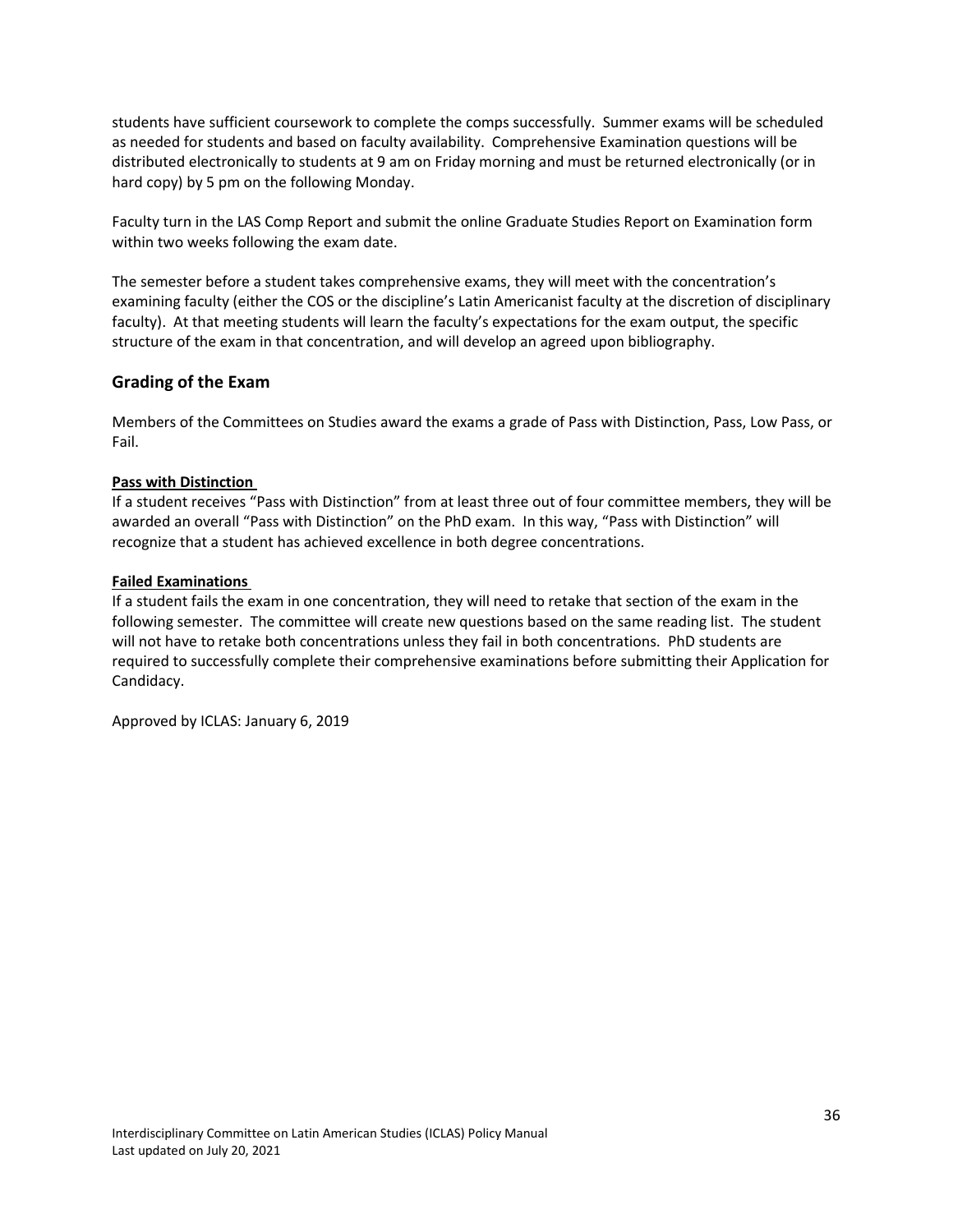# <span id="page-36-0"></span>PART THREE: STUDENT OUTCOMES ASSESSMENT PLAN

Interdisciplinary Committee on Latin American Studies (ICLAS) Policy Manual Last updated on July 20, 2021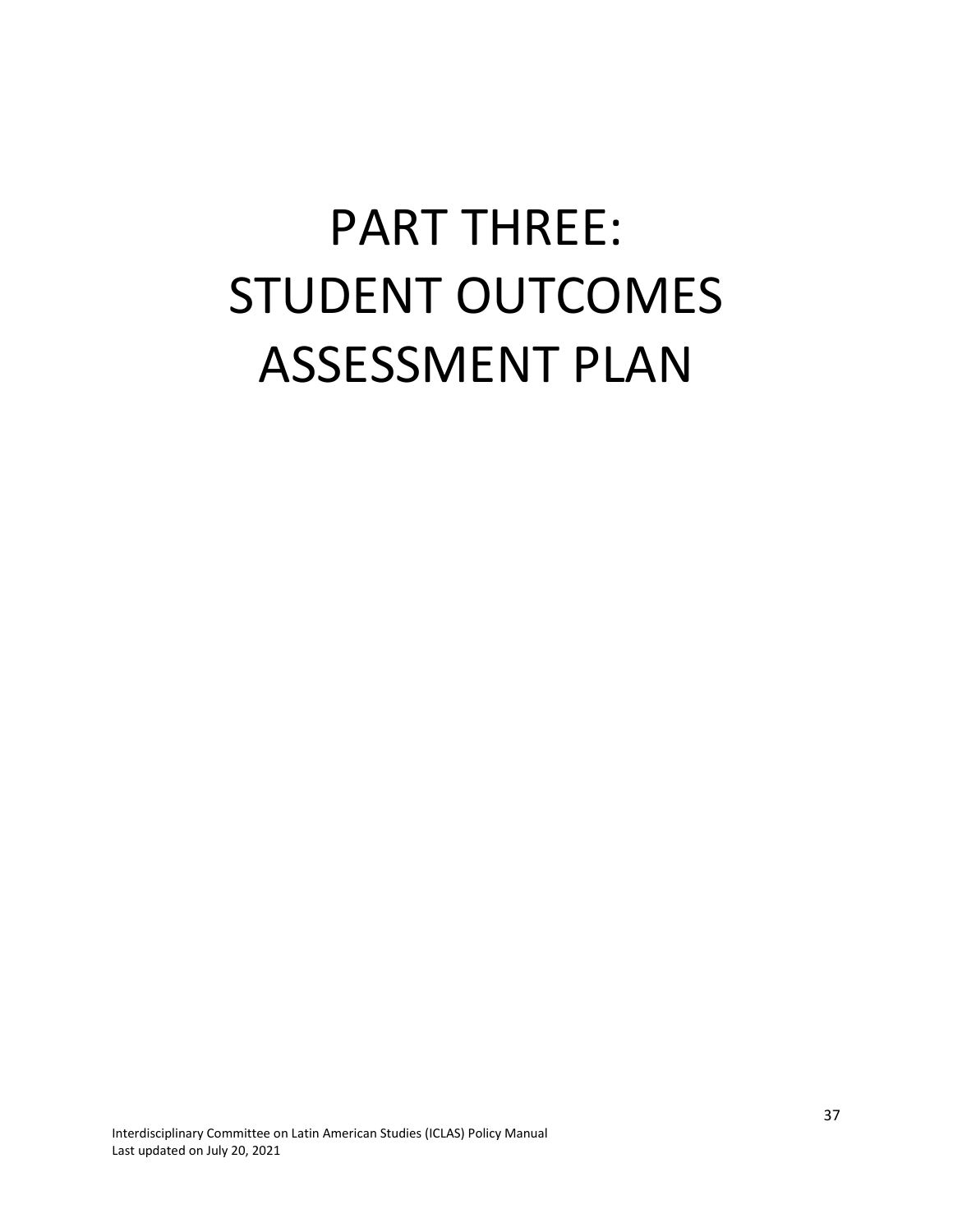## <span id="page-37-0"></span>A. BA in Latin American Studies: Broad Program Goals & Measurable Student Learning Outcomes

The Latin American Studies (LAS) program is designed to provide students with a broad yet solid interdisciplinary foundation. Undergraduate students complete at least two semesters of 300-level Spanish or Portuguese, with supplementary skills in a second language [Spanish, Portuguese, or Latin American indigenous language). All undergraduate LAS majors select one of six interdisciplinary Areas of Specialization:

- Arts, Literature, & Cultural Studies
- Conflict, Peace, & Rights
- **Environmental governance and resilience**
- **■** History & Society
- **■** Indigeneity in the Americas
- Markets & Development

**Program Goal 1:** Students will develop broad knowledge of historical, cultural, and societal processes in Latin America.

**SLO 1.1:** Students will demonstrate a broad understanding of Latin American history.

**SLO 1.2:** Students will demonstrate a broad understanding of Latin American culture and society.

**Program Goal 2:** Students will demonstrate their ability to analyze and evaluate perspectives on Latin American processes from an interdisciplinary perspective.

**SLO 2.1:** Students will construct their own research questions. **SLO 2.2:** Students will identify appropriate primary and secondary sources for addressing their research questions.

**Program Goal 3:** Students will communicate ideas and concepts clearly and effectively in both written documents and oral presentations.

**SLO 3.1:** Students will present their research in clearly-written analytical arguments.

**SLO 3.2:** Students will support their research with appropriate documentation and citation style.

**SLO 3.3:** Students will orally present their research in English, Spanish or Portuguese, in a clear manner, using appropriate vocabulary and grammatical structures.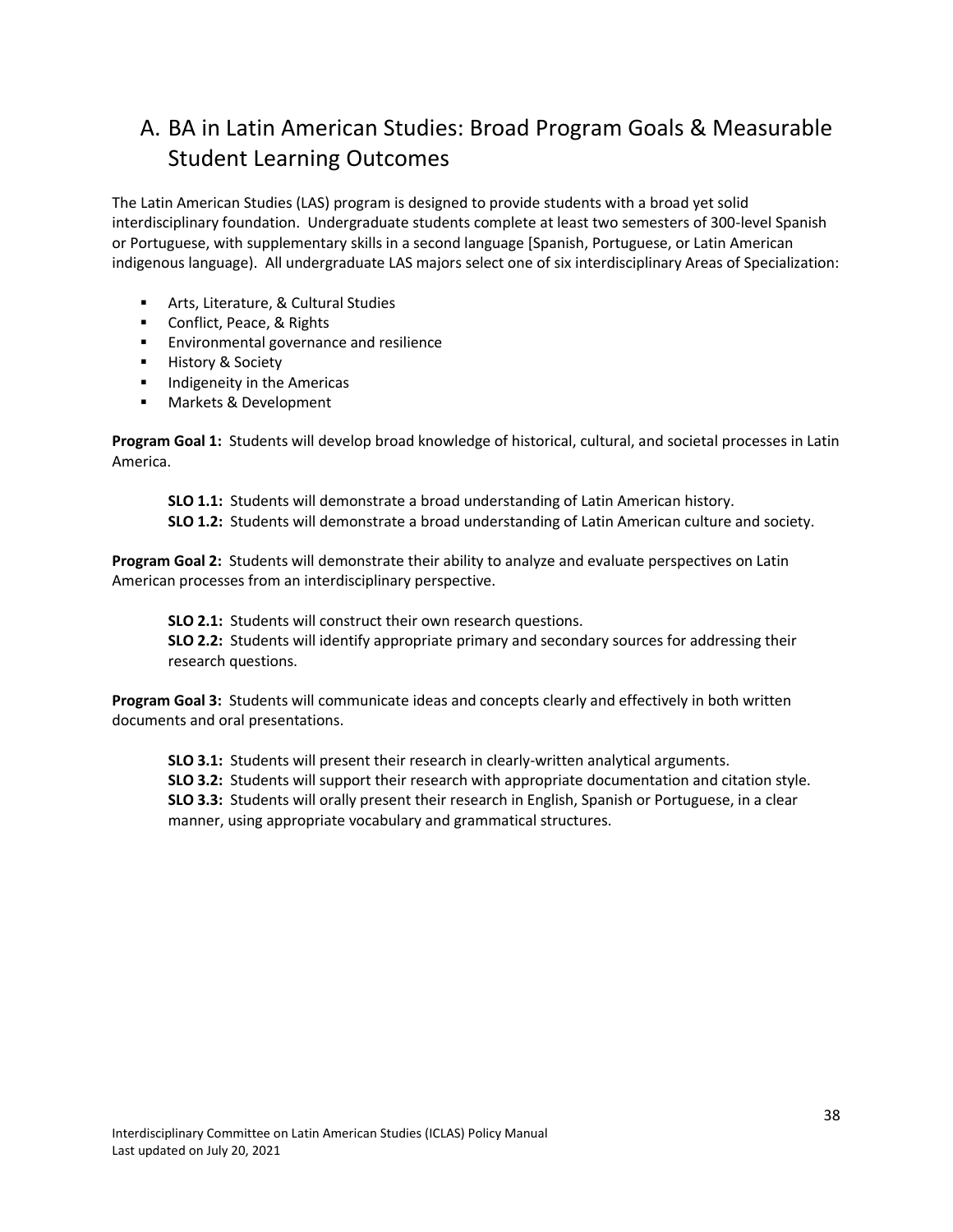## <span id="page-38-0"></span>B. BA in LAS: Assessment of Student Learning Three-Year Plan

| <b>Student Learning</b><br>Outcome (SLO)                                                                                       | <b>UNM Student</b><br><b>Learning Goals</b>  | Assessment<br><b>Measures</b>                                                                                                                                                                           | Assessment<br>Benchmark                                                                                                            | Sample Population                                                                                                                                                            |
|--------------------------------------------------------------------------------------------------------------------------------|----------------------------------------------|---------------------------------------------------------------------------------------------------------------------------------------------------------------------------------------------------------|------------------------------------------------------------------------------------------------------------------------------------|------------------------------------------------------------------------------------------------------------------------------------------------------------------------------|
| SLO 1.1: Students will<br>demonstrate a broad<br>understanding of Latin<br>American history.                                   | Knowledge                                    | Six question pre-/post-<br>exam to measure<br>students' base knowledge<br>and growth in LTAM 360.                                                                                                       | At least 75% of all<br>students will pass the<br>post-exam with 80% or<br>higher.                                                  | All LAS majors enrolled in<br>LTAM 360, which is<br>offered each fall<br>semester. All degree<br>seeking students must<br>take this course during<br>their program of study. |
| SLO 1.2: Students will<br>demonstrate a broad<br>understanding of Latin<br>American culture and<br>society.                    | Knowledge                                    | Six question pre-/post-<br>exam to measure<br>students' base knowledge<br>and growth in LTAM 360.                                                                                                       | At least 75% of all<br>students will pass the<br>post-exam with 80% or<br>higher.                                                  | All LAS majors enrolled in<br>LTAM 360, which is<br>offered each fall<br>semester. All degree<br>seeking students must<br>take this course during<br>their program of study. |
| SLO 2.1: Students<br>will construct their own<br>research questions.                                                           | Knowledge<br><b>Skills</b><br>Responsibility | Using a standardized<br>rubric, the faculty<br>member will rate LTAM<br>360 final research papers<br>on this criterion as<br>follows:<br>$3$ = Excellent;<br>$2 = Good;$<br>$1 = Fair;$<br>$0 = Poor$ . | Target levels for<br>outcomes attainment<br>have been established as<br>75% of students achieving<br>an outcome of 2 or<br>better. | All LAS majors enrolled in<br>LTAM 360, which is<br>offered each fall<br>semester. All degree<br>seeking students must<br>take this course during<br>their program of study. |
| SLO 2.2: Students will<br>identify appropriate<br>primary and secondary<br>sources for addressing<br>their research questions. | Knowledge<br><b>Skills</b><br>Responsibility | Using a standardized<br>rubric, the faculty<br>member will rate LTAM<br>360 final research papers<br>on this criterion as<br>follows:<br>$3$ = Excellent;<br>$2 = Good;$<br>$1 = Fair;$<br>$0 = Poor.$  | Target levels for<br>outcomes attainment<br>have been established as<br>75% of students achieving<br>an outcome of 2 or<br>better. | All LAS majors enrolled in<br>LTAM 360, which is<br>offered each fall<br>semester. All degree<br>seeking students must<br>take this course during<br>their program of study. |
| SLO 3.1: Students will<br>present their research in<br>clearly-written analytical<br>arguments.                                | Knowledge<br><b>Skills</b><br>Responsibility | Using a standardized<br>rubric, the faculty<br>member will rate LTAM<br>360 final research papers<br>on this criterion as<br>follows:<br>$3$ = Excellent;<br>$2 = Good;$<br>$1 = Fair;$<br>$0 = Poor.$  | Target levels for<br>outcomes attainment<br>have been established as<br>75% of students achieving<br>an outcome of 2 or<br>better. | All LAS majors enrolled in<br>LTAM 360, which is<br>offered each fall<br>semester. All degree<br>seeking students must<br>take this course during<br>their program of study. |
| SLO 3.2: Students will<br>support their research<br>with appropriate<br>documentation and<br>citation style.                   | Knowledge<br><b>Skills</b><br>Responsibility | Using a standardized<br>rubric, the faculty<br>member will rate LTAM<br>360 final research papers<br>on this criterion as<br>follows:<br>$3$ = Excellent;<br>$2 = Good;$<br>$1 = Fair;$                 | Target levels for<br>outcomes attainment<br>have been established as<br>75% of students achieving<br>an outcome of 2 or<br>better. | All LAS majors enrolled in<br>LTAM 360, which is<br>offered each fall<br>semester. All degree<br>seeking students must<br>take this course during<br>their program of study. |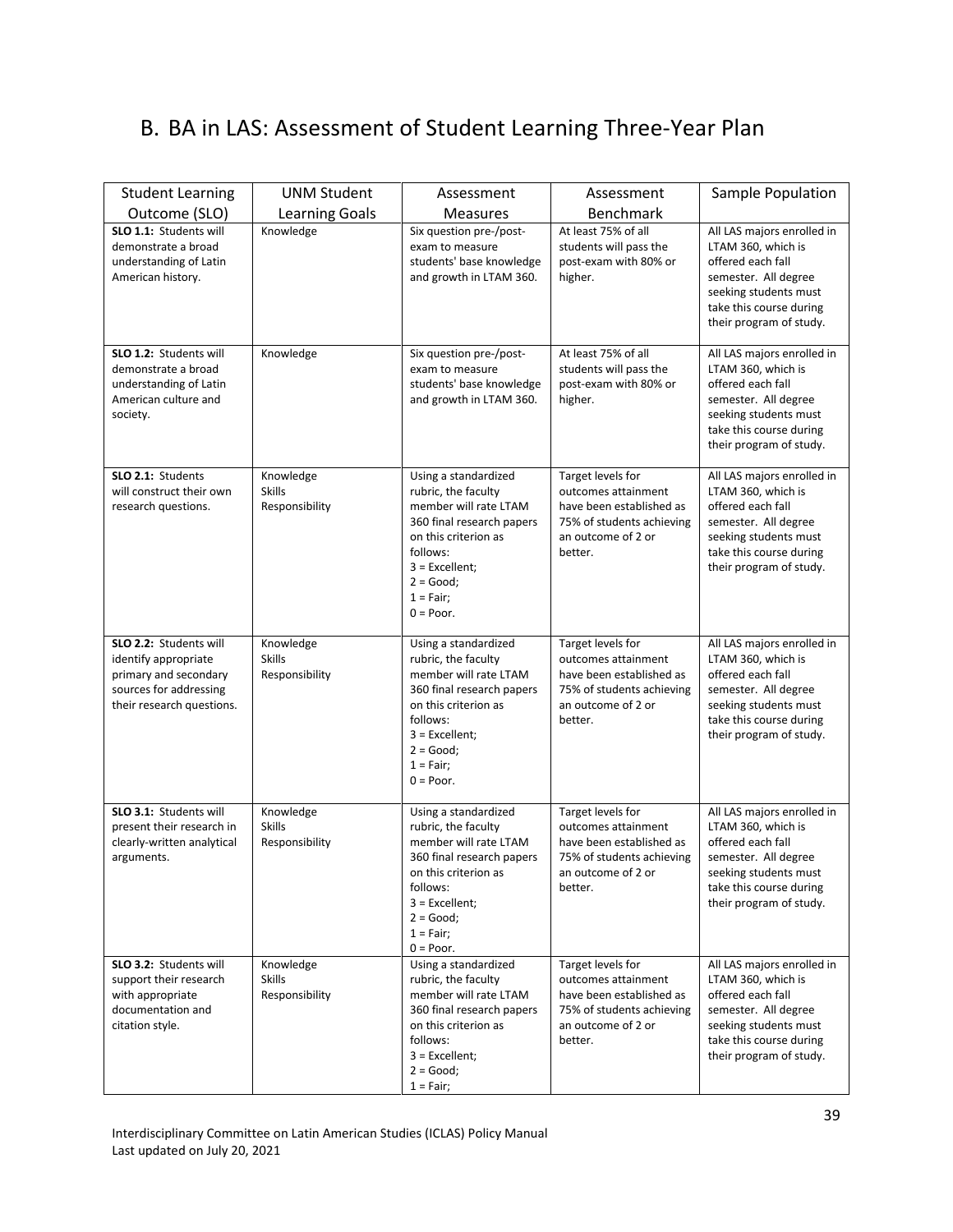|                                                                                                                                                                                          |                                              | $0 = Poor$ .                                                                                                                                                                                             |                                                                                                                                    |                                                                                                                                                                              |
|------------------------------------------------------------------------------------------------------------------------------------------------------------------------------------------|----------------------------------------------|----------------------------------------------------------------------------------------------------------------------------------------------------------------------------------------------------------|------------------------------------------------------------------------------------------------------------------------------------|------------------------------------------------------------------------------------------------------------------------------------------------------------------------------|
| SLO 3.3: Students will<br>orally present their<br>research in English,<br>Spanish or Portuguese, in<br>a clear manner, using<br>appropriate vocabulary<br>and grammatical<br>structures. | Knowledge<br><b>Skills</b><br>Responsibility | Using a standardized<br>rubric, the faculty<br>member will rate LTAM<br>360 final research papers<br>on this criterion as<br>follows:<br>$3$ = Excellent;<br>$2 = Good:$<br>$1 = Fair$ :<br>$0 = Poor$ . | Target levels for<br>outcomes attainment<br>have been established as<br>75% of students achieving<br>an outcome of 2 or<br>better. | All LAS majors enrolled in<br>LTAM 360, which is<br>offered each fall<br>semester. All degree<br>seeking students must<br>take this course during<br>their program of study. |

#### <span id="page-39-0"></span>**I. Assessment of Student Learning Outcomes**

The rubrics and pre-/post-exam provide direct measurements through LTAM 360 final projects. The SLOs are assessed on a staggered schedule:

- **SLO 1.1:** Assessed annually (starting in AY20-21)
- **SLO 1.2:** Assessed annually (starting in AY20-21)
- **SLO 2.1:** Assessed every two years (starting in AY21-22)
- **SLO 2.2:** Assessed every two years (starting in AY21-22)
- **SLO 3.1:** Assessed every two years (starting in AY22-23)
- **SLO 3.2:** Assessed every two years (starting in AY22-23)
- **SLO 3.3:** Assessed every two years (starting in AY22-23)

This assessment plan was approved and implemented in Fall 2020 and will need to be revised in 4-6 years per Arts & Sciences Assessment guidelines.

#### <span id="page-39-1"></span>**Analysis and interpretation of data**

The Associate Director for Academic Programs will report to ICLAS the findings of the assessments each year in the fall following the collection and analysis of data from the spring. ICLAS will discuss the implications of the data for curricular development and for the following assessment cycle. For example, was the assessment measure effective, or does it need to be altered? Did the results meet, exceed, or fall short of departmental expectations? What actions need to be taken in the future to either change the measurement or change the expectations, pedagogy, curriculum, or advising? The Associate Director will prepare a report to disseminate to the Latin American Studies faculty as a whole.

Assessment plan approved by ICLAS September 11, 2020.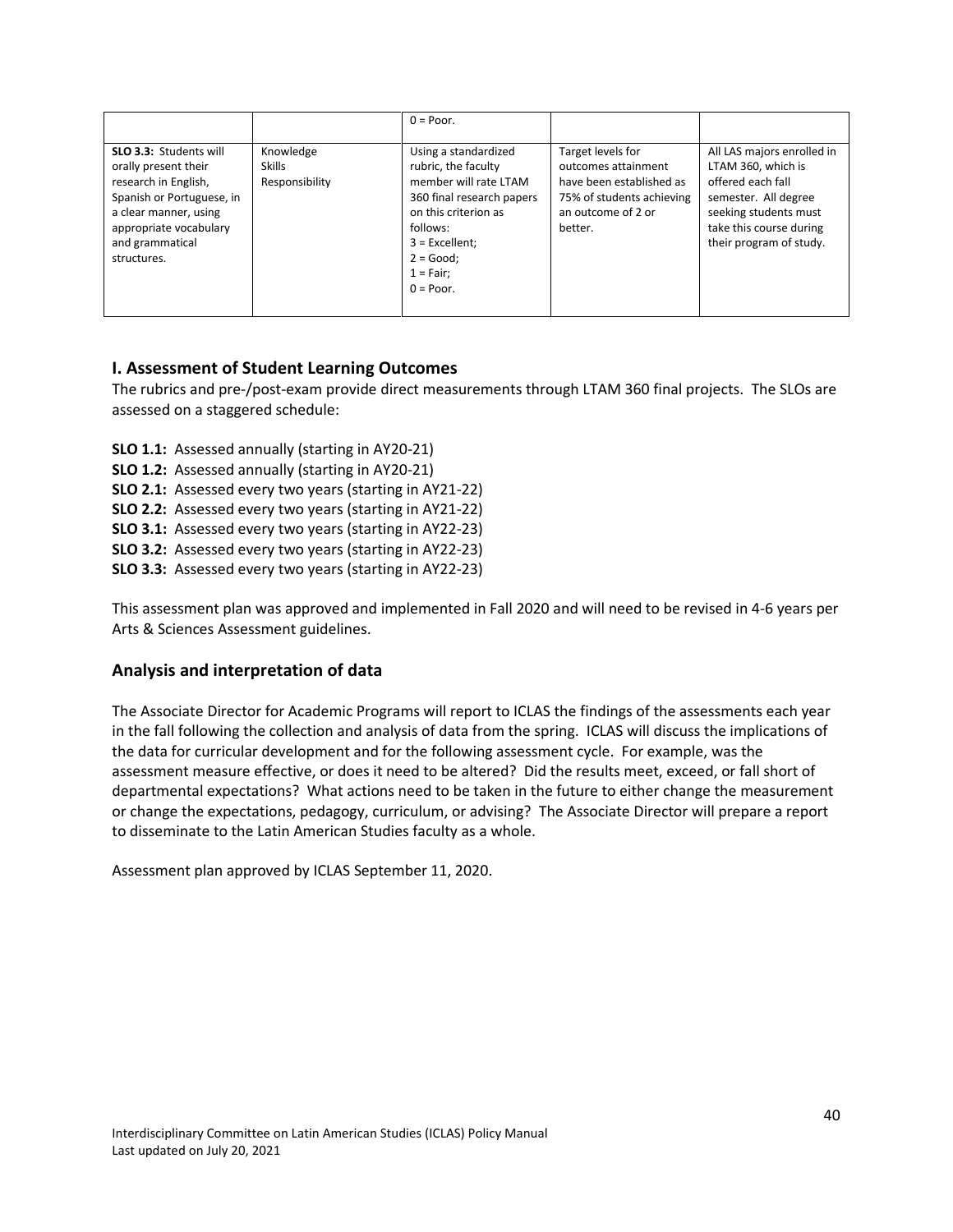## <span id="page-40-0"></span>C. BA Assessment Rubric for SLOs

The following assessment rubric will be used to measure outcomes for SLO 2.1-3.3 through final papers and presentations for LTAM 360.

| <b>Student Learning</b><br><b>Outcome</b>                                                                                                           | <b>Excellent (3 points)</b>                                                                                                                                                                                                                                                                                               | Good (2 points)                                                                                                                                                                                                                                          | Fair (1 point)                                                                                                                                                                                                                                                             | Poor (0 points)                                                                                                                                                                                                      |
|-----------------------------------------------------------------------------------------------------------------------------------------------------|---------------------------------------------------------------------------------------------------------------------------------------------------------------------------------------------------------------------------------------------------------------------------------------------------------------------------|----------------------------------------------------------------------------------------------------------------------------------------------------------------------------------------------------------------------------------------------------------|----------------------------------------------------------------------------------------------------------------------------------------------------------------------------------------------------------------------------------------------------------------------------|----------------------------------------------------------------------------------------------------------------------------------------------------------------------------------------------------------------------|
| SLO 2.1: Students<br>will construct<br>their own<br>research<br>question(s).                                                                        | Research question is<br>clearly written and<br>its relationship to<br>the paper topic is<br>well-articulated.                                                                                                                                                                                                             | Research question is<br>clearly written and<br>relevant to the paper<br>topic.                                                                                                                                                                           | Research question can be<br>identified, though its<br>linkage to paper topic is not<br>explicitly or well-<br>articulated.                                                                                                                                                 | Research question is<br>difficult to identify<br>(e.g., vague or not<br>explicitly stated),<br>irrelevant to topic, or<br>absent.                                                                                    |
| SLO 2.2: Students<br>will identify<br>appropriate<br>sources (both<br>primary and<br>secondary) for<br>addressing their<br>research<br>question(s). | <b>Extensive and</b><br>appropriate use of<br>scholarly literature<br>from thorough<br>background<br>research.<br>Data sources are<br>identified, described<br>in detail, and their<br>use justified in<br>relation to the<br>research question<br>and other available<br>sources of data (or<br>the absence<br>thereof). | Appropriate use of<br>scholarly literature<br>from sufficient<br>background research.<br>Data sources are<br>identified, described,<br>and their use justified<br>in relation to the<br>research question.                                               | Use of scholarly literature<br>demonstrates attempted<br>background research, but<br>some sources may not be<br>appropriate.<br>Data sources are identified.<br>Description and<br>justification of sources is<br>brief but present.                                       | Absence/minimal use<br>of scholarly literature,<br>or use indicates lack of<br>thorough or<br>haphazard background<br>research.<br>Data may be used but<br>not identified, or data<br>for analysis may be<br>absent. |
| SLO 2.3: Students<br>will correctly<br>utilize these<br>sources to<br>address their<br>research<br>question(s).                                     | Complex analysis of<br>scholarly literature<br>related to the paper<br>topic and research<br>question specifically,<br>demonstrating<br>advanced<br>understanding of key<br>concepts.<br>Advanced analysis of<br>data utilizing<br>appropriate<br>methodologies.                                                          | Ample analysis of the<br>scholarly literature<br>related to the paper<br>topic and research<br>question specifically,<br>demonstrating<br>understanding of key<br>concepts.<br>Sufficient analysis of<br>data utilizing<br>appropriate<br>methodologies. | Nominal analysis of<br>scholarly literature related<br>to the paper topic and/or<br>research question, but<br>some key concepts<br>insufficiently identified or<br>inaccurately characterized<br>Some analysis of data.<br>Method selected may not<br>be most appropriate. | Little to no attempt to<br>analyze scholarly<br>literature or<br>inaccurate analysis.<br>Insufficient or absent<br>analysis of data.                                                                                 |
| SLO 3.1: Students                                                                                                                                   | Argument is clearly                                                                                                                                                                                                                                                                                                       | Argument is clear,                                                                                                                                                                                                                                       | Argument present but                                                                                                                                                                                                                                                       | Argument is unclear or                                                                                                                                                                                               |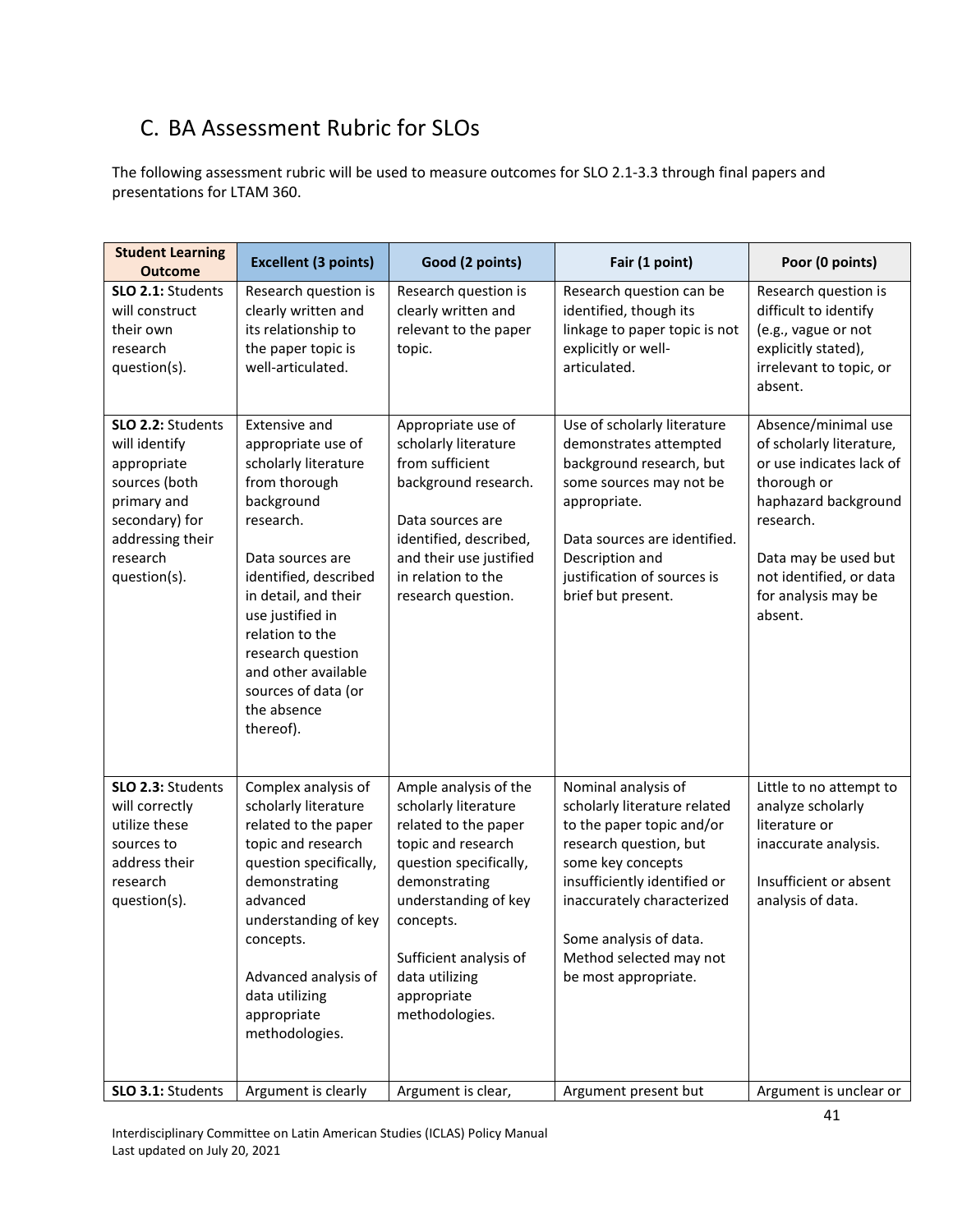| will present their  | articulated,                       | contrasted with          | requires effort to identify.  | absent.                 |
|---------------------|------------------------------------|--------------------------|-------------------------------|-------------------------|
| research in         | contrasted with                    | alternative              | Reference to alternative      |                         |
| clearly-written     | alternative                        | perspectives on the      | perspectives is present but   | Organization is largely |
| analytical          | perspectives, and                  | topic, and               | underdeveloped.               | absent, with major      |
| arguments.          | demonstrates                       | demonstrates             | Rudimentary                   | elements missing or     |
|                     | advanced                           | understanding of the     | understanding of topic.       | not related to each     |
|                     | understanding of the               | topic.                   |                               | other.                  |
|                     | topic.                             |                          | Organization of paper is      |                         |
|                     |                                    | Organization of paper    | inconsistent, with some off-  | Reading is made         |
|                     | Organization of                    | enables the reader to    | topic of difficult to follow  | difficult by widespread |
|                     | paper enables the                  | follow argument, with    | sections.                     | grammatical, spelling,  |
|                     | reader to follow                   | some use of effective    |                               | and formatting errors.  |
|                     | argument easily,                   | transitions.             | Writing remains intelligible, |                         |
|                     | with smooth and                    |                          | but has more frequent         |                         |
|                     | effective transitions.             | Writing has some         | grammatical, spelling, and    |                         |
|                     |                                    | grammatical, spelling,   | formatting errors.            |                         |
|                     | Writing has few                    | and formatting errors.   |                               |                         |
|                     | grammatical,                       |                          |                               |                         |
|                     | spelling, or<br>formatting errors. |                          |                               |                         |
|                     |                                    |                          |                               |                         |
| SLO 3.2: Students   | Citations are                      | Citations are mostly     | Sources are distinguished     | No discernible citation |
| will support their  | accurately utilized in             | accurate and utilized in | from writer's ideas/words     | system adopted and      |
| research with       | a consistent style as              | a consistent style as    | but consistent/appropriate    | absent/incomplete       |
| appropriate         | appropriate for the                | appropriate for the      | citations not used.           | documentation of        |
| documentation       | discipline.                        | discipline.              |                               | sources.                |
| and disciplinary    |                                    |                          | Reference page documents      |                         |
| citation style.     | Reference page is                  | Reference page format    | sources but may be            |                         |
|                     | correctly formatted                | is mostly correct and    | incomplete and formatting     |                         |
|                     | and documents all                  | documents all sources    | inconsistent.                 |                         |
|                     | sources utilized.                  | utilized.                |                               |                         |
|                     |                                    |                          |                               |                         |
| SLO 3.3: Students   | Advanced                           | Correct vocabulary and   | Oral presentation is largely  | Oral presentation is    |
| will orally present | vocabulary and                     | grammatical structures   | comprehensible, though        | not given or            |
| their research in   | grammatical                        | in oral presentation.    | vocabulary and                | incomprehensible.       |
| English, Spanish,   | structures in oral                 |                          | grammatical errors are        |                         |
| or Portuguese, in   | presentation.                      | Presentation organized   | present.                      |                         |
| a clear manner,     |                                    | and easy-to-follow.      |                               |                         |
| using appropriate   | Presentation well-                 |                          | Organization of               |                         |
| vocabulary and      | organized and                      | Visual aids support oral | presentation is not easy to   |                         |
| grammatical         | captivating.                       | presentation.            | follow.                       |                         |
| structures.         |                                    |                          |                               |                         |
|                     | Visual aids enhance                |                          | Visual aids do not support    |                         |
|                     | presentation.                      |                          | the presentation.             |                         |
|                     |                                    |                          |                               |                         |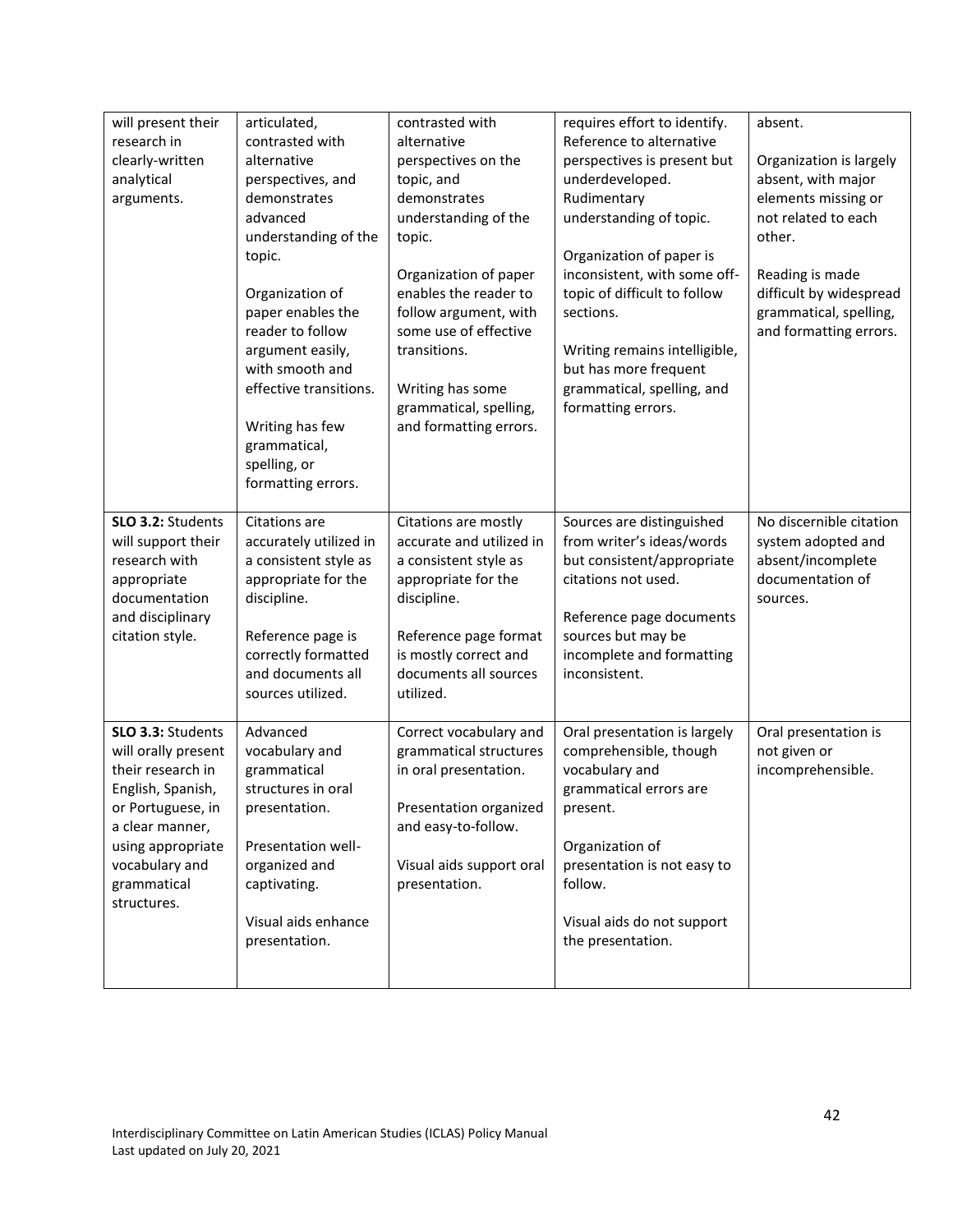## <span id="page-42-0"></span>D. MA in Latin American Studies: Broad Program Goals & Measurable Student Learning Outcomes

The Latin American Studies (LAS) program is designed to provide MA students with a broad yet solid interdisciplinary foundation. The MA in Latin American Studies is designed to prepare students for careers in government service, teaching, scholarship, business, travel, and tourism, and inter-American and/or nongovernmental organizations. In addition, the program complements graduate work in a student's chosen professional field (LAS holds four formalized dual degree programs with: the School of Architecture + Planning, the School of Law, the College of Public Health, and the Robert O. Anderson Schools of Management) and provides graduate training in preparation for the pursuit of a disciplinary or interdisciplinary PhD. All graduate students select one of six interdisciplinary concentrations:

- Arts, Literature, & Cultural Studies
- Conflict, Peace, & Rights
- Environmental governance and resilience
- History & Society
- **■** Indigeneity in the Americas
- Markets & Development

**Program Goal 1:** Students will build expert knowledge of historical, cultural, and/or societal processes in Latin America within their interdisciplinary area of specialization.

**SLO 1.1:** Students will clearly articulate knowledge within their interdisciplinary area of specialization, tying phenomena in this area to broader processes in Latin American history, society, and culture.

**Program Goal 2:** Students will demonstrate their knowledge of key academic theories and concepts in their area of specialization and be able to identify remaining knowledge gaps.

**SLO 2.1:** Students will identify academic theories and concepts and analyze connections and disjunctures between them.

**SLO 2.2:** Students will situate their arguments and/or research questions within appropriate academic literatures.

**Program Goal 3:** Students will utilize appropriate research methodologies to address their research questions, in alignment with disciplinary standards from their area of specialization.

**SLO 3.1:** Students will accurately implement research method(s) utilizing appropriate primary and secondary sources of information to address their questions.

**Program Goal 4:** Students will develop written and oral communication skills to meet disciplinary standards within academic and/or other professional settings.

**SLO 4.1:** Students will present their research in writing with compelling, coherent analytical arguments, supported by appropriate sources and citation style.

**SLO 4.2:** Students will orally present their research in English, Spanish or Portuguese, in a clear and compelling manner, using appropriate vocabulary, and complex grammatical structures.

**SLO 4.3:** Students will present intellectual and creative contributions at local

colloquia, professional conferences, digital media, community groups, performance art venues, or in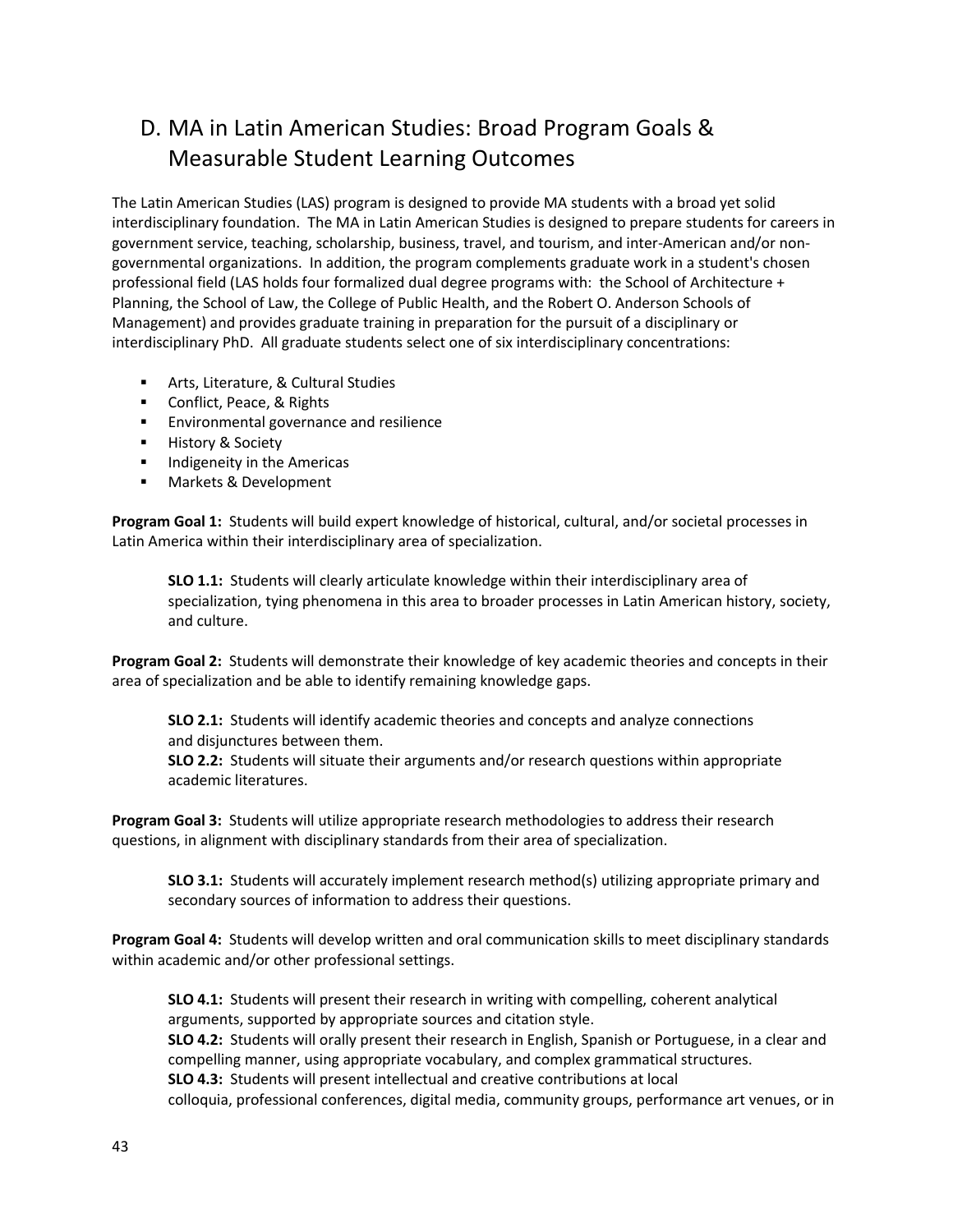peer reviewed regional, or national journals.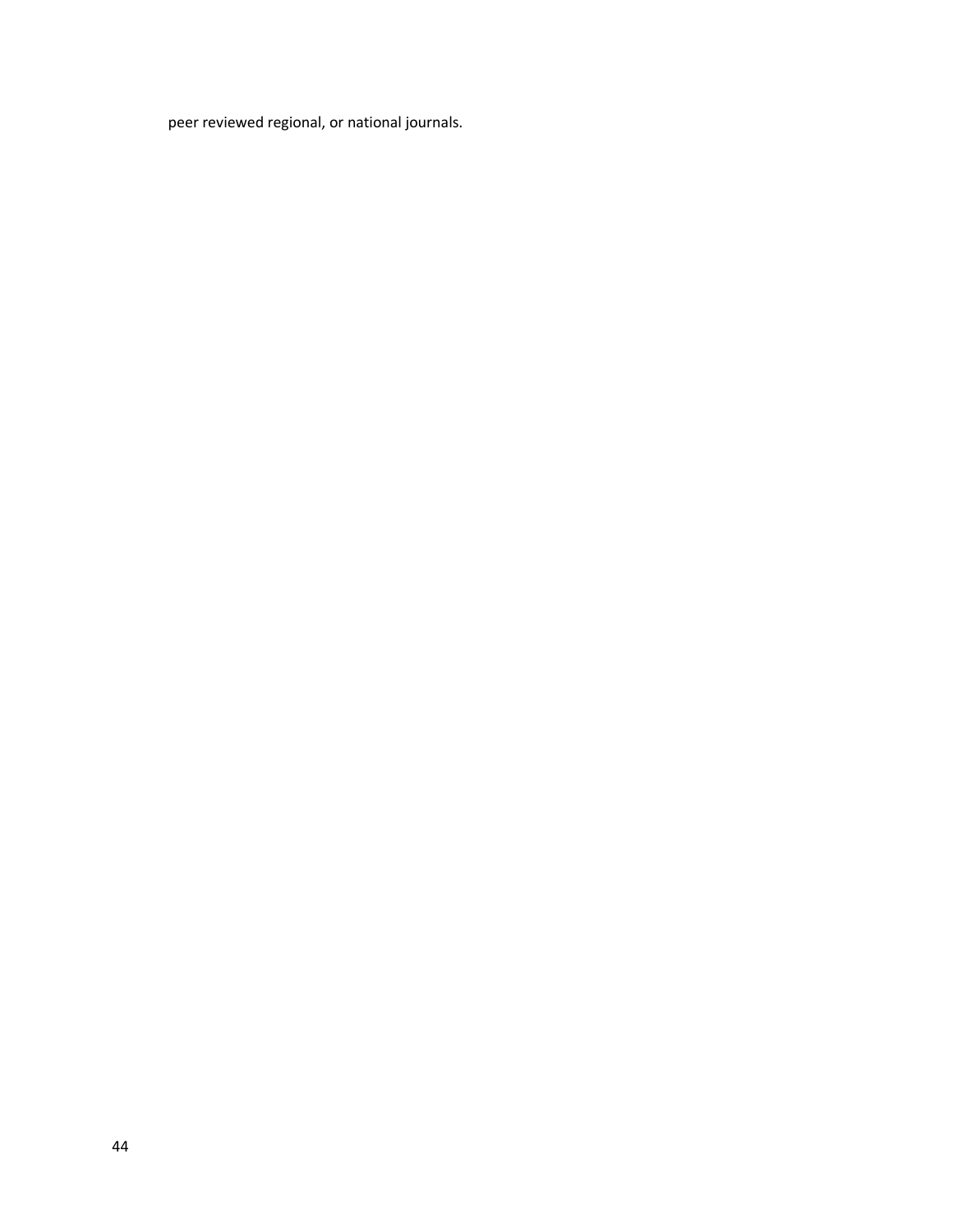## <span id="page-44-0"></span>E. MA in LAS: Assessment of Student Learning Three-Year Plan

All MA students are assessed on their final exit requirement projects in the program. There are two routes for completing MA degree requirements:

Plan I: Students complete course work, a master's thesis, and oral defense of the thesis. Students also must upload manuscripts into UNM's Digital Repository.

**Plan II:** Students complete course work and satisfactory performance on either a comprehensive examination, professional paper, or other professional project in their chosen concentration.

All of the program's Student Learning Outcomes at the graduate level meet the university's goals of Knowledge, Skills, and Responsibility. All measurements described below are direct measurements.

| <b>Student Learning</b>                                                                                                                                                                                                         | <b>UNM Student</b>                           | <b>Assessment Measures</b>                                                                                                                                                                                                   | Assessment                                                                                                                                     | Sample                                                                       |
|---------------------------------------------------------------------------------------------------------------------------------------------------------------------------------------------------------------------------------|----------------------------------------------|------------------------------------------------------------------------------------------------------------------------------------------------------------------------------------------------------------------------------|------------------------------------------------------------------------------------------------------------------------------------------------|------------------------------------------------------------------------------|
| Outcome (SLO)                                                                                                                                                                                                                   | <b>Learning Goals</b>                        |                                                                                                                                                                                                                              | Benchmark                                                                                                                                      | Population                                                                   |
| SLO 1.1: Students will clearly<br>articulate knowledge within<br>their interdisciplinary area of<br>specialization, tying phenomena<br>in this area to broader processes<br>in Latin American history, society,<br>and culture. | Knowledge                                    | Using a standardized rubric,<br>the faculty committee chair<br>will evaluate Plan I or Plan II<br>exit requirement projects on<br>the criteria as follows:<br>$3$ = Excellent:<br>$2 = Good;$<br>$1 = Fair;$<br>$0 = Poor$ . | Target levels for<br>outcomes attainment<br>have been established<br>as 70% of assessed<br>students achieving an<br>outcome of 2 or<br>better. | All graduating<br><b>MALAS students</b><br>in the assessed<br>academic year. |
| SLO 2.1: Students will identify<br>academic theories and concepts<br>and analyze connections<br>and disjunctures between them.                                                                                                  | Knowledge<br>Skills<br>Responsibility        | Using a standardized rubric,<br>the faculty committee chair<br>will evaluate Plan I or Plan II<br>exit requirement projects on<br>the criteria as follows:<br>$3$ = Excellent:<br>$2 = Good;$<br>$1 = Fair;$<br>$0 = Poor.$  | Target levels for<br>outcomes attainment<br>have been established<br>as 70% of assessed<br>students achieving an<br>outcome of 2 or<br>better. | All graduating<br><b>MALAS students</b><br>in the assessed<br>academic year. |
| SLO 2.2: Students will situate<br>their arguments and/or research<br>questions within appropriate<br>academic literatures.                                                                                                      | Knowledge<br><b>Skills</b><br>Responsibility | Using a standardized rubric,<br>the faculty committee chair<br>will evaluate Plan I or Plan II<br>exit requirement projects on<br>the criteria as follows:<br>$3$ = Excellent;<br>$2 = Good;$<br>$1 = Fair;$<br>$0 = Poor.$  | Target levels for<br>outcomes attainment<br>have been established<br>as 70% of assessed<br>students achieving an<br>outcome of 2 or<br>better. | All graduating<br><b>MALAS students</b><br>in the assessed<br>academic year. |
| SLO 3.1: Students will accurately<br>implement research method(s)<br>utilizing appropriate primary and<br>secondary sources of information<br>to address their questions.                                                       | Knowledge<br><b>Skills</b><br>Responsibility | Using a standardized rubric,<br>the faculty committee chair<br>will evaluate Plan I or Plan II<br>exit requirement projects on<br>the criteria as follows:<br>$3$ = Excellent;<br>$2 = Good;$<br>$1 = Fair;$<br>$0 = Poor.$  | Target levels for<br>outcomes attainment<br>have been established<br>as 70% of assessed<br>students achieving an<br>outcome of 2 or<br>better. | All graduating<br><b>MALAS students</b><br>in the assessed<br>academic year. |
| SLO 4.1: Students will present<br>their research in writing with<br>compelling, coherent analytical<br>arguments, supported by<br>appropriate sources and citation                                                              | Knowledge<br><b>Skills</b><br>Responsibility | Using a standardized rubric,<br>the faculty committee chair<br>will evaluate Plan I or Plan II<br>exit requirement projects on<br>the criteria as follows:                                                                   | Target levels for<br>outcomes attainment<br>have been established<br>as 70% of assessed<br>students achieving an                               | All graduating<br><b>MALAS students</b><br>in the assessed<br>academic year. |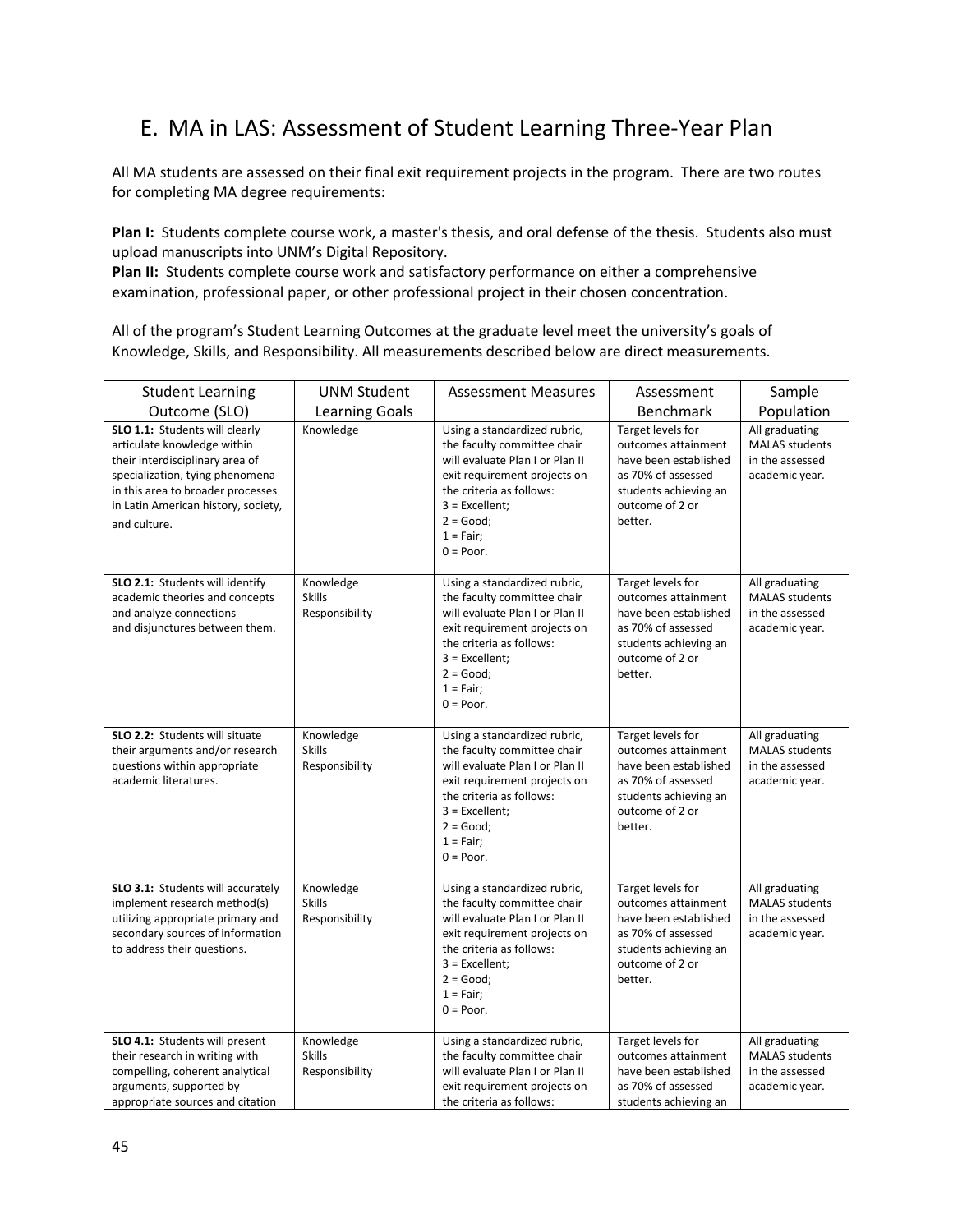| style.                                                                                                                                                                                                                                                  |                                              | $3$ = Excellent;<br>$2 = Good;$<br>$1 = Fair;$<br>$0 = Poor$ .                                                                                                                                                              | outcome of 2 or<br>better.                                                                                                                     |                                                                              |
|---------------------------------------------------------------------------------------------------------------------------------------------------------------------------------------------------------------------------------------------------------|----------------------------------------------|-----------------------------------------------------------------------------------------------------------------------------------------------------------------------------------------------------------------------------|------------------------------------------------------------------------------------------------------------------------------------------------|------------------------------------------------------------------------------|
| SLO 4.2: Students will orally<br>present their research in English,<br>Spanish or Portuguese, in a clear<br>and compelling manner, using<br>appropriate vocabulary, and<br>complex grammatical structures.                                              | Knowledge<br><b>Skills</b><br>Responsibility | Using a standardized rubric,<br>the faculty committee chair<br>will evaluate Plan I or Plan II<br>exit requirement projects on<br>the criteria as follows:<br>$3$ = Excellent;<br>$2 = Good;$<br>$1 = Fair;$<br>$0 = Poor.$ | Target levels for<br>outcomes attainment<br>have been established<br>as 70% of assessed<br>students achieving an<br>outcome of 2 or<br>better. | All graduating<br><b>MALAS students</b><br>in the assessed<br>academic year. |
| SLO4.3: Students will present int<br>ellectual and<br>creative contributions at local<br>colloquia, professional conference<br>s, digital media, community<br>groups, performance art<br>venues, or in peer reviewed<br>regional, or national journals. | Knowledge<br><b>Skills</b><br>Responsibility | Students presenting publicly<br>will submit either a short<br>summary of the event or<br>submit the program agenda.                                                                                                         | 10% of all graduating<br><b>MALAS students will</b><br>present at a<br>conference.                                                             | All graduating<br><b>MALAS students</b><br>in the assessed<br>academic year. |

#### <span id="page-45-0"></span>**I. Assessment of Student Learning Outcomes**

The rubrics provide direct measurements through Plan I or Plan II exit requirement projects. The SLOs are assessed on a staggered three-year schedule:

- **SLO 1.1:** Assessed annually (starting in AY20-21)
- **SLO 2.1:** Assessed once every three years (starting in AY20-21)
- **SLO 2.2:** Assessed once every three years (starting in AY20-21)
- **SLO 3.1:** Assessed once every three years (starting in AY21-22)
- **SLO 4.1:** Assessed once every three years (starting in AY22-23)
- **SLO 4.2:** Assessed once every three years (starting in AY22-23)
- **SLO 4.3:** Assessed once every three years (starting in AY22-23)

This assessment plan was approved and implemented in Fall 2020 and will need to be revised in 4-6 years per Arts & Sciences Assessment guidelines.

#### <span id="page-45-1"></span>**II. Analysis and Interpretation of Data**

The Interdisciplinary Committee on Latin American Studies (ICLAS) meets twice per semester and the staff member supporting LAS will report to ICLAS the results from assessment at the first spring semester meeting for further discussion, ideas, and feedback. Additionally, the staff member will report the results to the College of Arts & Sciences through their annual assessment reports (due each December).

The purpose of the discussions will also be to share ideas regarding program objectives and methods of achieving those objectives, including what constitutes adequate knowledge of core Latin American content and discipline-specific theory, and the ability to apply this knowledge to developing a coherent argument on a Latin American issue, problem, event, or textual corpus, and the degree to which students achieve these objectives.

ICLAS will discuss the implications of the data for curricular development. For example, was the assessment measure effective, or does it need to be altered? Did the results meet, exceed, or fall short of program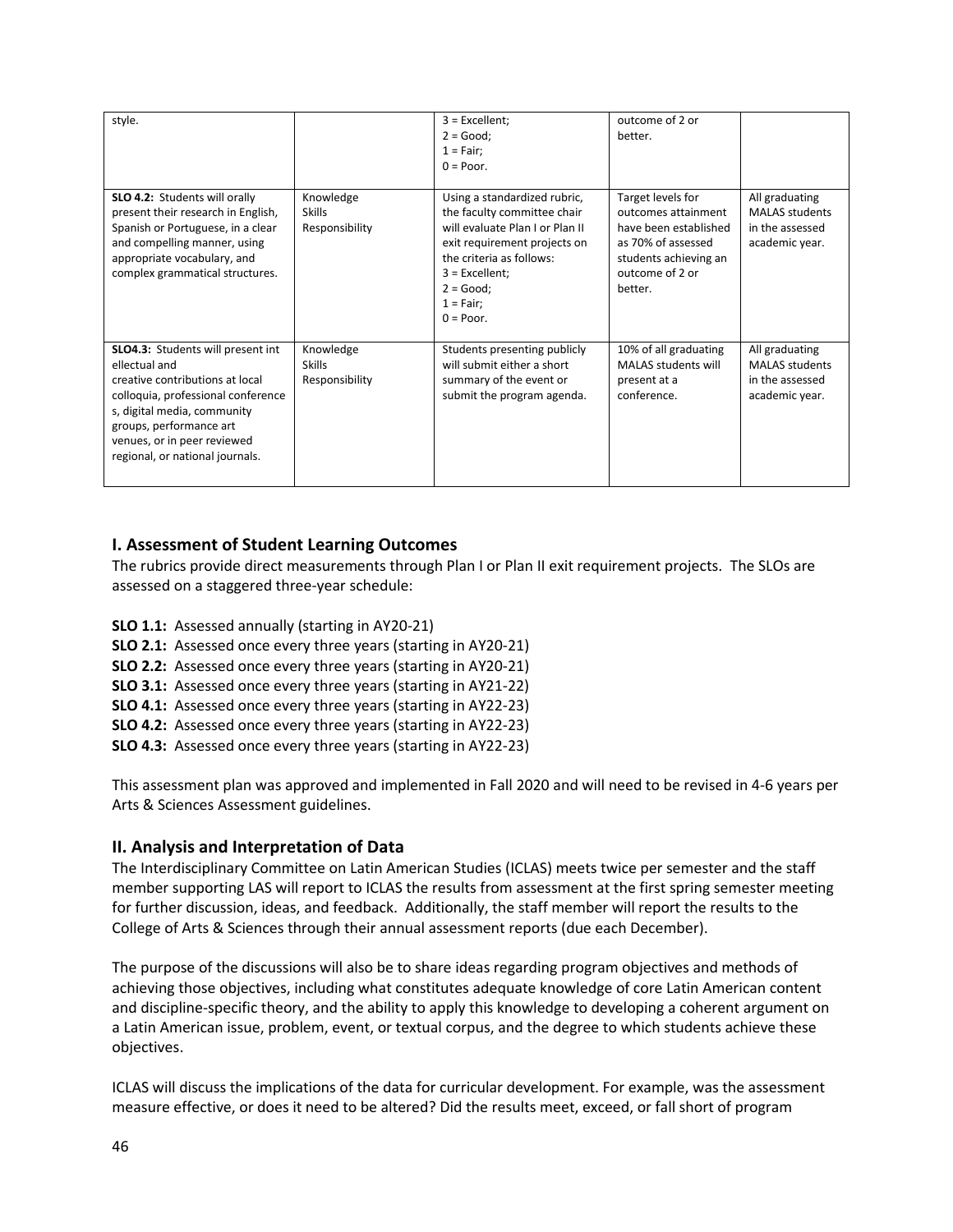expectations? What actions need to be taken in the future to either change the measurement or change the expectations, pedagogy, curriculum, or advising?

Assessment plan approved by ICLAS on September 11, 2020.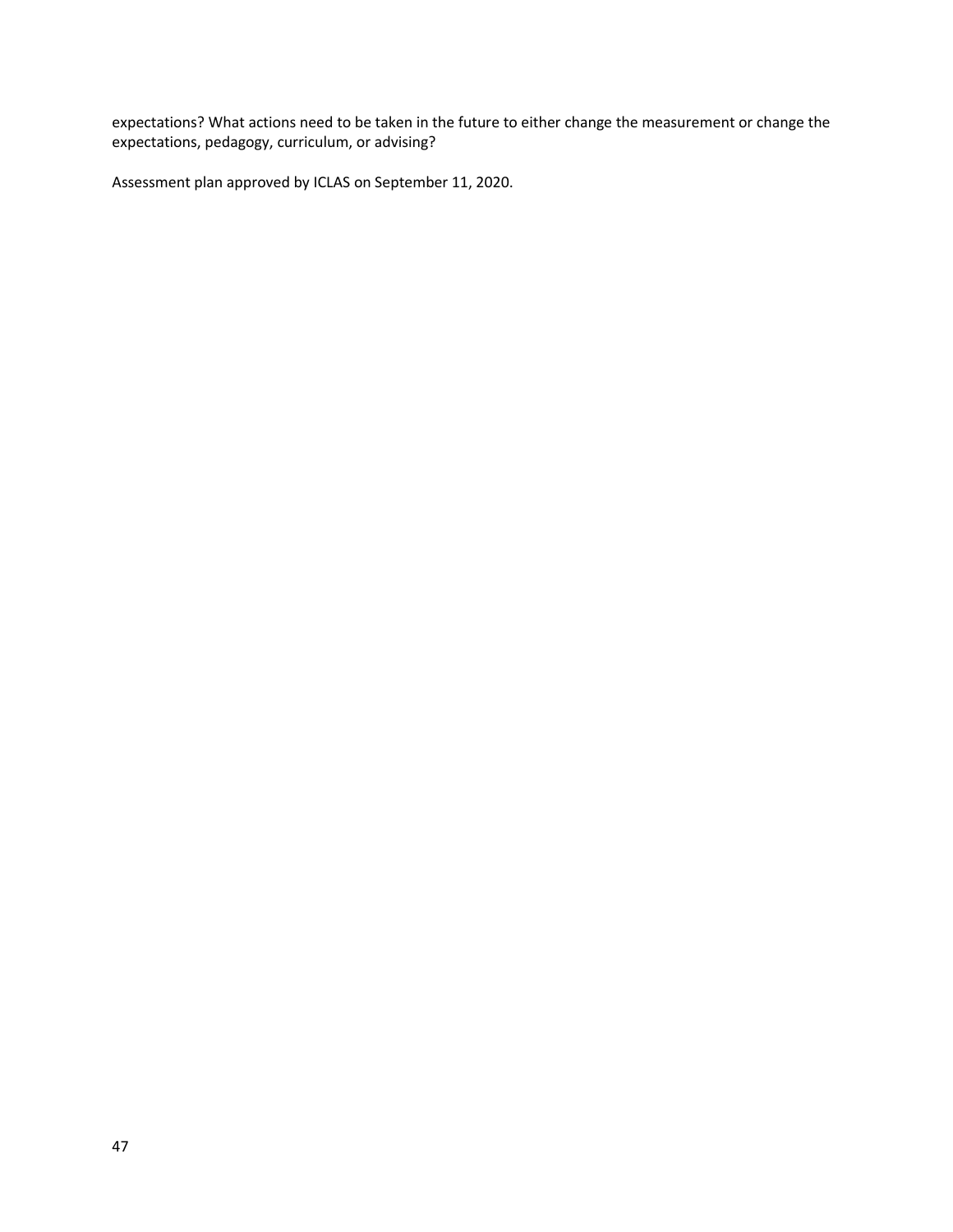## F. Assessment Rubric

The faculty committee chair for each graduating student's Committee on Studies will use the following rubric to assess SLOs. This rubric has no bearing on student passing, not passing, or earning distinction on the exit requirement.

<span id="page-47-0"></span>

| <b>Student Learning Outcome</b> | Excellent (3 points)                                                     | Good (2 points)           | Fair (1 point)                                                                                                   | Poor (0 points)          |
|---------------------------------|--------------------------------------------------------------------------|---------------------------|------------------------------------------------------------------------------------------------------------------|--------------------------|
| SLO 1.1: Students will          | Historical, cultural or societal                                         | Historical, cultural or   | Historical, cultural or societal developments                                                                    | References to            |
|                                 | clearly articulate knowledge developments are accurately described,      |                           | societal developments are are described briefly or partially.                                                    | historical, cultural or  |
|                                 | within their interdisciplinary including main idea and relevant details. | accurately described,     |                                                                                                                  | societal developments    |
| area of specialization, tying   |                                                                          | including main idea.      | Discussion of topic in the context of either                                                                     | are absent or            |
| lphenomena in this area to      | Sophisticated discussion of topic in the                                 |                           | specific or broad (but not both) Latin                                                                           | inaccurate.              |
| broader processes in Latin      | context of Latin American historical, social Discussion of topic in the  |                           | American historical, cultural,                                                                                   |                          |
| American history, society,      | or cultural processes, both broad and                                    | context of Latin American | or social processes OR rudimentary discussion naccurate or no                                                    |                          |
| and culture.                    | specific to subject.                                                     | historical, cultural, or  | of both.                                                                                                         | attempt is made to link  |
|                                 |                                                                          | social processes, both    |                                                                                                                  | topic to Latin American  |
|                                 |                                                                          | broad and specific to     |                                                                                                                  | historical, cultural, or |
|                                 |                                                                          | subject.                  |                                                                                                                  | social processes.        |
| SLO 2.1: Students will          | Extensive and appropriate use of scholarly Appropriate use of            |                           | Use of scholarly literature demonstrates                                                                         | Absence/minimal use      |
| identify academic theories      | literature from thorough background                                      | scholarly literature from | attempted background research, but some                                                                          | of scholarly literature, |
| and concepts and analyze        | research.                                                                | sufficient background     | sources may not be appropriate.                                                                                  | or use indicates lack of |
| connections                     |                                                                          | research.                 |                                                                                                                  | thorough or haphazard    |
| and disjunctures between        | Complex analysis of scholarly literature                                 |                           | Some analysis of scholarly literature related                                                                    | background research.     |
| them.                           | related to the research question or topic,                               | Analysis of the scholarly | to the research question or topic, but key                                                                       |                          |
|                                 | demonstrating advanced understanding of literature related to the        |                           | concepts and competing                                                                                           | No attempt to analyze    |
|                                 | key concepts and competing perspectives. research                        |                           | perspectives insufficiently identified.                                                                          | scholarly literature or  |
|                                 |                                                                          | question or topic,        |                                                                                                                  | inaccurate analysis.     |
|                                 |                                                                          | demonstrating             |                                                                                                                  |                          |
|                                 |                                                                          | understanding of key      |                                                                                                                  |                          |
|                                 |                                                                          | concepts and              |                                                                                                                  |                          |
|                                 |                                                                          | acknowledging competing   |                                                                                                                  |                          |
|                                 |                                                                          | perspectives.             |                                                                                                                  |                          |
|                                 |                                                                          |                           |                                                                                                                  |                          |
| SLO 2.2: Students will          | Thesis or Prof. Paper:                                                   | Thesis or Prof. Paper:    | Thesis or Prof. Paper:                                                                                           | Thesis or Prof. Paper:   |
| situate their arguments         |                                                                          |                           | Research question/topic is clearly written Research question/topic is Research question/topic can be identified, | <b>Research</b>          |
| and/or research questions       | and its relationship to the paper topic is                               | clearly written and       | though its linkage to paper topic is not                                                                         | question/ topic is       |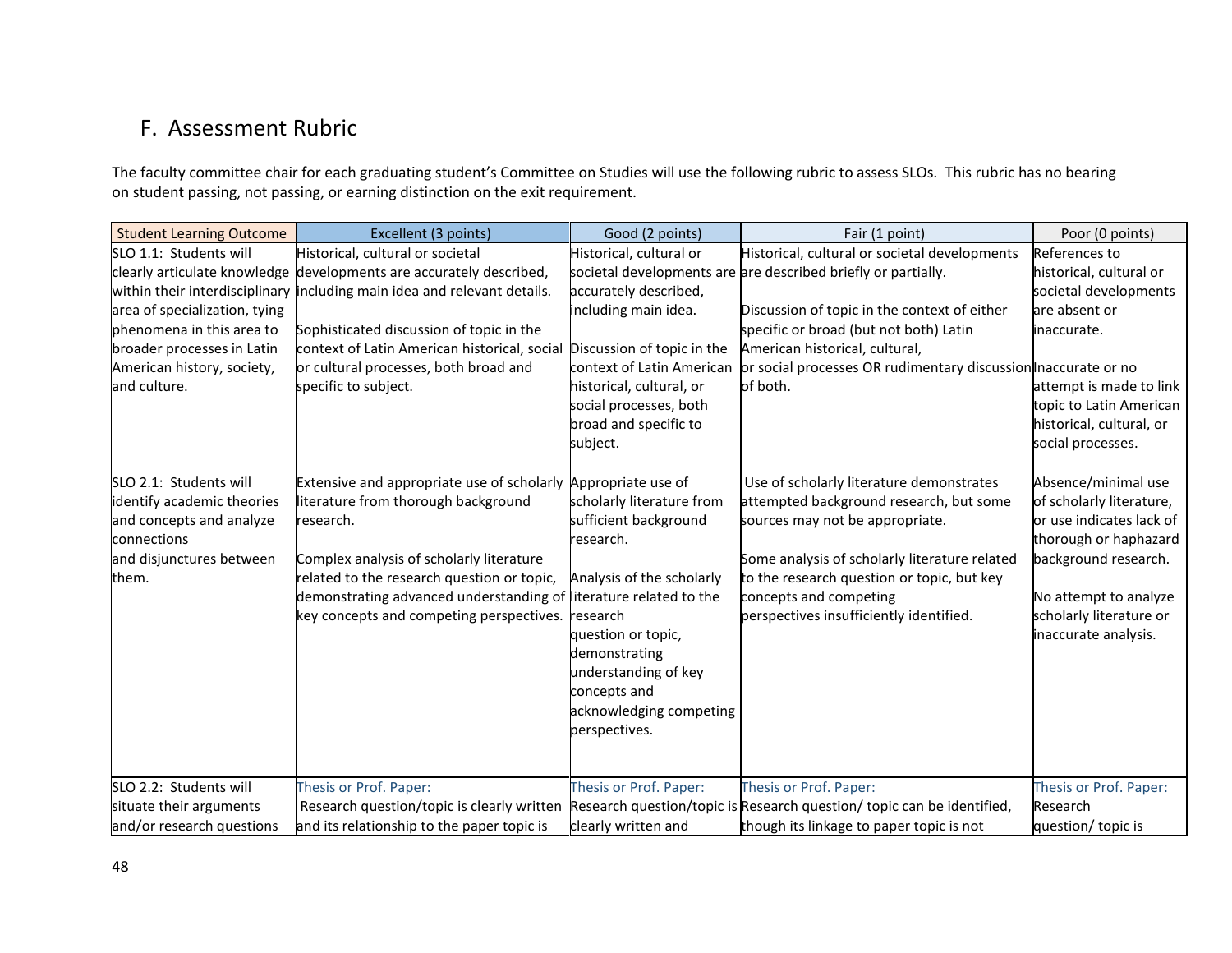| within appropriate academic well-articulated.<br>literatures.                                                                                                                              | Comp Exam:<br>Argument is clearly written and<br>sophisticated, with a well-articulated<br>relationship to the exam question and<br>appropriate academic literature.                                                                                                                                                                                                                                                                      | relevant to the paper<br>topic.<br>Comp Exam:<br>Argument is clearly<br>written, related to the<br>exam question, and uses<br>appropriate academic<br>literature.                                                                                                                                                                          | explicitly or well-articulated.<br>Comp Exam:<br>Argument is discernible but<br>rudimentary, with basic ties to the exam<br>question and academic literature.                                                                                                                                                                                                                                                                                                                                                          | difficult to identify (e.g.,<br>vague or not explicitly<br>stated), irrelevant to<br>topic, or absent.<br>Comp Exam:<br>Argument is difficult to<br>identify (e.g., vague or<br>not explicitly stated),<br>irrelevant to exam<br>question, or absent.                     |
|--------------------------------------------------------------------------------------------------------------------------------------------------------------------------------------------|-------------------------------------------------------------------------------------------------------------------------------------------------------------------------------------------------------------------------------------------------------------------------------------------------------------------------------------------------------------------------------------------------------------------------------------------|--------------------------------------------------------------------------------------------------------------------------------------------------------------------------------------------------------------------------------------------------------------------------------------------------------------------------------------------|------------------------------------------------------------------------------------------------------------------------------------------------------------------------------------------------------------------------------------------------------------------------------------------------------------------------------------------------------------------------------------------------------------------------------------------------------------------------------------------------------------------------|---------------------------------------------------------------------------------------------------------------------------------------------------------------------------------------------------------------------------------------------------------------------------|
| SLO 3.1: Students will<br>accurately implement<br>research method(s)<br>and secondary sources of<br>information to address their<br>questions.<br>(Thesis, and Professional<br>Paper ONLY) | Data or other sources of information are<br>identified, described in detail, and their<br>use justified in relation to the research<br>utilizing appropriate primary question and other available resources (or justified in relation to the<br>the absence thereof).<br>Sophisticated implementation of research Accurate implementation<br>method.                                                                                      | Data or other sources of<br>information are identified,<br>described, and their use<br>research question.<br>of research method.                                                                                                                                                                                                           | Data or other sources of information are<br>identified. Description and justification of<br>sources is brief but present.<br>Basic implementation of research method.                                                                                                                                                                                                                                                                                                                                                  | Data or other sources<br>of information may be<br>used but not identified,<br>or sources for analysis<br>may be absent.<br>Implementation of<br>research method is<br>inaccurate or absent.                                                                               |
| SLO 4.1: Students will<br>present their research in<br>writing with compelling,<br>coherent analytical<br>arguments, supported by<br>appropriate sources and<br>citation style.            | Argument<br>is eloquently articulated. Organization of<br>paper enables the reader to follow<br>argument easily, with smooth and<br>effective transitions.<br>Writing is grammatically correct and<br>engaging, with almost no spelling and<br>formatting errors.<br>Citations are accurately utilized in a<br>consistent style as appropriate for the<br>discipline. Reference page is correctly<br>formatted and documents all sources. | Argument is clearly<br>articulated. Organization<br>of paper enables the<br>reader to follow<br>argument,<br>with mostly effective<br>transitions.<br>Writing is grammatically<br>correct, with few spelling<br>and formatting errors.<br>Citations are mostly<br>accurate and utilized in a<br>consistent style as<br>appropriate for the | Argument present but requires effort to<br>identify. Organization of paper is inconsistent, or absent.<br>with some off-topic or difficult to follow<br>sections.<br>Writing contains grammatical errors, but<br>remains intelligible, and more frequent<br>spelling and formatting errors.<br>Sources are distinguished from writer's<br>ideas/words but consistent/ appropriate<br>citations not used. Reference<br>page lists sources but may be incomplete and No discernible citation<br>formatting inconsistent. | Argument is unclear<br>Organization is largely<br>absent, with major<br>elements missing<br>or unrelated.<br>Reading is made<br>difficult by widespread<br>grammatical, spelling<br>and formatting errors.<br>system adopted and<br>absent/incomplete<br>documentation of |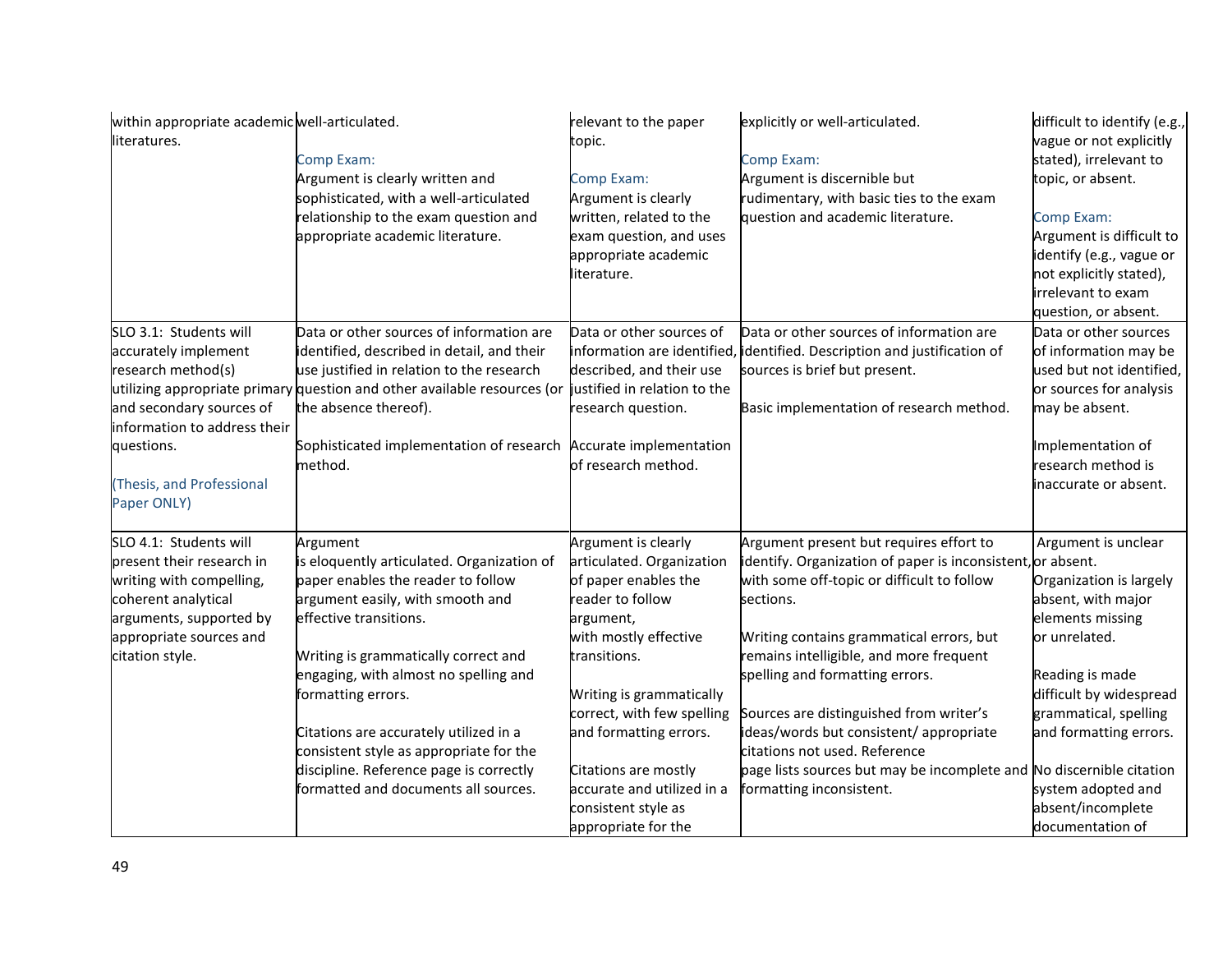|                             |                                                                   | discipline. Reference page                         |                                              | sources.                 |
|-----------------------------|-------------------------------------------------------------------|----------------------------------------------------|----------------------------------------------|--------------------------|
|                             |                                                                   | format is mostly correct                           |                                              |                          |
|                             |                                                                   | and documents all sources                          |                                              |                          |
|                             |                                                                   | utilized.                                          |                                              |                          |
|                             | SLO 4.2: Students will orally Advanced vocabulary and grammatical | Correct vocabulary and                             | Oral presentation is largely comprehensible, | Oral presentation is not |
| present their research in   | structures in oral presentation.                                  | grammatical structures in                          | though vocabulary and grammatical errors     | given or                 |
| English, Spanish or         |                                                                   | oral presentation.                                 | are present.                                 | incomprehensible.        |
| Portuguese, in a clear and  | Presentation well-organized and                                   |                                                    |                                              |                          |
| compelling manner, using    | captivating.                                                      | Presentation organized                             | Organization of presentation is not easy to  |                          |
| appropriate vocabulary, and |                                                                   | and easy-to-follow.                                | follow.                                      |                          |
| complex grammatical         | Visual aids enhance presentation, and                             |                                                    |                                              |                          |
| structures.                 | speaker does not rely on them.                                    | Visual aids follow oral                            | Visual aids are difficult to comprehend or   |                          |
|                             |                                                                   | presentation, and speaker relied upon too heavily. |                                              |                          |
| (Thesis ONLY)               |                                                                   | does not rely too heavily                          |                                              |                          |
|                             |                                                                   | on them during                                     |                                              |                          |
|                             |                                                                   | presentation.                                      |                                              |                          |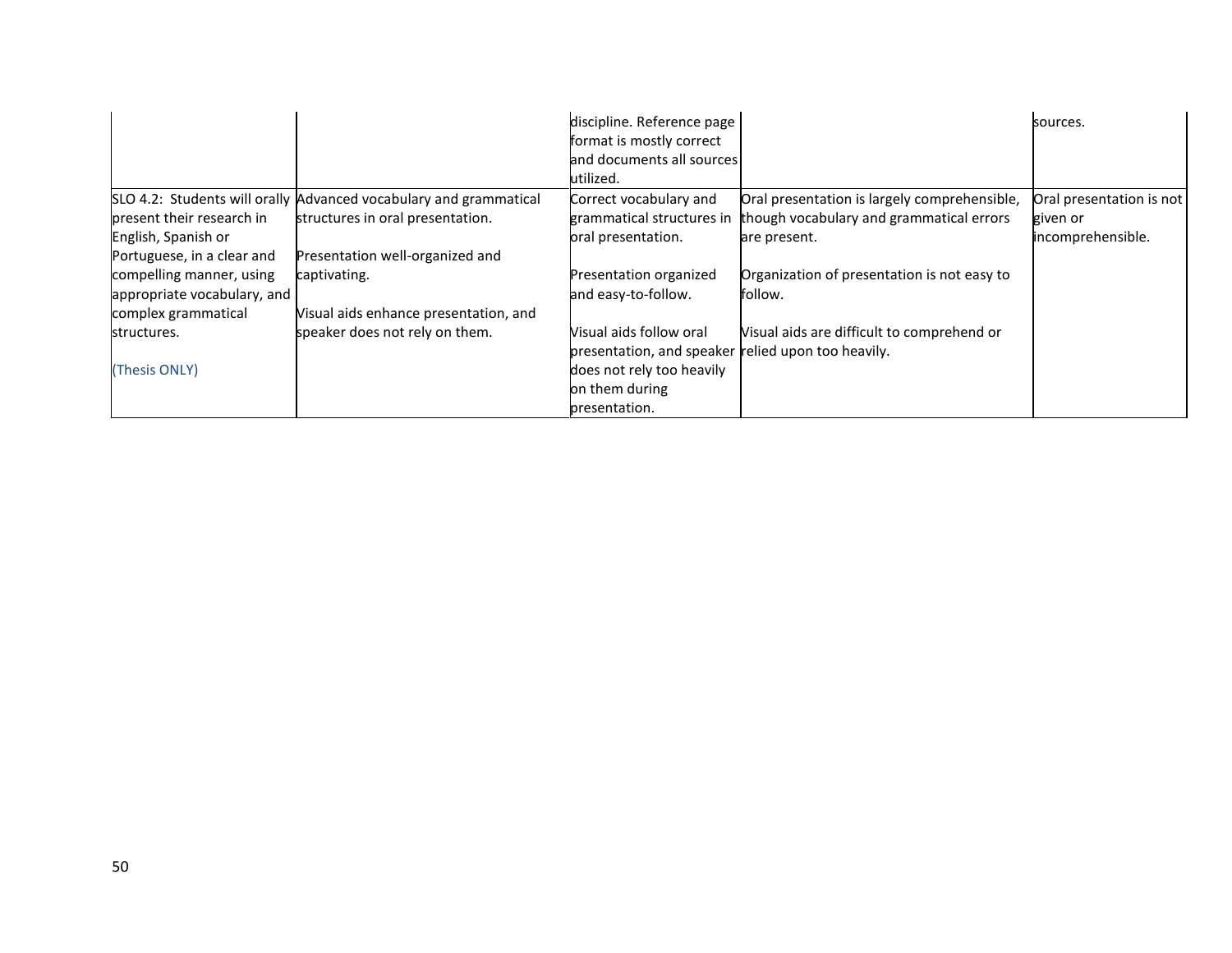All faculty committee members use the following rubric to assess exit requirements to determine distinction, passing, low pass, or not passing:

**High Pass (Distinction):** This exam overall exceeds expectations for this level of graduate studies. The essay:

- 1) demonstrates comprehensive mastery of specific Latin American issues, problems, or cases, by describing them in relation to contemporary, historical, local, regional, and/or international processes;
- 2) presents a sophisticated analytical thesis that responds to the problem posed;
- 3) demonstrates comprehensive understanding of the literature relevant to the field, by supporting the analysis with defensible interpretations of appropriate sources;
- 4) employs with mastery concepts, theory, methods, or approaches of the discipline or field;
- 5) demonstrates comprehensive mastery of the issues, problems, or cases;
- 6) thoroughly answers all parts of the question asked;
- 7) presents the ideas in compelling, coherent, clear analytical arguments, supported by appropriate bibliographical references.

**Pass:** This exam overall fully meets expectations for this level of graduate studies. The essay:

- 1) demonstrates comprehensive knowledge of specific Latin American issues, problems, or cases, by describing them in relation to contemporary, historical, local, regional, and/or international processes;
- 2) presents a comprehensible analytical thesis that responds to the problem posed;
- 3) demonstrates comprehensive knowledge of the literature relevant to the field, by supporting the analysis with defensible interpretations of appropriate sources;
- 4) employs concepts, theory, methods, or approaches of the discipline or field in an intelligent manner;
- 5) demonstrates a full understanding of the issues, problems, or cases;
- 6) addresses all parts of the question asked;
- 7) presents the ideas in an organized, analytical argument, in articulate language, supported by appropriate source references;
- 8) may have some extraneous or erroneous material, which does not detract from the overall quality of the essay.

**Low Pass:** This exam overall meets expectations for this level of graduate studies. The essay:

- 1) demonstrates adequate knowledge of specific Latin American issues, problems, or cases, by describing them in relation to contemporary, historical, local, regional, and/or international processes;
- 2) presents a thesis that responds to the problem posed;
- 3) demonstrates adequate knowledge of the literature relevant to the field, by supporting the analysis with defensible interpretations of appropriate sources;
- 4) demonstrates an understanding of some concepts, theory, methods, or approaches of the discipline or field;
- 5) demonstrates an adequate understanding of the issues, problems, or cases;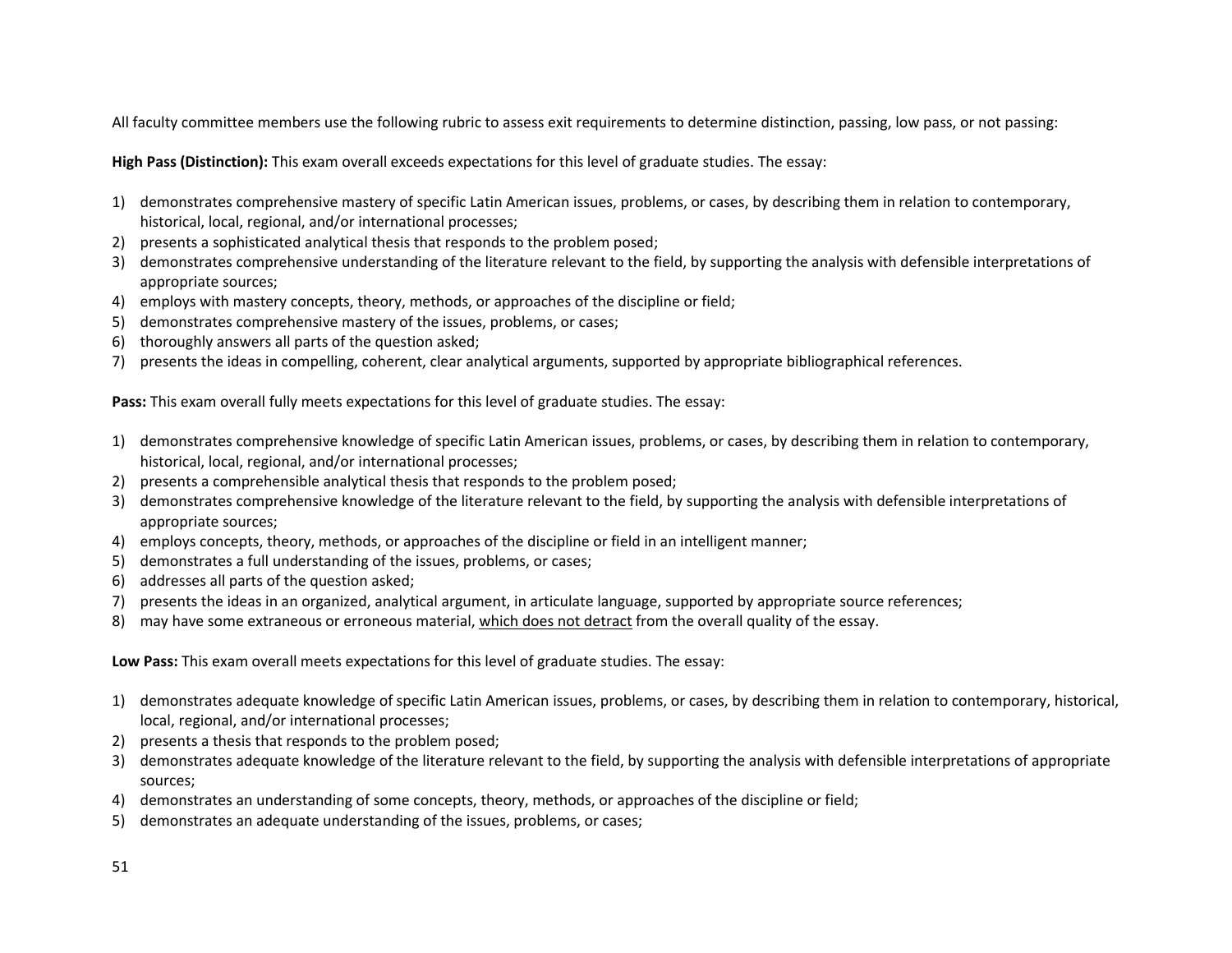- 6) addresses the main points of the question asked;
- 7) presents the ideas in an organized, analytical argument, in articulate language, supported by appropriate source references;
- 8) may have some extraneous or erroneous material, which detracts from the overall quality of the essay.

**Fail:** This exam overall fails to meet expectations for this level of graduate studies. The essay does one or more of the following:

- 1) Fails to demonstrate adequate knowledge of specific Latin American issues, problems, or cases, by describing them in relation to contemporary, historical, local, regional, and/or international processes;
- 2) May not present a thesis that responds to the problem posed;
- 3) Fails to demonstrate adequate knowledge of the literature relevant to the field, by supporting the analysis with defensible interpretations of appropriate sources;
- 4) Fails to demonstrate an understanding of concepts, theory, methods, or approaches of the discipline or field;
- 5) Fails to demonstrate an adequate understanding of the issues, problems, or cases;
- 6) Does not addresses the main points of the question asked;
- 7) Presents the ideas in an unintelligible manner;
- 8) May consist primarily of summaries of the readings.

Rubric approved by MALAS, March 9, 2010.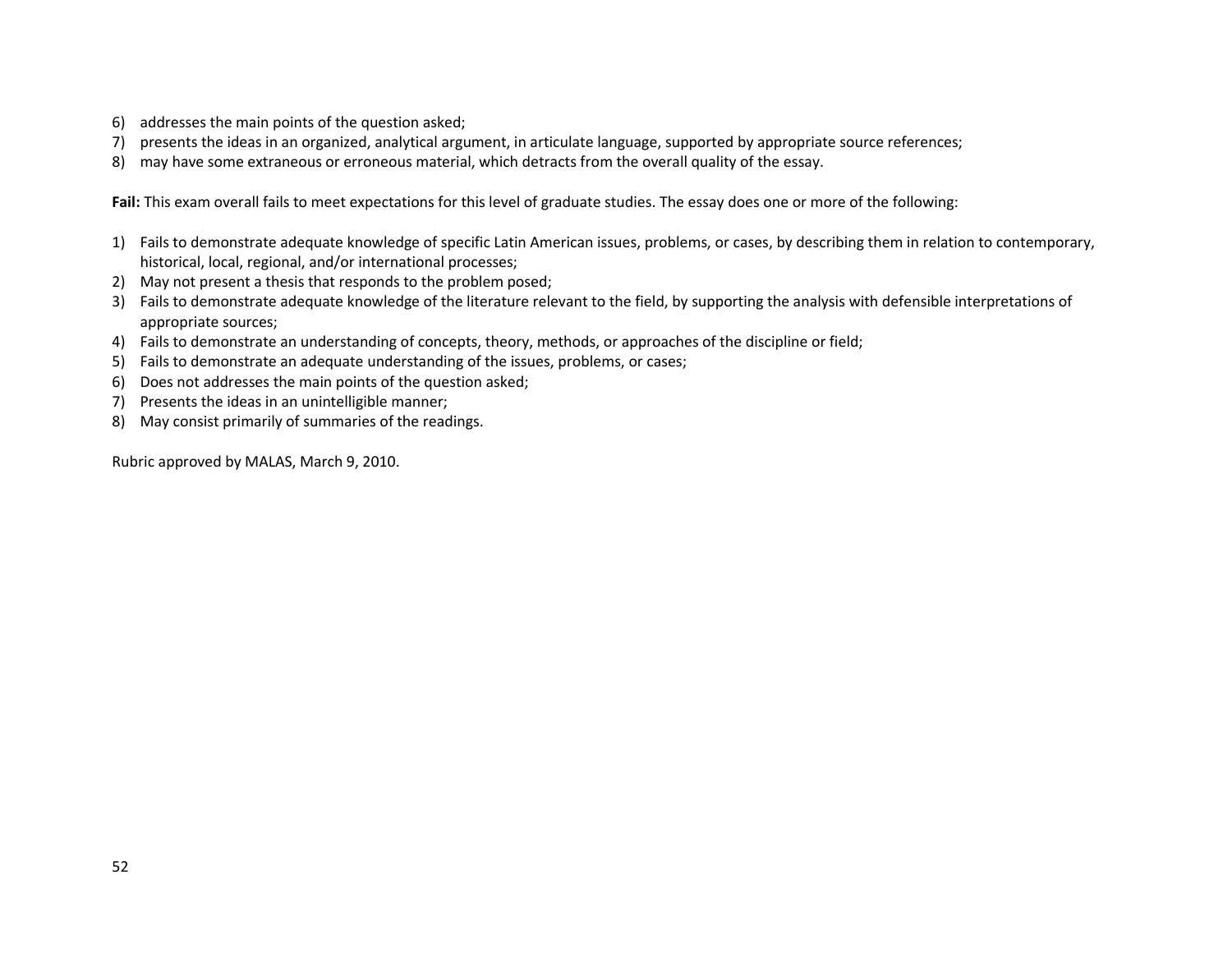## <span id="page-52-0"></span>G. Ph.D. in Latin American Studies: Broad Program Goals & Measurable Student Learning Outcomes

The PhD in Latin American Studies is designed to provide students with an in-depth interdisciplinary preparation in two disciplinary approaches to Latin America. The PhD is designed to prepare students for specialized careers in government service, teaching, scholarship, museum work, and inter-American and/or non-governmental organizations. Concentrations include: Anthropology, Art History, Built Environment, Communication, Economics, Geography & Environmental Studies, History, Political Science, Spanish American Literature, and Spanish Linguistics.

Below are the program goals and student learning outcomes (SLOs) for the PhD program's academic assessment.

**Program Goal 1:** Students will develop in-depth knowledge in two fields of concentration in Latin American Studies, including at least one disciplinary field of study.

SLO 1.1: Students will describe in depth specific Latin American issues or problems in relation to local, regional, and international processes, in two fields of concentration.

SLO 1.2: Students will discuss in depth the central issues of their two fields of concentration.

**Program Goal 2:** Students will master research methods in two disciplines.

SLO 2.1: Students will solve a research problem on a specifically-defined Latin American topic by applying a disciplinary perspective and consulting and analyzing appropriate disciplinary sources or data.

**Program Goal 3:** Students will develop and utilize academic forms of written and oral communication to present their research.

SLO 3.1: Students will present their research orally or in writing in compelling, coherent, clear analytical arguments, supported by appropriate documentation and disciplinary citation style.

SLO 3.2: Students will attend professional development events- a conference, workshop, fieldwork AND participate in such an event by giving a scholarly talk or publishing an article.

**Program Goal 4:** Students will develop and apply interdisciplinary of methods to Latin American topics.

SLO 4.1: Students will solve a research problem by applying an interdisciplinary methodology and sources appropriate to both disciplines.

SLO 4.2: Students will produce a significant interdisciplinary research project, making an original contribution to the field.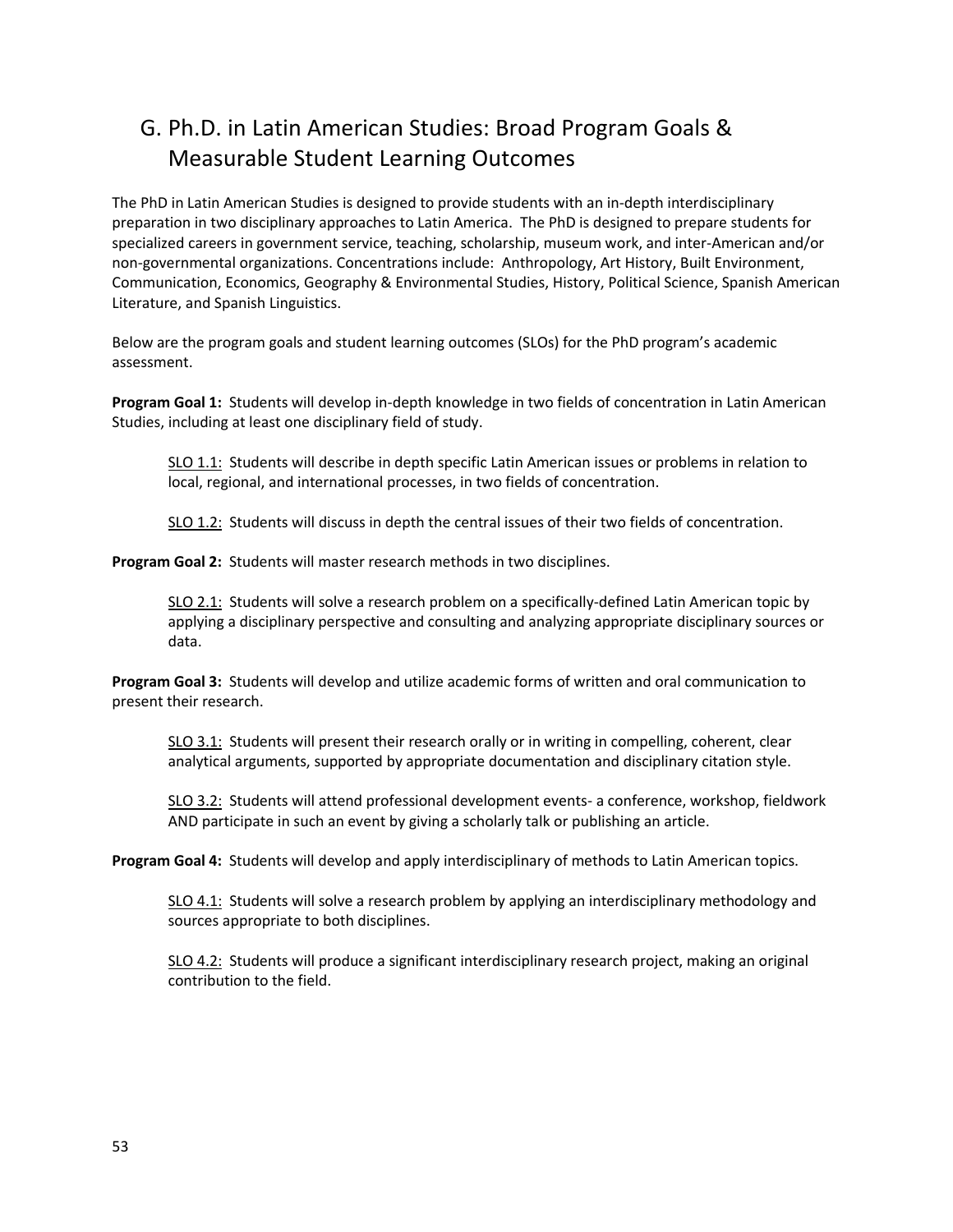## <span id="page-53-0"></span>XIV. H. Ph.D. in LAS: Assessment of Student Learning Three-Year Plan

#### Relationship to UNM Student Learning Goals

| University of New Mexico Student Learning Goals                                                                                                                                                                                 |           |               |                |                                                                             |
|---------------------------------------------------------------------------------------------------------------------------------------------------------------------------------------------------------------------------------|-----------|---------------|----------------|-----------------------------------------------------------------------------|
| Program SLOs                                                                                                                                                                                                                    | Knowledge | <b>Skills</b> | Responsibility | Program SLO<br>is<br>conceptually<br>different from<br>university<br>goals. |
| SLO 3.2<br>Students will<br>attend<br>professional<br>development<br>events- a<br>conference,<br>workshop,<br>fieldwork and<br>participate in<br>such an event<br>by giving a<br>scholarly talk<br>or publishing<br>an article. | X         | X             | X              |                                                                             |
| SLO 4.2: Students will produce a significant<br>interdisciplinary research project, making<br>an original contribution to the field in the<br>form of a dissertation.                                                           | X         | X             | X              |                                                                             |

#### <span id="page-53-1"></span>**Assessment of Student Learning Outcomes**

Measurement: 2009-10 for SLO 3.2 and 4.2

#### SLO 3.2

A Graduate Assistant in the MA/LAS program, under the supervision of the Associate Director, will contact the Ph.D. students and communicate the SLO assessment plan, and solicit from each student the submission by the end of spring semester of a report on their participation in professional development events for the current academic year; the report may be submitted in the form of a CV. The report should be accompanied by evidence of professional participation in the form of a talk or published article.

The Associate Director will create a written report to present to ICLAS, who will then decide on distribution to the LAS faculty. We anticipate that 100% of PhD students will participate in at least 1 professionaldevelopment event per academic year, and give a professional presentation or publish a related paper.

SLO 4.2